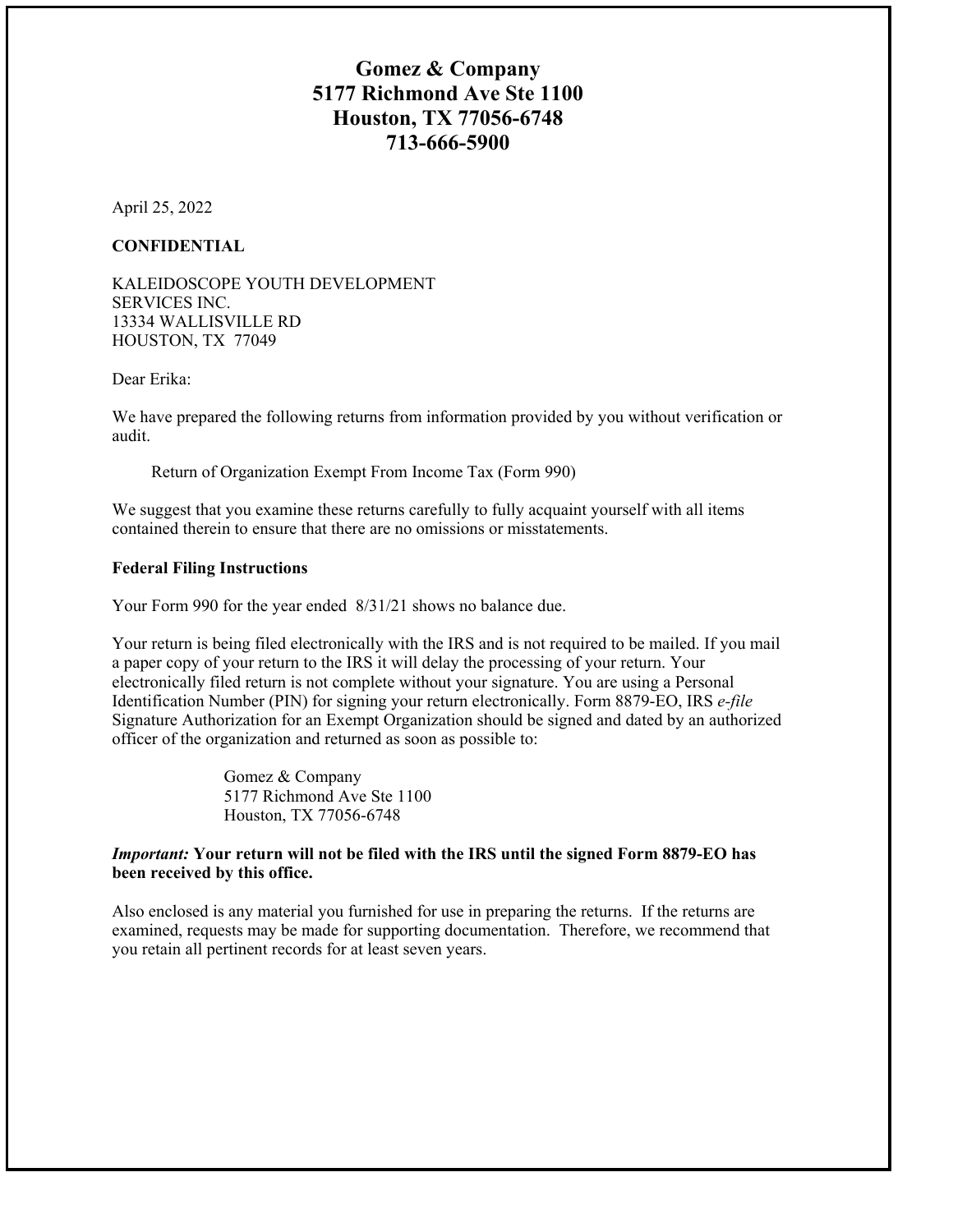In order that we may properly advise you of tax considerations, please keep us informed of any significant changes in your financial affairs or of any correspondence received from taxing authorities.

If you have any questions, or if we can be of assistance in any way, please call.

Sincerely,

Gomez & Company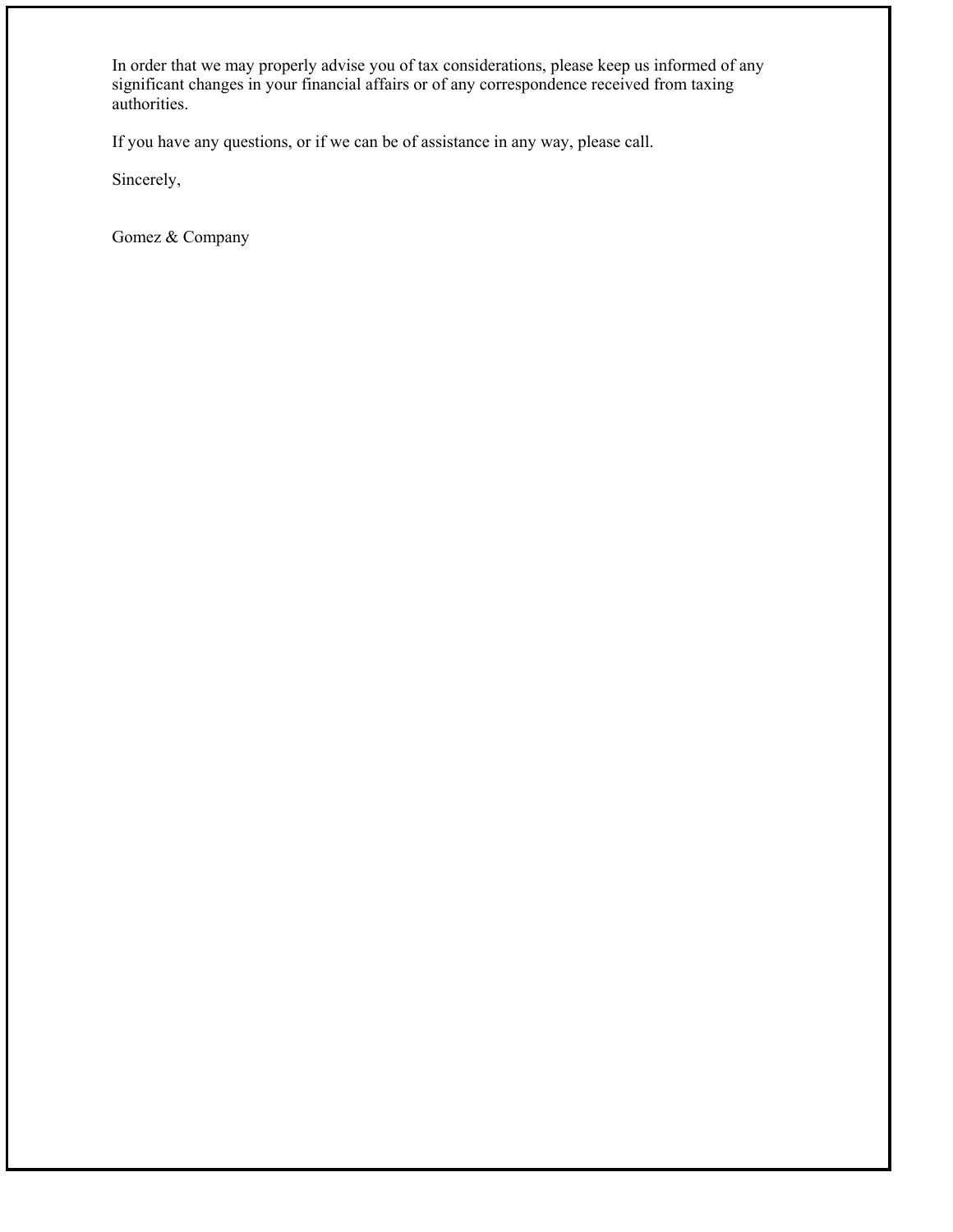| Form 8879-EO                                                                 |                                                                                                                                                                                                              |                                                                                                    | <b>IRS e-file Signature Authorization</b><br>for an Exempt Organization                                                                                                                                                                                                                   |                                       | OMB No. 1545-0047               |  |
|------------------------------------------------------------------------------|--------------------------------------------------------------------------------------------------------------------------------------------------------------------------------------------------------------|----------------------------------------------------------------------------------------------------|-------------------------------------------------------------------------------------------------------------------------------------------------------------------------------------------------------------------------------------------------------------------------------------------|---------------------------------------|---------------------------------|--|
| Department of the Treasury<br>Internal Revenue Service                       | $9/01$ 2020, and ending 8/31 20 21<br>For calendar year 2020, or fiscal year beginning<br>2020<br>Do not send to the IRS. Keep for your records.<br>Go to www.irs.gov/Form8879EO for the latest information. |                                                                                                    |                                                                                                                                                                                                                                                                                           |                                       |                                 |  |
|                                                                              |                                                                                                                                                                                                              | Name of exempt organization or person subject to tax KALEIDOSCOPE YOUTH DEVELOPMENT                |                                                                                                                                                                                                                                                                                           | <b>Taxpayer identification number</b> |                                 |  |
|                                                                              |                                                                                                                                                                                                              | SERVICES INC.                                                                                      |                                                                                                                                                                                                                                                                                           | 76-0626934                            |                                 |  |
| Name and title of officer or person subject to tax LINDA SHERRARD            |                                                                                                                                                                                                              |                                                                                                    |                                                                                                                                                                                                                                                                                           |                                       |                                 |  |
|                                                                              |                                                                                                                                                                                                              | <b>BOARD PRESIDENT</b>                                                                             |                                                                                                                                                                                                                                                                                           |                                       |                                 |  |
| Part I                                                                       |                                                                                                                                                                                                              | Type of Return and Return Information (Whole Dollars Only)                                         |                                                                                                                                                                                                                                                                                           |                                       |                                 |  |
|                                                                              |                                                                                                                                                                                                              |                                                                                                    | Check the box for the return for which you are using this Form 8879-EO and enter the applicable amount, if any, from the return. If you<br>check the box on line 1a, 2a, 3a, 4a, 5a, 6a, or 7a below, and the amount on that line for the return being filed with this form was           |                                       |                                 |  |
|                                                                              |                                                                                                                                                                                                              |                                                                                                    | blank, then leave line 1b, 2b, 3b, 4b, 5b, 6b, or 7b, whichever is applicable, blank (do not enter -0-). But, if you entered -0- on the                                                                                                                                                   |                                       |                                 |  |
|                                                                              |                                                                                                                                                                                                              | return, then enter -0- on the applicable line below. Do not complete more than one line in Part I. |                                                                                                                                                                                                                                                                                           |                                       |                                 |  |
| 1a Form 990 check here                                                       | $ {\bf X} $                                                                                                                                                                                                  |                                                                                                    | $\underline{\mathbf{b}}$ Total revenue, if any (Form 990, Part VIII, column (A), line 12) $\begin{array}{ccc} \dots & \dots & \dots \end{array}$                                                                                                                                          | 1b                                    | 12,047,136                      |  |
| 2a Form 990-EZ check here                                                    |                                                                                                                                                                                                              |                                                                                                    | <b>b</b> Total revenue, if any (Form 990-EZ, line 9) $\ldots$ $\ldots$ $\ldots$ $\ldots$ $\ldots$ $\ldots$                                                                                                                                                                                | 2b                                    |                                 |  |
| 3a Form 1120-POL check here ▶                                                |                                                                                                                                                                                                              |                                                                                                    |                                                                                                                                                                                                                                                                                           | 3b                                    |                                 |  |
| 4a Form 990-PF check here▶                                                   |                                                                                                                                                                                                              |                                                                                                    | b Tax based on investment income (Form 990-PF, Part VI, line 5)                                                                                                                                                                                                                           | 4b                                    |                                 |  |
| 5a Form 8868 check here $\blacktriangleright$                                |                                                                                                                                                                                                              | <b>b</b> Balance due (Form 8868, line 3c)                                                          |                                                                                                                                                                                                                                                                                           | 5b                                    |                                 |  |
| 6a Form 990-T check here                                                     |                                                                                                                                                                                                              |                                                                                                    |                                                                                                                                                                                                                                                                                           | 6b                                    |                                 |  |
| 7a Form 4720 check here ▶                                                    |                                                                                                                                                                                                              |                                                                                                    |                                                                                                                                                                                                                                                                                           | 7b                                    |                                 |  |
| Part II                                                                      |                                                                                                                                                                                                              |                                                                                                    | Declaration and Signature Authorization of Officer or Person Subject to Tax                                                                                                                                                                                                               |                                       |                                 |  |
|                                                                              |                                                                                                                                                                                                              |                                                                                                    | Under penalties of perjury, I declare that $\mathbf{X}$ I am an officer of the above organization of I am a person subject to tax with respect to                                                                                                                                         |                                       |                                 |  |
| (name of organization)                                                       |                                                                                                                                                                                                              |                                                                                                    | , $(EIN)$                                                                                                                                                                                                                                                                                 |                                       | and that I have examined a copy |  |
|                                                                              |                                                                                                                                                                                                              |                                                                                                    | of the 2020 electronic return and accompanying schedules and statements, and, to the best of my knowledge and belief, they are                                                                                                                                                            |                                       |                                 |  |
|                                                                              |                                                                                                                                                                                                              |                                                                                                    | true, correct, and complete. I further declare that the amount in Part I above is the amount shown on the copy of the electronic return.                                                                                                                                                  |                                       |                                 |  |
|                                                                              |                                                                                                                                                                                                              |                                                                                                    | I consent to allow my intermediate service provider, transmitter, or electronic return originator (ERO) to send the return to the IRS and                                                                                                                                                 |                                       |                                 |  |
|                                                                              |                                                                                                                                                                                                              |                                                                                                    | to receive from the IRS (a) an acknowledgement of receipt or reason for rejection of the transmission, (b) the reason for any delay in                                                                                                                                                    |                                       |                                 |  |
|                                                                              |                                                                                                                                                                                                              |                                                                                                    | processing the return or refund, and (c) the date of any refund. If applicable, I authorize the U.S. Treasury and its designated Financial<br>Agent to initiate an electronic funds withdrawal (direct debit) entry to the financial institution account indicated in the tax preparation |                                       |                                 |  |
|                                                                              |                                                                                                                                                                                                              |                                                                                                    | software for payment of the federal taxes owed on this return, and the financial institution to debit the entry to this account. To revoke                                                                                                                                                |                                       |                                 |  |
|                                                                              |                                                                                                                                                                                                              |                                                                                                    | a payment, I must contact the U.S. Treasury Financial Agent at 1-888-353-4537 no later than 2 business days prior to the payment                                                                                                                                                          |                                       |                                 |  |
|                                                                              |                                                                                                                                                                                                              |                                                                                                    | (settlement) date. I also authorize the financial institutions involved in the processing of the electronic payment of taxes to receive                                                                                                                                                   |                                       |                                 |  |
|                                                                              |                                                                                                                                                                                                              |                                                                                                    | confidential information necessary to answer inquiries and resolve issues related to the payment. I have selected a personal                                                                                                                                                              |                                       |                                 |  |
|                                                                              |                                                                                                                                                                                                              |                                                                                                    | identification number (PIN) as my signature for the electronic return and, if applicable, the consent to electronic funds withdrawal.                                                                                                                                                     |                                       |                                 |  |
|                                                                              |                                                                                                                                                                                                              |                                                                                                    |                                                                                                                                                                                                                                                                                           |                                       |                                 |  |
| PIN: check one box only                                                      |                                                                                                                                                                                                              |                                                                                                    |                                                                                                                                                                                                                                                                                           |                                       |                                 |  |
| X lauthorize GOMEZ & COMPANY                                                 |                                                                                                                                                                                                              |                                                                                                    |                                                                                                                                                                                                                                                                                           | 22222 as my signature                 |                                 |  |
|                                                                              |                                                                                                                                                                                                              | ERO firm name                                                                                      | to enter my PIN $\Box$                                                                                                                                                                                                                                                                    | Enter five numbers, but               |                                 |  |
|                                                                              |                                                                                                                                                                                                              |                                                                                                    |                                                                                                                                                                                                                                                                                           | do not enter all zeros                |                                 |  |
|                                                                              |                                                                                                                                                                                                              |                                                                                                    | on the tax year 2020 electronically filed return. If I have indicated within this return that a copy of the return is being filed with a                                                                                                                                                  |                                       |                                 |  |
|                                                                              |                                                                                                                                                                                                              |                                                                                                    | state agency(ies) regulating charities as part of the IRS Fed/State program, I also authorize the aforementioned ERO to enter my                                                                                                                                                          |                                       |                                 |  |
|                                                                              | PIN on the return's disclosure consent screen.                                                                                                                                                               |                                                                                                    |                                                                                                                                                                                                                                                                                           |                                       |                                 |  |
|                                                                              |                                                                                                                                                                                                              |                                                                                                    |                                                                                                                                                                                                                                                                                           |                                       |                                 |  |
|                                                                              |                                                                                                                                                                                                              |                                                                                                    | As an officer or person subject to tax with respect to the organization, I will enter my PIN as my signature on the tax year 2020                                                                                                                                                         |                                       |                                 |  |
|                                                                              |                                                                                                                                                                                                              |                                                                                                    | electronically filed return. If I have indicated within this return that a copy of the return is being filed with a state agency(ies)                                                                                                                                                     |                                       |                                 |  |
|                                                                              |                                                                                                                                                                                                              |                                                                                                    | regulating charities as part of the IRS Fed/State program, I will enter my PIN on the return's disclosure consent screen.                                                                                                                                                                 |                                       |                                 |  |
| Signature of officer or person subject to tax                                |                                                                                                                                                                                                              |                                                                                                    |                                                                                                                                                                                                                                                                                           | Date $\rightarrow$ 04/22/22           |                                 |  |
| Part II                                                                      | <b>Certification and Authentication</b>                                                                                                                                                                      |                                                                                                    |                                                                                                                                                                                                                                                                                           |                                       |                                 |  |
| <b>ERO's EFIN/PIN.</b> Enter your six-digit electronic filing identification |                                                                                                                                                                                                              |                                                                                                    |                                                                                                                                                                                                                                                                                           |                                       |                                 |  |
| number (EFIN) followed by your five-digit self-selected PIN.                 |                                                                                                                                                                                                              |                                                                                                    |                                                                                                                                                                                                                                                                                           |                                       | 79802712345                     |  |
|                                                                              |                                                                                                                                                                                                              |                                                                                                    |                                                                                                                                                                                                                                                                                           |                                       | Do not enter all zeros          |  |
|                                                                              |                                                                                                                                                                                                              |                                                                                                    |                                                                                                                                                                                                                                                                                           |                                       |                                 |  |
|                                                                              |                                                                                                                                                                                                              |                                                                                                    | I certify that the above numeric entry is my PIN, which is my signature on the 2020 electronically filed return indicated above. I confirm                                                                                                                                                |                                       |                                 |  |
|                                                                              |                                                                                                                                                                                                              |                                                                                                    | that I am submitting this return in accordance with the requirements of Pub. 4163, Modernized e-File (MeF) Information for Authorized                                                                                                                                                     |                                       |                                 |  |
| IRS e-file Providers for Business Returns.                                   |                                                                                                                                                                                                              |                                                                                                    |                                                                                                                                                                                                                                                                                           |                                       |                                 |  |
|                                                                              | BENJAMIN P. GOMEZ                                                                                                                                                                                            |                                                                                                    | Date $\rightarrow$                                                                                                                                                                                                                                                                        | 04/22/22                              |                                 |  |
| ERO's signature                                                              |                                                                                                                                                                                                              |                                                                                                    |                                                                                                                                                                                                                                                                                           |                                       |                                 |  |
|                                                                              |                                                                                                                                                                                                              |                                                                                                    | <b>ERO Must Retain This Form - See Instructions</b>                                                                                                                                                                                                                                       |                                       |                                 |  |
|                                                                              |                                                                                                                                                                                                              |                                                                                                    | Do Not Submit This Form to the IRS Unless Requested To Do So                                                                                                                                                                                                                              |                                       |                                 |  |
| <b>Department: Deduction Act Notice, can begin of four</b>                   |                                                                                                                                                                                                              |                                                                                                    |                                                                                                                                                                                                                                                                                           |                                       | 9970 F <sub>0</sub>             |  |

**For Paperwork Reduction Act Notice, see back of form.**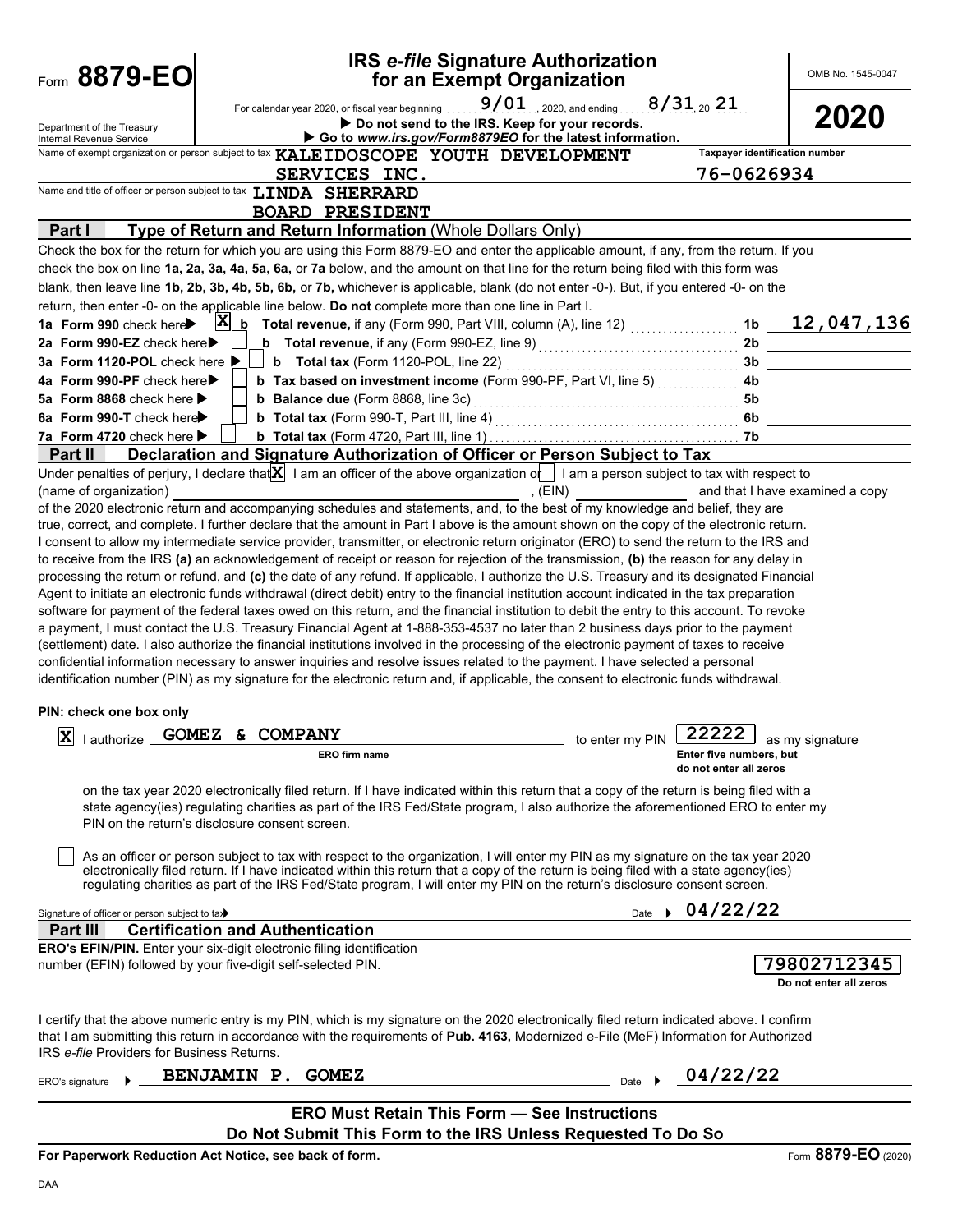| Form                                   |                                | 990                           |                                                                                                                                         | <b>Return of Organization Exempt From Income Tax</b><br>Under section 501(c), 527, or 4947(a)(1) of the Internal Revenue Code (except private foundations)                                                                                                                                                               |                                                           |                           | OMB No. 1545-0047<br>2020                |
|----------------------------------------|--------------------------------|-------------------------------|-----------------------------------------------------------------------------------------------------------------------------------------|--------------------------------------------------------------------------------------------------------------------------------------------------------------------------------------------------------------------------------------------------------------------------------------------------------------------------|-----------------------------------------------------------|---------------------------|------------------------------------------|
|                                        |                                | Department of the Treasury    |                                                                                                                                         | Do not enter social security numbers on this form as it may be made public.                                                                                                                                                                                                                                              |                                                           |                           | <b>Open to Public</b>                    |
|                                        |                                | Internal Revenue Service      |                                                                                                                                         | Go to www.irs.gov/Form990 for instructions and the latest information.<br>For the 2020 calendar year, or tax year beginning $09/01/20$ , and ending $08/31/21$                                                                                                                                                           |                                                           |                           | <b>Inspection</b>                        |
|                                        |                                | <b>B</b> Check if applicable: | C Name of organization                                                                                                                  | KALEIDOSCOPE YOUTH DEVELOPMENT                                                                                                                                                                                                                                                                                           |                                                           |                           | D Employer identification number         |
|                                        | Address change                 |                               | SERVICES INC.                                                                                                                           |                                                                                                                                                                                                                                                                                                                          |                                                           |                           |                                          |
|                                        |                                |                               | Doing business as                                                                                                                       |                                                                                                                                                                                                                                                                                                                          |                                                           |                           | 76-0626934                               |
|                                        | Name change                    |                               | Number and street (or P.O. box if mail is not delivered to street address)                                                              |                                                                                                                                                                                                                                                                                                                          | Room/suite                                                | <b>E</b> Telephone number |                                          |
|                                        | Initial return                 |                               | 13334 WALLISVILLE RD                                                                                                                    |                                                                                                                                                                                                                                                                                                                          |                                                           |                           | 281-458-4334                             |
|                                        | Final return/<br>terminated    |                               | City or town, state or province, country, and ZIP or foreign postal code                                                                |                                                                                                                                                                                                                                                                                                                          |                                                           |                           |                                          |
|                                        | Amended return                 |                               | <b>HOUSTON</b><br>F Name and address of principal officer:                                                                              | TX 77049                                                                                                                                                                                                                                                                                                                 |                                                           | G Gross receipts\$        | 12,047,136                               |
|                                        |                                | Application pending           |                                                                                                                                         |                                                                                                                                                                                                                                                                                                                          | H(a) Is this a group return for subordinates <sup>1</sup> |                           | $ \mathbf{X} $ No<br>Yes                 |
|                                        |                                |                               | <b>LINDA SHERRARD</b><br>13334 WALLISVILLE RD                                                                                           |                                                                                                                                                                                                                                                                                                                          | H(b) Are all subordinates included?                       |                           | Yes<br>No                                |
|                                        |                                |                               | <b>HOUSTON</b>                                                                                                                          | 77049<br>TX I                                                                                                                                                                                                                                                                                                            |                                                           |                           | If "No," attach a list. See instructions |
|                                        |                                |                               | $ \mathbf{X} $ 501(c)(3)                                                                                                                |                                                                                                                                                                                                                                                                                                                          |                                                           |                           |                                          |
| J                                      | Website: $\blacktriangleright$ | Tax-exempt status:<br>N/A     | 501(c)                                                                                                                                  | $\triangleleft$ (insert no.)<br>4947(a)(1) or<br>527                                                                                                                                                                                                                                                                     | $H(c)$ Group exemption number $\blacktriangleright$       |                           |                                          |
| ĸ                                      |                                | Form of organization:         | $ \mathbf{X} $ Corporation<br>Trust<br>Association                                                                                      | Other $\blacktriangleright$                                                                                                                                                                                                                                                                                              | L Year of formation: $1999$                               |                           | <b>M</b> State of legal domicile: $TX$   |
|                                        | Part I                         | <b>Summary</b>                |                                                                                                                                         |                                                                                                                                                                                                                                                                                                                          |                                                           |                           |                                          |
|                                        |                                |                               | 1 Briefly describe the organization's mission or most significant activities:                                                           |                                                                                                                                                                                                                                                                                                                          |                                                           |                           |                                          |
| Governance                             |                                |                               | CHARACTER TO LEAD.                                                                                                                      | THE RHODES SCHOOL'S MISSION IS TO DEVELOP CRITICAL THINKERS WHO HAVE THE<br>2 Check this box $\blacktriangleright$ if the organization discontinued its operations or disposed of more than 25% of its net assets.                                                                                                       |                                                           |                           |                                          |
| œ                                      |                                |                               | 3 Number of voting members of the governing body (Part VI, line 1a)                                                                     |                                                                                                                                                                                                                                                                                                                          |                                                           | 3                         | 5                                        |
|                                        |                                |                               |                                                                                                                                         | 4 Number of independent voting members of the governing body (Part VI, line 1b) [[[[[[[[[[[[[[[[[[[[[[[[[[[[[                                                                                                                                                                                                            |                                                           | 4                         | $\overline{5}$                           |
| Activities                             | 5                              |                               |                                                                                                                                         | Total number of individuals employed in calendar year 2020 (Part V, line 2a) [[[[[[[[[[[[[[[[[[[[[[[[[[[[[[[[                                                                                                                                                                                                            |                                                           | 5                         | 180                                      |
|                                        |                                |                               | 6 Total number of volunteers (estimate if necessary)                                                                                    |                                                                                                                                                                                                                                                                                                                          |                                                           | 6                         | 0                                        |
|                                        |                                |                               |                                                                                                                                         |                                                                                                                                                                                                                                                                                                                          |                                                           | 7a                        |                                          |
|                                        |                                |                               |                                                                                                                                         |                                                                                                                                                                                                                                                                                                                          |                                                           | 7b                        | 0                                        |
|                                        |                                |                               |                                                                                                                                         |                                                                                                                                                                                                                                                                                                                          | <b>Prior Year</b>                                         |                           | <b>Current Year</b>                      |
|                                        |                                |                               | 8 Contributions and grants (Part VIII, line 1h)                                                                                         |                                                                                                                                                                                                                                                                                                                          | 9,740,892                                                 |                           | 12,047,136                               |
|                                        | 9                              |                               | Program service revenue (Part VIII, line 2g)                                                                                            |                                                                                                                                                                                                                                                                                                                          |                                                           |                           |                                          |
| Revenue                                |                                |                               | 10 Investment income (Part VIII, column (A), lines 3, 4, and 7d)                                                                        |                                                                                                                                                                                                                                                                                                                          |                                                           |                           | 0                                        |
|                                        |                                |                               |                                                                                                                                         | 11 Other revenue (Part VIII, column (A), lines 5, 6d, 8c, 9c, 10c, and 11e)                                                                                                                                                                                                                                              |                                                           |                           |                                          |
|                                        |                                |                               |                                                                                                                                         | 12 Total revenue - add lines 8 through 11 (must equal Part VIII, column (A), line 12)                                                                                                                                                                                                                                    | 9,740,892                                                 |                           | 12,047,136                               |
|                                        |                                |                               | 13 Grants and similar amounts paid (Part IX, column (A), lines 1-3)                                                                     |                                                                                                                                                                                                                                                                                                                          |                                                           |                           |                                          |
|                                        |                                |                               | 14 Benefits paid to or for members (Part IX, column (A), line 4)                                                                        |                                                                                                                                                                                                                                                                                                                          |                                                           |                           | 6,997,344                                |
|                                        |                                |                               | 15 Salaries, other compensation, employee benefits (Part IX, column (A), lines 5-10)                                                    | 7,929,719                                                                                                                                                                                                                                                                                                                |                                                           |                           |                                          |
| Expenses                               |                                |                               | 16aProfessional fundraising fees (Part IX, column (A), line 11e)                                                                        | 111,679                                                                                                                                                                                                                                                                                                                  |                                                           |                           |                                          |
|                                        |                                |                               | <b>b</b> Total fundraising expenses (Part IX, column (D), line 25) ▶<br>17 Other expenses (Part IX, column (A), lines 11a-11d, 11f-24e) |                                                                                                                                                                                                                                                                                                                          | 3,992,565                                                 |                           | 3,622,086                                |
|                                        |                                |                               | 18 Total expenses. Add lines 13-17 (must equal Part IX, column (A), line 25)                                                            |                                                                                                                                                                                                                                                                                                                          | 11,922,284                                                |                           | 10,619,430                               |
|                                        |                                |                               | 19 Revenue less expenses. Subtract line 18 from line 12                                                                                 |                                                                                                                                                                                                                                                                                                                          | $-2, 181, 392$                                            |                           | $\overline{1}$ , 427, 706                |
|                                        |                                |                               |                                                                                                                                         |                                                                                                                                                                                                                                                                                                                          | <b>Beginning of Current Year</b>                          |                           | <b>End of Year</b>                       |
|                                        |                                |                               | 20 Total assets (Part X, line 16)                                                                                                       |                                                                                                                                                                                                                                                                                                                          | 8,810,555                                                 |                           | 9,400,325                                |
| <b>Net Assets or<br/>Fund Balances</b> |                                |                               | 21 Total liabilities (Part X, line 26)                                                                                                  |                                                                                                                                                                                                                                                                                                                          | 7,836,404                                                 |                           | 6,998,468                                |
|                                        |                                |                               | 22 Net assets or fund balances. Subtract line 21 from line 20                                                                           |                                                                                                                                                                                                                                                                                                                          |                                                           | 974,151                   | 2,401,857                                |
|                                        | Part II                        |                               | <b>Signature Block</b>                                                                                                                  |                                                                                                                                                                                                                                                                                                                          |                                                           |                           |                                          |
|                                        |                                |                               |                                                                                                                                         | Under penalties of perjury, I declare that I have examined this return, including accompanying schedules and statements, and to the best of my knowledge and belief, it is<br>true, correct, and complete. Declaration of preparer (other than officer) is based on all information of which preparer has any knowledge. |                                                           |                           |                                          |
|                                        |                                |                               | Signature of officer                                                                                                                    |                                                                                                                                                                                                                                                                                                                          |                                                           | Date                      |                                          |
| Sign<br><b>Here</b>                    |                                |                               | <b>LINDA SHERRARD</b>                                                                                                                   | <b>BOARD</b>                                                                                                                                                                                                                                                                                                             |                                                           |                           |                                          |
|                                        |                                |                               | Type or print name and title                                                                                                            |                                                                                                                                                                                                                                                                                                                          | <b>PRESIDENT</b>                                          |                           |                                          |
|                                        |                                | Print/Type preparer's name    |                                                                                                                                         | Preparer's signature                                                                                                                                                                                                                                                                                                     | Date                                                      | Check                     | X if<br><b>PTIN</b>                      |
| Paid                                   |                                | <b>BENJAMIN P. GOMEZ</b>      |                                                                                                                                         | BENJAMIN P. GOMEZ                                                                                                                                                                                                                                                                                                        |                                                           | $04/25/22$ self-employed  | P00840652                                |
|                                        | Preparer                       | Firm's name                   | GOMEZ & COMPANY                                                                                                                         |                                                                                                                                                                                                                                                                                                                          |                                                           | Firm's EIN ▶              | 76-0225893                               |
|                                        | <b>Use Only</b>                |                               |                                                                                                                                         | 5177 RICHMOND AVE STE 1100                                                                                                                                                                                                                                                                                               |                                                           |                           |                                          |
|                                        |                                | Firm's address                | <b>HOUSTON,</b><br>ТX                                                                                                                   | 77056-6748                                                                                                                                                                                                                                                                                                               |                                                           | Phone no.                 | 713-666-5900                             |
|                                        |                                |                               |                                                                                                                                         |                                                                                                                                                                                                                                                                                                                          |                                                           |                           | X Yes<br>No                              |

| Sign<br><b>Here</b> | Signature of officer<br><b>SHERRARD</b><br><b>PRESIDENT</b><br><b>LINDA</b><br><b>BOARD</b><br>Type or print name and title |                      |      |              |                          |                 |    |  |  |
|---------------------|-----------------------------------------------------------------------------------------------------------------------------|----------------------|------|--------------|--------------------------|-----------------|----|--|--|
|                     | Print/Type preparer's name                                                                                                  | Preparer's signature | Date |              | X<br>Check               | <b>PTIN</b>     |    |  |  |
| Paid                | P. GOMEZ<br><b>BENJAMIN</b>                                                                                                 | BENJAMIN P. GOMEZ    |      |              | $04/25/22$ self-employed | P00840652       |    |  |  |
| Preparer            | <b>COMPANY</b><br><b>GOMEZ</b><br>Firm's name                                                                               |                      |      | Firm's $EIN$ |                          | 76-0225893      |    |  |  |
| Use Only            | <b>RICHMOND</b><br>5177                                                                                                     | <b>AVE STE 1100</b>  |      |              |                          |                 |    |  |  |
|                     | TХ<br><b>HOUSTON</b><br>Firm's address                                                                                      | 77056-6748           |      | Phone no.    |                          | 713-666-5900    |    |  |  |
|                     | May the IRS discuss this return with the preparer shown above? See instructions                                             |                      |      |              |                          | X<br><b>Yes</b> | No |  |  |
| <b>DAA</b>          | Form 990 (2020)<br>For Paperwork Reduction Act Notice, see the separate instructions.                                       |                      |      |              |                          |                 |    |  |  |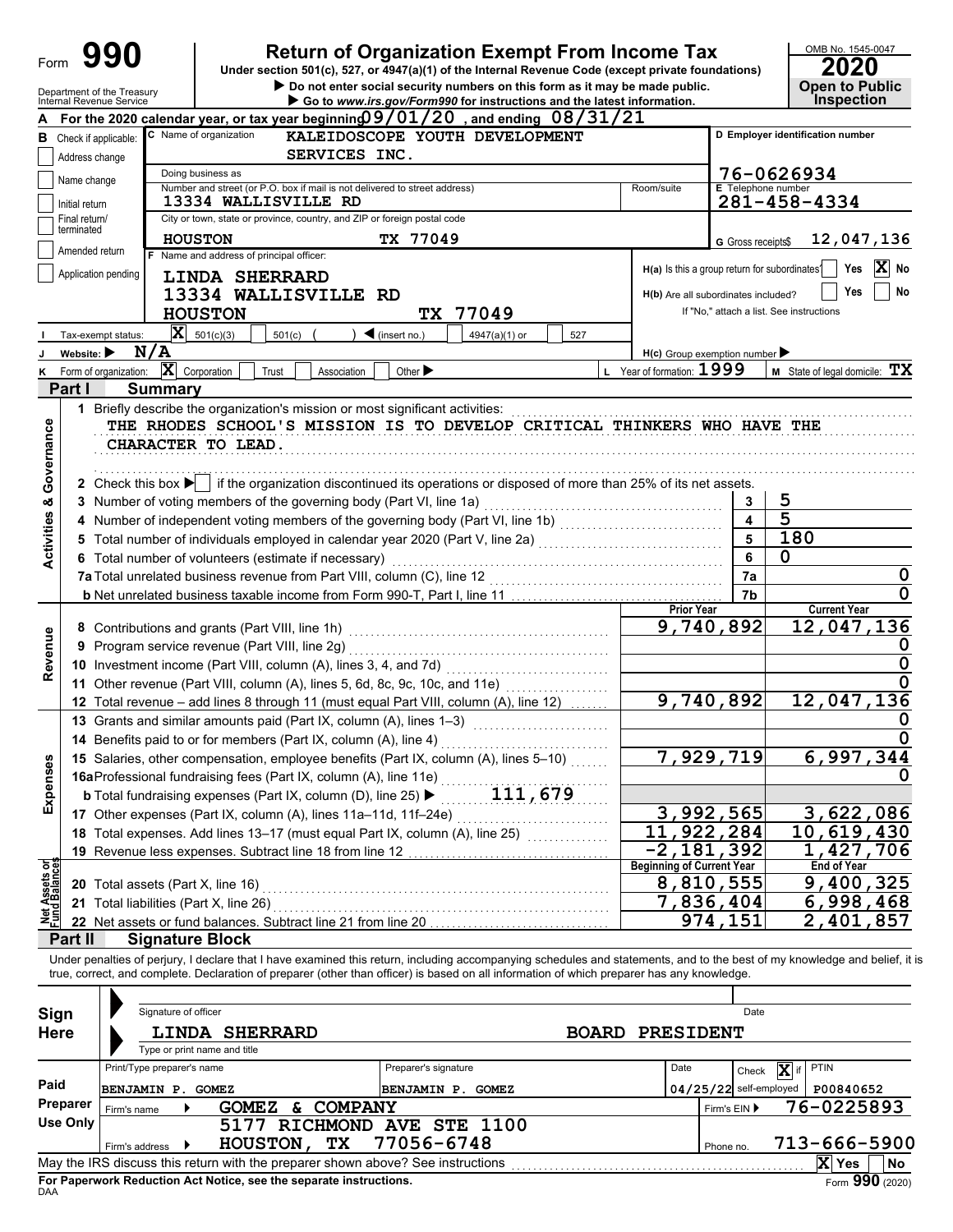|              | Form 990 (2020) KALEIDOSCOPE YOUTH DEVELOPMENT                                                                                                                                                                                 |                                            | 76-0626934    | Page 2                                            |
|--------------|--------------------------------------------------------------------------------------------------------------------------------------------------------------------------------------------------------------------------------|--------------------------------------------|---------------|---------------------------------------------------|
|              | <b>Statement of Program Service Accomplishments</b><br>Part III                                                                                                                                                                |                                            |               |                                                   |
|              |                                                                                                                                                                                                                                |                                            |               |                                                   |
|              | 1 Briefly describe the organization's mission:                                                                                                                                                                                 |                                            |               |                                                   |
|              | THE RHODES SCHOOL'S MISSION IS TO DEVELOP CRITICAL THINKERS WHO HAVE THE<br>CHARACTER TO LEAD.                                                                                                                                 |                                            |               |                                                   |
|              |                                                                                                                                                                                                                                |                                            |               |                                                   |
| $\mathbf{2}$ | Did the organization undertake any significant program services during the year which were not listed on the                                                                                                                   |                                            |               |                                                   |
|              | prior Form 990 or 990-EZ?                                                                                                                                                                                                      |                                            |               | $\Box$ Yes $\overline{X}$ No                      |
|              | If "Yes," describe these new services on Schedule O.                                                                                                                                                                           |                                            |               |                                                   |
| 3            | Did the organization cease conducting, or make significant changes in how it conducts, any program<br>services?                                                                                                                |                                            |               | $\boxed{\phantom{1}}$ Yes $\boxed{\mathbf{X}}$ No |
|              | If "Yes," describe these changes on Schedule O.                                                                                                                                                                                |                                            |               |                                                   |
| 4            | Describe the organization's program service accomplishments for each of its three largest program services, as measured by                                                                                                     |                                            |               |                                                   |
|              | expenses. Section 501(c)(3) and 501(c)(4) organizations are required to report the amount of grants and allocations to others,                                                                                                 |                                            |               |                                                   |
|              | the total expenses, and revenue, if any, for each program service reported.                                                                                                                                                    |                                            |               |                                                   |
|              |                                                                                                                                                                                                                                |                                            |               |                                                   |
|              | 4a (Code:                                                                                                                                                                                                                      | $(1.5, 9.578, 953)$ including grants of \$ | ) (Revenue \$ |                                                   |
|              | THE PURPOSE OF THE RHODES SCHOOL IS TO PROVIDE EDUCATIONAL SERVICES TO<br>CHILDREN AGES 3 TO 14. THESE EDUCATIONAL SERVICES INCLUDE, BUT ARE NOT<br>LIMITED TO, CLASSROOM INSTRUCTION, COUNSELING, AND SCHOOL HEALTH SERVICES. |                                            |               |                                                   |
|              |                                                                                                                                                                                                                                |                                            |               |                                                   |
|              |                                                                                                                                                                                                                                |                                            |               |                                                   |
|              |                                                                                                                                                                                                                                |                                            |               |                                                   |
|              |                                                                                                                                                                                                                                |                                            |               |                                                   |
|              |                                                                                                                                                                                                                                |                                            |               |                                                   |
|              |                                                                                                                                                                                                                                |                                            |               |                                                   |
|              | <b>4b</b> (Code:                                                                                                                                                                                                               |                                            |               |                                                   |
|              | N/A                                                                                                                                                                                                                            |                                            |               |                                                   |
|              |                                                                                                                                                                                                                                |                                            |               |                                                   |
|              |                                                                                                                                                                                                                                |                                            |               |                                                   |
|              |                                                                                                                                                                                                                                |                                            |               |                                                   |
|              |                                                                                                                                                                                                                                |                                            |               |                                                   |
|              |                                                                                                                                                                                                                                |                                            |               |                                                   |
|              |                                                                                                                                                                                                                                |                                            |               |                                                   |
|              |                                                                                                                                                                                                                                |                                            |               |                                                   |
|              |                                                                                                                                                                                                                                |                                            |               |                                                   |
|              |                                                                                                                                                                                                                                |                                            |               |                                                   |
|              |                                                                                                                                                                                                                                |                                            |               |                                                   |
|              | 4c (Code:<br>$\ldots$ ) (Expenses \$                                                                                                                                                                                           | including grants of\$                      | ) (Revenue \$ |                                                   |
|              |                                                                                                                                                                                                                                |                                            |               |                                                   |
|              |                                                                                                                                                                                                                                |                                            |               |                                                   |
|              |                                                                                                                                                                                                                                |                                            |               |                                                   |
|              |                                                                                                                                                                                                                                |                                            |               |                                                   |
|              |                                                                                                                                                                                                                                |                                            |               |                                                   |
|              |                                                                                                                                                                                                                                |                                            |               |                                                   |
|              |                                                                                                                                                                                                                                |                                            |               |                                                   |
|              |                                                                                                                                                                                                                                |                                            |               |                                                   |
|              |                                                                                                                                                                                                                                |                                            |               |                                                   |
|              |                                                                                                                                                                                                                                |                                            |               |                                                   |
|              |                                                                                                                                                                                                                                |                                            |               |                                                   |
|              | 4d Other program services (Describe on Schedule O.)                                                                                                                                                                            |                                            |               |                                                   |
|              | (Expenses \$                                                                                                                                                                                                                   |                                            | (Revenue \$   |                                                   |
|              | 4e Total program service expenses D                                                                                                                                                                                            | including grants of\$<br>9,578,953         |               |                                                   |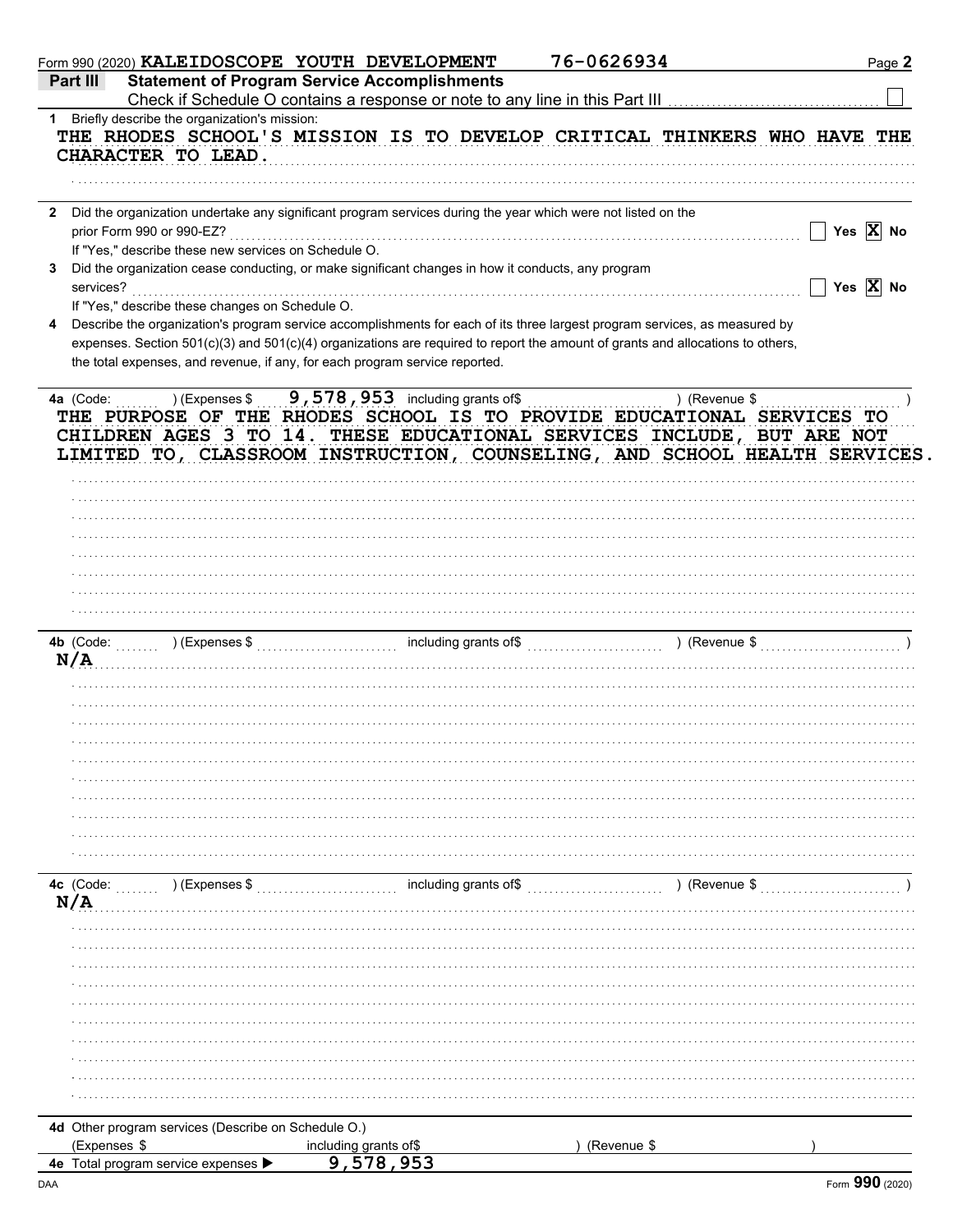Form 990 (2020) **KALEIDOSCOPE YOUTH DEVELOPMENT** 76-0626934 Page 3

**Part IV Checklist of Required Schedules**

|          |                                                                                                                                                                                                                                                    |                         | Yes         | No               |
|----------|----------------------------------------------------------------------------------------------------------------------------------------------------------------------------------------------------------------------------------------------------|-------------------------|-------------|------------------|
| 1.       | Is the organization described in section 501(c)(3) or 4947(a)(1) (other than a private foundation)? If "Yes,"                                                                                                                                      |                         |             |                  |
|          | complete Schedule A                                                                                                                                                                                                                                | 1                       | X           |                  |
| 2        | Is the organization required to complete Schedule B, Schedule of Contributors (see instructions)?                                                                                                                                                  | $\overline{\mathbf{2}}$ | $\mathbf x$ |                  |
| 3        | Did the organization engage in direct or indirect political campaign activities on behalf of or in opposition to                                                                                                                                   |                         |             |                  |
|          | candidates for public office? If "Yes," complete Schedule C, Part I                                                                                                                                                                                | 3                       |             | X                |
| 4        | Section 501(c)(3) organizations. Did the organization engage in lobbying activities, or have a section 501(h)                                                                                                                                      |                         |             |                  |
|          | election in effect during the tax year? If "Yes," complete Schedule C, Part II                                                                                                                                                                     | 4                       |             | $\mathbf x$      |
| 5        | Is the organization a section $501(c)(4)$ , $501(c)(5)$ , or $501(c)(6)$ organization that receives membership dues,                                                                                                                               |                         |             | $\mathbf x$      |
|          | assessments, or similar amounts as defined in Revenue Procedure 98-19? If "Yes," complete Schedule C, Part III<br>Did the organization maintain any donor advised funds or any similar funds or accounts for which donors                          | 5                       |             |                  |
| 6        | have the right to provide advice on the distribution or investment of amounts in such funds or accounts? If                                                                                                                                        |                         |             |                  |
|          | "Yes," complete Schedule D, Part I                                                                                                                                                                                                                 | 6                       |             | X                |
| 7        | Did the organization receive or hold a conservation easement, including easements to preserve open space,                                                                                                                                          |                         |             |                  |
|          | the environment, historic land areas, or historic structures? If "Yes," complete Schedule D, Part II                                                                                                                                               | 7                       |             | X                |
| 8        | Did the organization maintain collections of works of art, historical treasures, or other similar assets? If "Yes,"                                                                                                                                |                         |             |                  |
|          | complete Schedule D, Part III                                                                                                                                                                                                                      | 8                       |             | $\mathbf x$      |
| 9        | Did the organization report an amount in Part X, line 21, for escrow or custodial account liability, serve as a                                                                                                                                    |                         |             |                  |
|          | custodian for amounts not listed in Part X; or provide credit counseling, debt management, credit repair, or                                                                                                                                       |                         |             |                  |
|          | debt negotiation services? If "Yes," complete Schedule D, Part IV                                                                                                                                                                                  | 9                       |             | X                |
| 10       | Did the organization, directly or through a related organization, hold assets in donor-restricted endowments                                                                                                                                       |                         |             |                  |
|          | or in quasi endowments? If "Yes," complete Schedule D, Part V                                                                                                                                                                                      | 10                      |             | X                |
| 11       | If the organization's answer to any of the following questions is "Yes," then complete Schedule D, Parts VI,                                                                                                                                       |                         |             |                  |
|          | VII, VIII, IX, or X as applicable.                                                                                                                                                                                                                 |                         |             |                  |
|          | a Did the organization report an amount for land, buildings, and equipment in Part X, line 10? If "Yes,"                                                                                                                                           |                         |             |                  |
|          | complete Schedule D, Part VI                                                                                                                                                                                                                       | 11a                     | $\mathbf x$ |                  |
|          | <b>b</b> Did the organization report an amount for investments-other securities in Part X, line 12, that is 5% or more                                                                                                                             |                         |             |                  |
|          | of its total assets reported in Part X, line 16? If "Yes," complete Schedule D, Part VII                                                                                                                                                           | 11b                     |             | X                |
|          | c Did the organization report an amount for investments—program related in Part X, line 13, that is 5% or more                                                                                                                                     |                         |             |                  |
|          | of its total assets reported in Part X, line 16? If "Yes," complete Schedule D, Part VIII [[[[[[[[[[[[[[[[[[[                                                                                                                                      | 11c                     |             | X                |
|          | d Did the organization report an amount for other assets in Part X, line 15, that is 5% or more of its total assets                                                                                                                                |                         |             |                  |
|          | reported in Part X, line 16? If "Yes," complete Schedule D, Part IX                                                                                                                                                                                | <b>11d</b>              | X           | X                |
| f        | e Did the organization report an amount for other liabilities in Part X, line 25? If "Yes," complete Schedule D, Part X<br>Did the organization's separate or consolidated financial statements for the tax year include a footnote that addresses | 11e                     |             |                  |
|          | the organization's liability for uncertain tax positions under FIN 48 (ASC 740)? If "Yes," complete Schedule D, Part X                                                                                                                             | 11f                     |             | X                |
|          | 12a Did the organization obtain separate, independent audited financial statements for the tax year? If "Yes," complete                                                                                                                            |                         |             |                  |
|          |                                                                                                                                                                                                                                                    | 12a                     | X           |                  |
| b        | Was the organization included in consolidated, independent audited financial statements for the tax year? If                                                                                                                                       |                         |             |                  |
|          | "Yes," and if the organization answered "No" to line 12a, then completing Schedule D, Parts XI and XII is optional                                                                                                                                 | 12 <sub>b</sub>         |             | Χ                |
| 13       |                                                                                                                                                                                                                                                    | 13                      | X           |                  |
| 14a      | Did the organization maintain an office, employees, or agents outside of the United States?                                                                                                                                                        | 14a                     |             | X                |
| b        | Did the organization have aggregate revenues or expenses of more than \$10,000 from grantmaking,                                                                                                                                                   |                         |             |                  |
|          | fundraising, business, investment, and program service activities outside the United States, or aggregate                                                                                                                                          |                         |             |                  |
|          | foreign investments valued at \$100,000 or more? If "Yes," complete Schedule F, Parts I and IV                                                                                                                                                     | 14b                     |             | X                |
| 15       | Did the organization report on Part IX, column (A), line 3, more than \$5,000 of grants or other assistance to or                                                                                                                                  |                         |             |                  |
|          | for any foreign organization? If "Yes," complete Schedule F, Parts II and IV                                                                                                                                                                       | 15                      |             | Χ                |
| 16       | Did the organization report on Part IX, column (A), line 3, more than \$5,000 of aggregate grants or other                                                                                                                                         |                         |             |                  |
|          | assistance to or for foreign individuals? If "Yes," complete Schedule F, Parts III and IV                                                                                                                                                          | 16                      |             | Χ                |
| 17       | Did the organization report a total of more than \$15,000 of expenses for professional fundraising services on                                                                                                                                     |                         |             |                  |
|          | Part IX, column (A), lines 6 and 11e? If "Yes," complete Schedule G, Part I See instructions [[[[[[[[[[[[[[[[                                                                                                                                      | 17                      |             | Χ                |
| 18       | Did the organization report more than \$15,000 total of fundraising event gross income and contributions on                                                                                                                                        |                         |             |                  |
|          | Part VIII, lines 1c and 8a? If "Yes," complete Schedule G, Part II                                                                                                                                                                                 | 18                      |             | X                |
| 19       | Did the organization report more than \$15,000 of gross income from gaming activities on Part VIII, line 9a?                                                                                                                                       |                         |             |                  |
|          | Did the organization operate one or more hospital facilities? If "Yes," complete Schedule H                                                                                                                                                        | 19                      |             | X<br>$\mathbf x$ |
| 20a<br>b |                                                                                                                                                                                                                                                    | 20a<br>20b              |             |                  |
| 21       | Did the organization report more than \$5,000 of grants or other assistance to any domestic organization or                                                                                                                                        |                         |             |                  |
|          |                                                                                                                                                                                                                                                    | 21                      |             | X                |
|          |                                                                                                                                                                                                                                                    |                         |             |                  |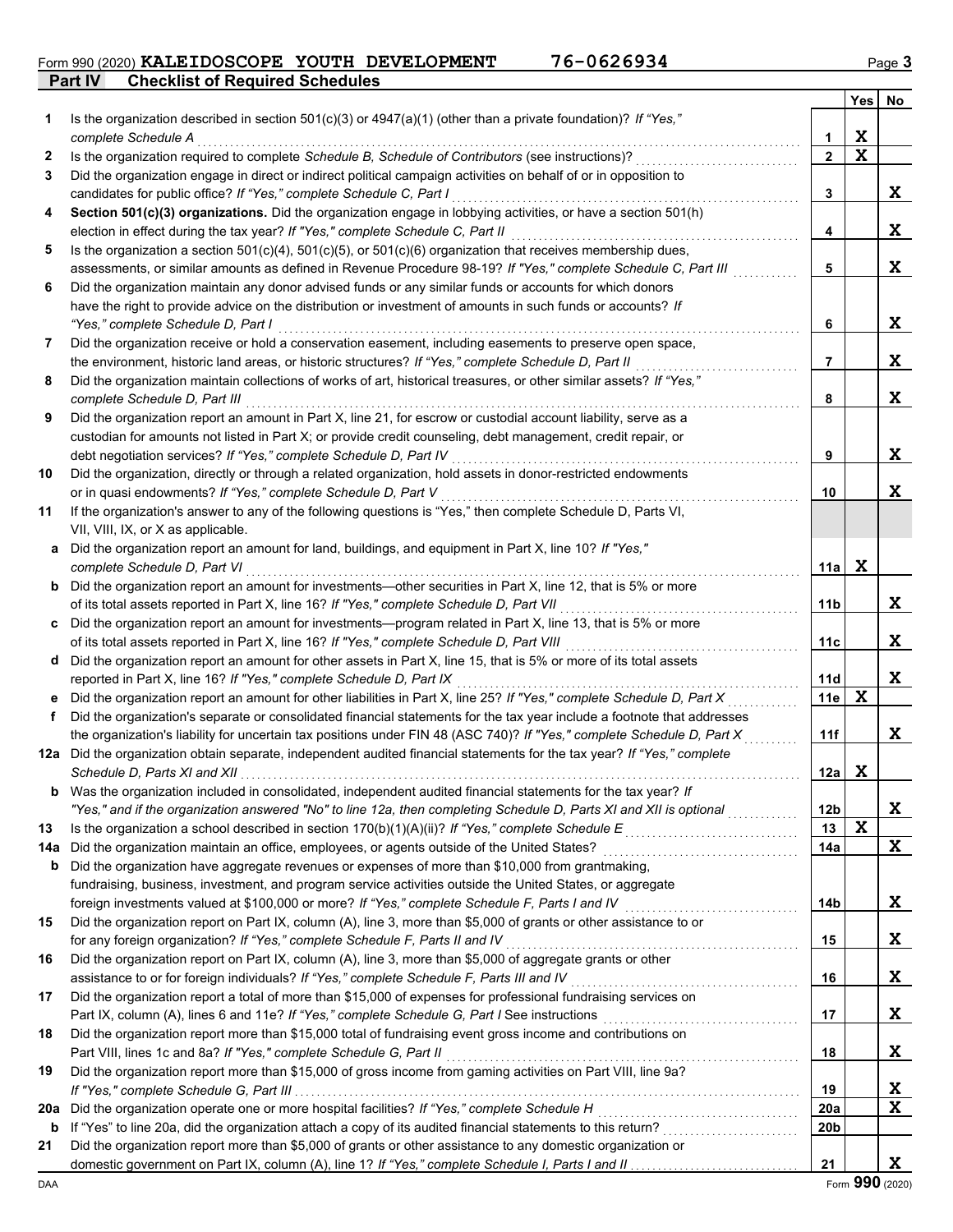Form 990 (2020) **KALEIDOSCOPE YOUTH DEVELOPMENT** 76-0626934 Page 4 **KALEIDOSCOPE YOUTH DEVELOPMENT 76-0626934**

**Part IV Checklist of Required Schedules** *(continued)*

|     |                                                                                                                                                                                             |                 | <b>Yes</b> | No          |
|-----|---------------------------------------------------------------------------------------------------------------------------------------------------------------------------------------------|-----------------|------------|-------------|
| 22  | Did the organization report more than \$5,000 of grants or other assistance to or for domestic individuals on                                                                               |                 |            |             |
|     | Part IX, column (A), line 2? If "Yes," complete Schedule I, Parts I and III                                                                                                                 | 22              |            | $\mathbf x$ |
| 23  | Did the organization answer "Yes" to Part VII, Section A, line 3, 4, or 5 about compensation of the                                                                                         |                 |            |             |
|     | organization's current and former officers, directors, trustees, key employees, and highest compensated                                                                                     |                 |            |             |
|     | employees? If "Yes," complete Schedule J                                                                                                                                                    | 23              | X          |             |
|     | 24a Did the organization have a tax-exempt bond issue with an outstanding principal amount of more than                                                                                     |                 |            |             |
|     | \$100,000 as of the last day of the year, that was issued after December 31, 2002? If "Yes," answer lines 24b                                                                               |                 |            |             |
|     | through 24d and complete Schedule K. If "No," go to line 25a                                                                                                                                | 24a             |            | X           |
| b   | Did the organization invest any proceeds of tax-exempt bonds beyond a temporary period exception?                                                                                           | 24b             |            |             |
| c   | Did the organization maintain an escrow account other than a refunding escrow at any time during the year                                                                                   | 24c             |            |             |
|     | to defease any tax-exempt bonds?<br>d Did the organization act as an "on behalf of" issuer for bonds outstanding at any time during the year?                                               | 24d             |            |             |
|     | 25a Section 501(c)(3), 501(c)(4), and 501(c)(29) organizations. Did the organization engage in an excess benefit                                                                            |                 |            |             |
|     | transaction with a disqualified person during the year? If "Yes," complete Schedule L, Part I                                                                                               | 25a             |            | X           |
|     | <b>b</b> Is the organization aware that it engaged in an excess benefit transaction with a disqualified person in a prior                                                                   |                 |            |             |
|     | year, and that the transaction has not been reported on any of the organization's prior Forms 990 or 990-EZ?                                                                                |                 |            |             |
|     | If "Yes." complete Schedule L. Part I                                                                                                                                                       | 25 <sub>b</sub> |            | X           |
| 26  | Did the organization report any amount on Part X, line 5 or 22, for receivables from or payables to any current                                                                             |                 |            |             |
|     | or former officer, director, trustee, key employee, creator or founder, substantial contributor, or 35%                                                                                     |                 |            |             |
|     | controlled entity or family member of any of these persons? If "Yes," complete Schedule L, Part II                                                                                          | 26              |            | X           |
| 27  | Did the organization provide a grant or other assistance to any current or former officer, director, trustee, key                                                                           |                 |            |             |
|     | employee, creator or founder, substantial contributor or employee thereof, a grant selection committee                                                                                      |                 |            |             |
|     | member, or to a 35% controlled entity (including an employee thereof) or family member of any of these                                                                                      |                 |            |             |
|     | persons? If "Yes," complete Schedule L, Part III                                                                                                                                            | 27              |            | X           |
| 28  | Was the organization a party to a business transaction with one of the following parties (see Schedule L, Part                                                                              |                 |            |             |
|     | IV instructions, for applicable filing thresholds, conditions, and exceptions):                                                                                                             |                 |            |             |
| a   | A current or former officer, director, trustee, key employee, creator or founder, or substantial contributor? If                                                                            |                 |            |             |
|     | "Yes," complete Schedule L, Part IV                                                                                                                                                         | 28a             |            | X           |
| b   | A family member of any individual described in line 28a? If "Yes," complete Schedule L, Part IV                                                                                             | 28 <sub>b</sub> |            | X           |
| c   | A 35% controlled entity of one or more individuals and/or organizations described in lines 28a or 28b? If                                                                                   |                 |            |             |
|     | "Yes," complete Schedule L, Part IV                                                                                                                                                         | 28c             |            | X           |
| 29  | Did the organization receive more than \$25,000 in non-cash contributions? If "Yes," complete Schedule M                                                                                    | 29              |            | $\mathbf x$ |
| 30  | Did the organization receive contributions of art, historical treasures, or other similar assets, or qualified                                                                              |                 |            |             |
|     | conservation contributions? If "Yes," complete Schedule M                                                                                                                                   | 30              |            | X           |
| 31  | Did the organization liquidate, terminate, or dissolve and cease operations? If "Yes," complete Schedule N, Part I                                                                          | 31              |            | $\mathbf x$ |
| 32  | Did the organization sell, exchange, dispose of, or transfer more than 25% of its net assets? If "Yes,"                                                                                     |                 |            |             |
|     | complete Schedule N, Part II                                                                                                                                                                | 32              |            | X           |
| 33  | Did the organization own 100% of an entity disregarded as separate from the organization under Regulations                                                                                  |                 |            | X           |
| 34  | sections 301.7701-2 and 301.7701-3? If "Yes," complete Schedule R, Part I<br>Was the organization related to any tax-exempt or taxable entity? If "Yes," complete Schedule R, Part II, III, | 33              |            |             |
|     | or IV, and Part V, line 1                                                                                                                                                                   | 34              |            | X           |
| 35a | Did the organization have a controlled entity within the meaning of section 512(b)(13)?                                                                                                     | 35a             |            | X           |
| b   | If "Yes" to line 35a, did the organization receive any payment from or engage in any transaction with a                                                                                     |                 |            |             |
|     |                                                                                                                                                                                             | 35b             |            |             |
| 36  | Section 501(c)(3) organizations. Did the organization make any transfers to an exempt non-charitable                                                                                        |                 |            |             |
|     | related organization? If "Yes," complete Schedule R, Part V, line 2                                                                                                                         | 36              |            | Χ           |
| 37  | Did the organization conduct more than 5% of its activities through an entity that is not a related organization                                                                            |                 |            |             |
|     | and that is treated as a partnership for federal income tax purposes? If "Yes," complete Schedule R, Part VI                                                                                | 37              |            | Χ           |
| 38  | Did the organization complete Schedule O and provide explanations in Schedule O for Part VI, lines 11b and                                                                                  |                 |            |             |
|     | 19? Note: All Form 990 filers are required to complete Schedule O.                                                                                                                          | 38              |            | X           |
|     | <b>Statements Regarding Other IRS Filings and Tax Compliance</b><br>Part V                                                                                                                  |                 |            |             |
|     | Check if Schedule O contains a response or note to any line in this Part V                                                                                                                  |                 |            |             |
|     |                                                                                                                                                                                             |                 | Yes        | No          |
| 1а  | 53<br>Enter the number reported in Box 3 of Form 1096. Enter -0- if not applicable<br>1a                                                                                                    |                 |            |             |
| b   | 0<br>1 <sub>b</sub><br>Enter the number of Forms W-2G included in line 1a. Enter -0- if not applicable                                                                                      |                 |            |             |
| c   | Did the organization comply with backup withholding rules for reportable payments to vendors and                                                                                            |                 |            |             |
|     |                                                                                                                                                                                             | 1 <sub>c</sub>  | X          |             |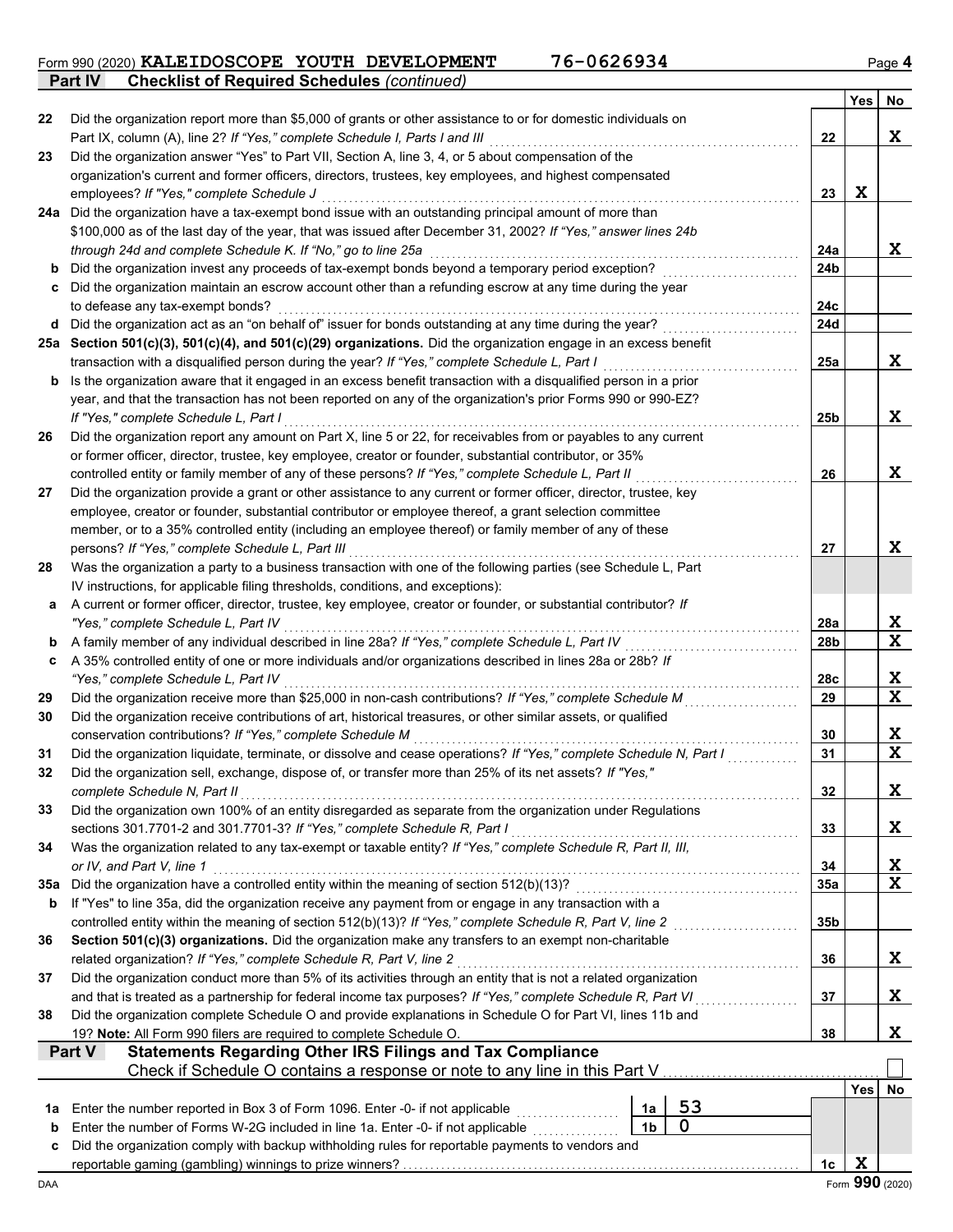|        |                                                                                                                                                                                         |                 |     |                | <b>Yes</b> | No          |
|--------|-----------------------------------------------------------------------------------------------------------------------------------------------------------------------------------------|-----------------|-----|----------------|------------|-------------|
| 2a     | Enter the number of employees reported on Form W-3, Transmittal of Wage and Tax                                                                                                         |                 |     |                |            |             |
|        | Statements, filed for the calendar year ending with or within the year covered by this return                                                                                           | 2a              | 180 |                |            |             |
| b      | If at least one is reported on line 2a, did the organization file all required federal employment tax returns?                                                                          |                 |     | 2b             |            | X           |
|        | Note: If the sum of lines 1a and 2a is greater than 250, you may be required to e-file (see instructions)                                                                               |                 |     |                |            |             |
| За     | Did the organization have unrelated business gross income of \$1,000 or more during the year?                                                                                           |                 |     | 3a             |            | X           |
| b      | If "Yes," has it filed a Form 990-T for this year? If "No" to line 3b, provide an explanation on Schedule O                                                                             |                 |     | 3 <sub>b</sub> |            |             |
| 4a     | At any time during the calendar year, did the organization have an interest in, or a signature or other authority over,                                                                 |                 |     |                |            |             |
|        | a financial account in a foreign country (such as a bank account, securities account, or other financial account)?                                                                      |                 |     | 4a             |            | X           |
|        | <b>b</b> If "Yes," enter the name of the foreign country <b><math>\blacktriangleright</math></b>                                                                                        |                 |     |                |            |             |
|        | See instructions for filing requirements for FinCEN Form 114, Report of Foreign Bank and Financial Accounts (FBAR).                                                                     |                 |     |                |            |             |
| 5a     | Was the organization a party to a prohibited tax shelter transaction at any time during the tax year?                                                                                   |                 |     | 5a             |            | X           |
| b      | Did any taxable party notify the organization that it was or is a party to a prohibited tax shelter transaction?                                                                        |                 |     | 5 <sub>b</sub> |            | $\mathbf x$ |
| c      | If "Yes" to line 5a or 5b, did the organization file Form 8886-T?                                                                                                                       |                 |     | 5c             |            |             |
| 6a     | Does the organization have annual gross receipts that are normally greater than \$100,000, and did the                                                                                  |                 |     |                |            |             |
|        | organization solicit any contributions that were not tax deductible as charitable contributions?                                                                                        |                 |     | 6a             |            | X           |
|        | <b>b</b> If "Yes," did the organization include with every solicitation an express statement that such contributions or                                                                 |                 |     |                |            |             |
|        | gifts were not tax deductible?                                                                                                                                                          |                 |     | 6b             |            |             |
| 7      | Organizations that may receive deductible contributions under section 170(c).                                                                                                           |                 |     |                |            |             |
| a      | Did the organization receive a payment in excess of \$75 made partly as a contribution and partly for goods                                                                             |                 |     |                |            |             |
|        | and services provided to the payor?                                                                                                                                                     |                 |     | 7а             |            |             |
| b      | If "Yes," did the organization notify the donor of the value of the goods or services provided?                                                                                         |                 |     | 7b             |            |             |
| c      | Did the organization sell, exchange, or otherwise dispose of tangible personal property for which it was                                                                                |                 |     |                |            |             |
|        | required to file Form 8282?                                                                                                                                                             |                 |     | 7с             |            |             |
| d      | If "Yes," indicate the number of Forms 8282 filed during the year                                                                                                                       | 7d              |     |                |            |             |
| е      | Did the organization receive any funds, directly or indirectly, to pay premiums on a personal benefit contract?                                                                         |                 |     | 7e             |            |             |
| f      | Did the organization, during the year, pay premiums, directly or indirectly, on a personal benefit contract?                                                                            |                 |     | 7f             |            |             |
| g      | If the organization received a contribution of qualified intellectual property, did the organization file Form 8899 as required?                                                        |                 |     | 7g             |            |             |
| h      | If the organization received a contribution of cars, boats, airplanes, or other vehicles, did the organization file a Form 1098-C?                                                      |                 |     | 7h             |            |             |
| 8      | Sponsoring organizations maintaining donor advised funds. Did a donor advised fund maintained by the                                                                                    |                 |     |                |            |             |
| 9      | sponsoring organization have excess business holdings at any time during the year?                                                                                                      |                 |     | 8              |            |             |
|        | Sponsoring organizations maintaining donor advised funds.                                                                                                                               |                 |     | 9a             |            |             |
| a<br>b | Did the sponsoring organization make any taxable distributions under section 4966?<br>Did the sponsoring organization make a distribution to a donor, donor advisor, or related person? |                 |     | 9b             |            |             |
| 10     | Section 501(c)(7) organizations. Enter:                                                                                                                                                 |                 |     |                |            |             |
| а      | Initiation fees and capital contributions included on Part VIII, line 12                                                                                                                | 10a             |     |                |            |             |
| b      | Gross receipts, included on Form 990, Part VIII, line 12, for public use of club facilities                                                                                             | 10 <sub>b</sub> |     |                |            |             |
| 11     | Section 501(c)(12) organizations. Enter:                                                                                                                                                |                 |     |                |            |             |
| a      | Gross income from members or shareholders                                                                                                                                               | 11a             |     |                |            |             |
| b      | Gross income from other sources (Do not net amounts due or paid to other sources                                                                                                        |                 |     |                |            |             |
|        | against amounts due or received from them.)                                                                                                                                             | 11 <sub>b</sub> |     |                |            |             |
| 12a    | Section 4947(a)(1) non-exempt charitable trusts. Is the organization filing Form 990 in lieu of Form 1041?                                                                              |                 |     | 12a            |            |             |
| b      | If "Yes," enter the amount of tax-exempt interest received or accrued during the year [[[[[[[[[[[[[[[[]]]]]]]                                                                           | 12 <sub>b</sub> |     |                |            |             |
| 13     | Section 501(c)(29) qualified nonprofit health insurance issuers.                                                                                                                        |                 |     |                |            |             |
| а      | Is the organization licensed to issue qualified health plans in more than one state?                                                                                                    |                 |     | 13а            |            |             |
|        | Note: See the instructions for additional information the organization must report on Schedule O.                                                                                       |                 |     |                |            |             |
| b      | Enter the amount of reserves the organization is required to maintain by the states in which                                                                                            |                 |     |                |            |             |
|        |                                                                                                                                                                                         | 13 <sub>b</sub> |     |                |            |             |
| c      | Enter the amount of reserves on hand                                                                                                                                                    | 13 <sub>c</sub> |     |                |            |             |
| 14a    | Did the organization receive any payments for indoor tanning services during the tax year?                                                                                              |                 |     | 14a            |            | X           |
| b      |                                                                                                                                                                                         |                 |     | 14b            |            |             |
| 15     | Is the organization subject to the section 4960 tax on payment(s) of more than \$1,000,000 in remuneration or                                                                           |                 |     |                |            |             |
|        | excess parachute payment(s) during the year?                                                                                                                                            |                 |     | 15             |            | X           |
|        | If "Yes," see instructions and file Form 4720, Schedule N.                                                                                                                              |                 |     |                |            |             |
| 16     | Is the organization an educational institution subject to the section 4968 excise tax on net investment income?                                                                         |                 |     | 16             |            | X           |
|        | If "Yes," complete Form 4720, Schedule O.                                                                                                                                               |                 |     |                |            |             |

#### **Part V Statements Regarding Other IRS Filings and Tax Compliance** *(continued)* Form 990 (2020) **KALEIDOSCOPE YOUTH DEVELOPMENT** 76-0626934 Page 5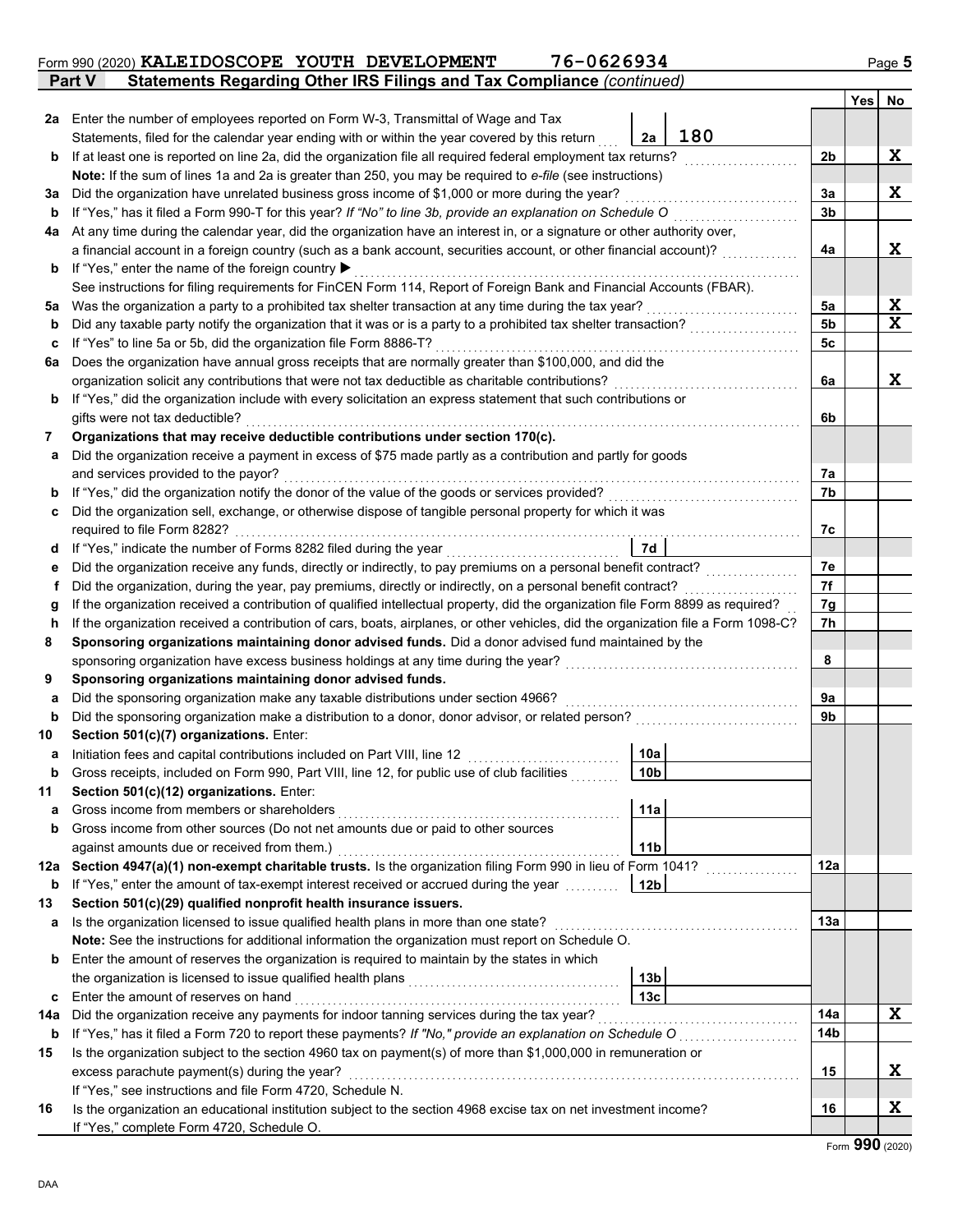|  | 76-0626934 |  |  |
|--|------------|--|--|

|    | 76-0626934<br>Form 990 (2020) KALEIDOSCOPE YOUTH DEVELOPMENT                                                                 |     |      | Page 6 |
|----|------------------------------------------------------------------------------------------------------------------------------|-----|------|--------|
|    | Governance, Management, and Disclosure For each "Yes" response to lines 2 through 7b below, and for a "No"<br><b>Part VI</b> |     |      |        |
|    | response to line 8a, 8b, or 10b below, describe the circumstances, processes, or changes on Schedule O. See instructions.    |     |      |        |
|    |                                                                                                                              |     |      |        |
|    | <b>Section A. Governing Body and Management</b>                                                                              |     |      |        |
|    |                                                                                                                              |     | Yes⊺ | No     |
| 1a | Enter the number of voting members of the governing body at the end of the tax year                                          | 1a  |      |        |
|    | If there are material differences in voting rights among members of the governing body, or                                   |     |      |        |
|    | if the governing body delegated broad authority to an executive committee or similar                                         |     |      |        |
|    | committee, explain on Schedule O.                                                                                            |     |      |        |
| b  | Enter the number of voting members included on line 1a, above, who are independent                                           | 1b. |      |        |
|    | Did any officer, director, trustee, or key employee have a family relationship or a business relationship with               |     |      |        |

|    | any other officer, director, trustee, or key employee?                                                                            |    | X    |    |
|----|-----------------------------------------------------------------------------------------------------------------------------------|----|------|----|
| 3  | Did the organization delegate control over management duties customarily performed by or under the direct                         |    |      |    |
|    | supervision of officers, directors, trustees, or key employees to a management company or other person?                           | 3  |      | x  |
| 4  | Did the organization make any significant changes to its governing documents since the prior Form 990 was filed?                  | 4  |      | X  |
| 5  | Did the organization become aware during the year of a significant diversion of the organization's assets?                        | 5  |      | x  |
| 6  | Did the organization have members or stockholders?                                                                                | 6  |      | X  |
| 7a | Did the organization have members, stockholders, or other persons who had the power to elect or appoint                           |    |      |    |
|    | one or more members of the governing body?                                                                                        | 7a |      | x  |
| b  | Are any governance decisions of the organization reserved to (or subject to approval by) members,                                 |    |      |    |
|    | stockholders, or persons other than the governing body?                                                                           | 7b |      | x  |
| 8  | Did the organization contemporaneously document the meetings held or written actions undertaken during the year by the following: |    |      |    |
| a  | The governing body?                                                                                                               | 8a | X    |    |
| b  | Each committee with authority to act on behalf of the governing body?                                                             | 8b | X    |    |
| 9  | Is there any officer, director, trustee, or key employee listed in Part VII, Section A, who cannot be reached at                  |    |      |    |
|    | the organization's mailing address? If "Yes," provide the names and addresses on Schedule O                                       | 9  |      | x  |
|    | Section B. Policies (This Section B requests information about policies not required by the Internal Revenue Code.                |    |      |    |
|    |                                                                                                                                   |    | Yesl | No |

| 10a | Did the organization have local chapters, branches, or affiliates?                                                                  | 10a             |   | X |
|-----|-------------------------------------------------------------------------------------------------------------------------------------|-----------------|---|---|
| b   | If "Yes," did the organization have written policies and procedures governing the activities of such chapters,                      |                 |   |   |
|     | affiliates, and branches to ensure their operations are consistent with the organization's exempt purposes?                         | 10 <sub>b</sub> |   |   |
| 11a | Has the organization provided a complete copy of this Form 990 to all members of its governing body before filing the form?         | 11a             |   | X |
| b   | Describe in Schedule O the process, if any, used by the organization to review this Form 990.                                       |                 |   |   |
| 12a | Did the organization have a written conflict of interest policy? If "No," go to line 13                                             | 12a             | X |   |
| b   | Were officers, directors, or trustees, and key employees required to disclose annually interests that could give rise to conflicts? | 12 <sub>b</sub> | X |   |
| c   | Did the organization regularly and consistently monitor and enforce compliance with the policy? If "Yes,"                           |                 |   |   |
|     | describe in Schedule O how this was done                                                                                            | 12c             |   | X |
| 13  | Did the organization have a written whistleblower policy?                                                                           | 13              | X |   |
| 14  | Did the organization have a written document retention and destruction policy?                                                      | 14              | X |   |
| 15  | Did the process for determining compensation of the following persons include a review and approval by                              |                 |   |   |
|     | independent persons, comparability data, and contemporaneous substantiation of the deliberation and decision?                       |                 |   |   |
| a   | The organization's CEO, Executive Director, or top management official                                                              | 15a             | x |   |
| b   | Other officers or key employees of the organization                                                                                 | 15 <sub>b</sub> | x |   |
|     | If "Yes" to line 15a or 15b, describe the process in Schedule O (see instructions).                                                 |                 |   |   |
| 16a | Did the organization invest in, contribute assets to, or participate in a joint venture or similar arrangement                      |                 |   |   |
|     | with a taxable entity during the year?                                                                                              | 16a             |   | x |
| b.  | If "Yes," did the organization follow a written policy or procedure requiring the organization to evaluate its                      |                 |   |   |
|     | participation in joint venture arrangements under applicable federal tax law, and take steps to safeguard the                       |                 |   |   |
|     | organization's exempt status with respect to such arrangements?                                                                     | 16b             |   |   |
|     | Caatian C. Diaalaauwa                                                                                                               |                 |   |   |

## **Section C. Disclosure**

| 17 | List the states with which a copy of this Form 990 is required to be filed $\triangleright$ <b>NONE</b>                         |  |  |  |  |  |  |  |  |
|----|---------------------------------------------------------------------------------------------------------------------------------|--|--|--|--|--|--|--|--|
| 18 | Section 6104 requires an organization to make its Forms 1023 (1024 or 1024-A, if applicable), 990, and 990-T (Section 501(c)    |  |  |  |  |  |  |  |  |
|    | (3) sonly) available for public inspection. Indicate how you made these available. Check all that apply.                        |  |  |  |  |  |  |  |  |
|    | Own website $\Box$ Another's website $\Box$ Upon request $\Box$ Other (explain on Schedule O)                                   |  |  |  |  |  |  |  |  |
| 19 | Describe on Schedule O whether (and if so, how) the organization made its governing documents, conflict of interest policy, and |  |  |  |  |  |  |  |  |
|    | financial statements available to the public during the tax year.                                                               |  |  |  |  |  |  |  |  |
| 20 | State the name, address, and telephone number of the person who possesses the organization's books and records                  |  |  |  |  |  |  |  |  |

# **SONIA DE LOS SANTOS 13334 WALLISVILLE RD HOUSTON TX 77049 281-458-4334**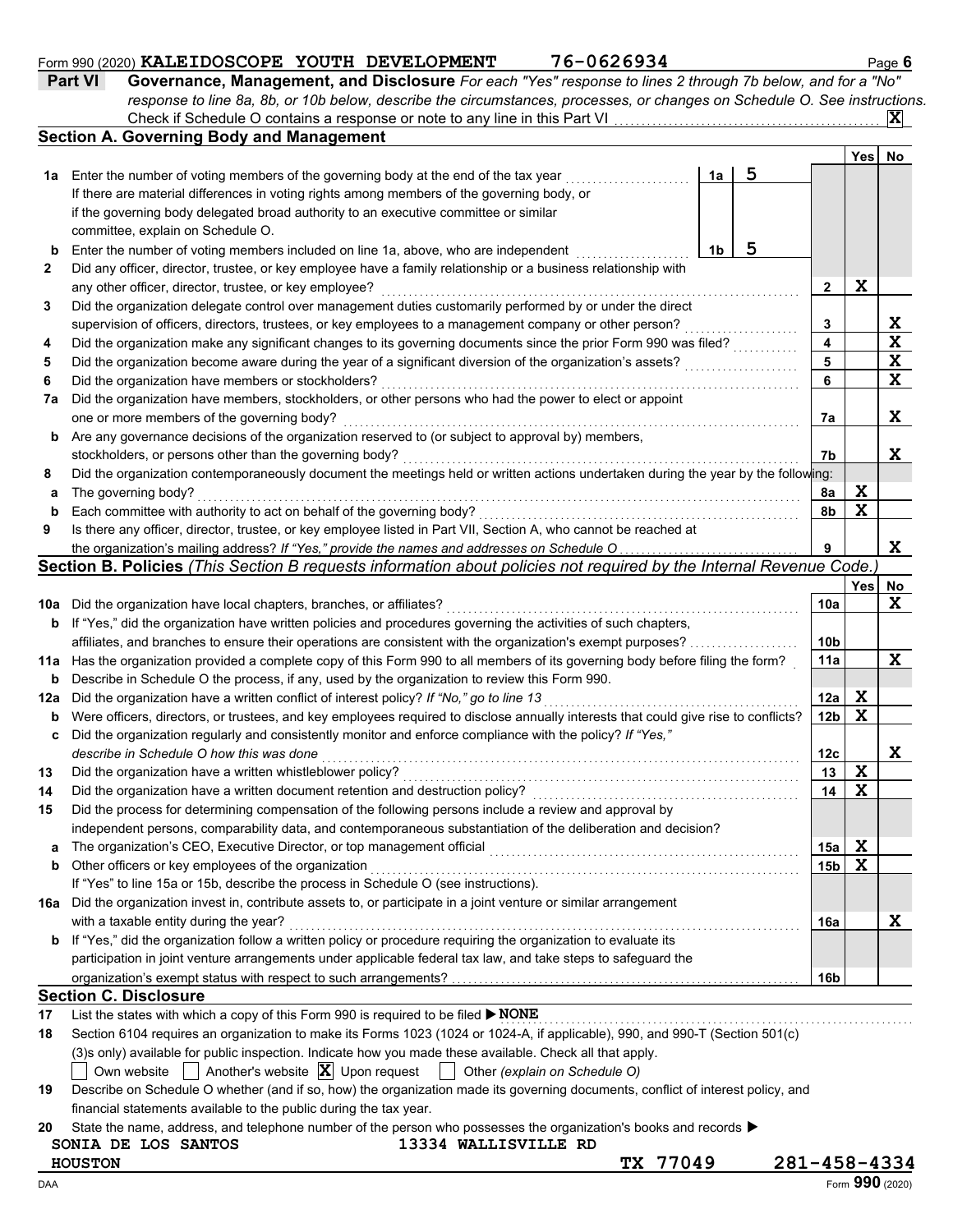|                    | Part VII Compensation of Officers, Directors, Trustees, Key Employees, Highest Compensated Employees, and |
|--------------------|-----------------------------------------------------------------------------------------------------------|
|                    | <b>Independent Contractors</b>                                                                            |
|                    | Check if Schedule O contains a response or note to any line in this Part VII                              |
| $C_{\text{non-1}}$ | Officers, Directors, Trustees, Key Employees, and Highest Companented Employees.                          |

**Section A. Officers, Directors, Trustees, Key Employees, and Highest Compensated Employees**

**1a** Complete this table for all persons required to be listed. Report compensation for the calendar year ending with or within the organization's tax year.

■ List all of the organization's **current** officers, directors, trustees (whether individuals or organizations), regardless of amount of compensation. Enter -0- in columns (D), (E), and (F) if no compensation was paid.

List all of the organization's **current** key employees, if any. See instructions for definition of "key employee."

■ List all of the organization's **current** key employees, if any. See instructions for definition of "key employee."<br>■ List the organization's five **current** highest compensated employees (other than an officer, director,

who received reportable compensation (Box 5 of Form W-2 and/or Box 7 of Form 1099-MISC) of more than \$100,000 from the organization and any related organizations.

• List all of the organization's **former** officers, key employees, and highest compensated employees who received more than<br>00,000 of reportable compensation from the organization and any related erganizations. \$100,000 of reportable compensation from the organization and any related organizations.

• List all of the organization's **former directors or trustees** that received, in the capacity as a former director or trustee of the anization more than \$10,000 of reportable compensation from the organization and any rel organization, more than \$10,000 of reportable compensation from the organization and any related organizations. See instructions for the order in which to list the persons above.

Check this box if neither the organization nor any related organization compensated any current officer, director, or trustee.

| (A)<br>Name and title                | (B)<br>Average<br>hours<br>per week<br>(list any<br>hours for | (C)<br>Position<br>(do not check more than one<br>box, unless person is both an<br>officer and a director/trustee)                 |  |             |                       |  |   | (D)<br>Reportable<br>compensation<br>from the<br>organization<br>(W-2/1099-MISC) | (E)<br>Reportable<br>compensation<br>from related<br>organizations<br>(W-2/1099-MISC) | (F)<br>Estimated amount<br>of other<br>compensation<br>from the<br>organization and |
|--------------------------------------|---------------------------------------------------------------|------------------------------------------------------------------------------------------------------------------------------------|--|-------------|-----------------------|--|---|----------------------------------------------------------------------------------|---------------------------------------------------------------------------------------|-------------------------------------------------------------------------------------|
|                                      | related<br>organizations<br>below<br>dotted line)             | Individual trustee<br>or director<br>Highest compensated<br>employee<br>Former<br>Officer<br>Key employee<br>Institutional trustee |  |             | related organizations |  |   |                                                                                  |                                                                                       |                                                                                     |
| (1) MICHELLE BONTON                  |                                                               |                                                                                                                                    |  |             |                       |  |   |                                                                                  |                                                                                       |                                                                                     |
| TRANSITION LIASON                    | 0.00<br>0.00                                                  |                                                                                                                                    |  |             |                       |  | X | 164,270                                                                          | 0                                                                                     | $\mathbf 0$                                                                         |
| (2) TERRELL HUTCHINSON               |                                                               |                                                                                                                                    |  |             |                       |  |   |                                                                                  |                                                                                       |                                                                                     |
|                                      | 40.00                                                         |                                                                                                                                    |  |             |                       |  |   |                                                                                  |                                                                                       |                                                                                     |
| INTERIM SUPERINTENDE                 | 0.00                                                          |                                                                                                                                    |  | $\mathbf x$ |                       |  |   | 109,221                                                                          | 0                                                                                     | $\mathbf 0$                                                                         |
| (3) ASHLEY MILLER                    |                                                               |                                                                                                                                    |  |             |                       |  |   |                                                                                  |                                                                                       |                                                                                     |
| SUPERINTENDENT                       | 40.00<br>0.00                                                 |                                                                                                                                    |  | X           |                       |  |   | 89,580                                                                           | 0                                                                                     | $\mathbf 0$                                                                         |
| (4) MICHELLE HARRIS                  |                                                               |                                                                                                                                    |  |             |                       |  |   |                                                                                  |                                                                                       |                                                                                     |
|                                      | 1.00                                                          |                                                                                                                                    |  |             |                       |  |   |                                                                                  |                                                                                       |                                                                                     |
| <b>MEMBER</b>                        | 0.00                                                          | $\mathbf x$                                                                                                                        |  |             |                       |  |   | 0                                                                                | 0                                                                                     | $\mathbf 0$                                                                         |
| (5) BRITTANY HILL                    | 1.00                                                          |                                                                                                                                    |  |             |                       |  |   |                                                                                  |                                                                                       |                                                                                     |
| <b>MEMBER</b>                        | 0.00                                                          | X                                                                                                                                  |  |             |                       |  |   | 0                                                                                | 0                                                                                     | $\mathbf 0$                                                                         |
| (6) CHRISHELLE PALAY                 |                                                               |                                                                                                                                    |  |             |                       |  |   |                                                                                  |                                                                                       |                                                                                     |
|                                      | 1.00                                                          |                                                                                                                                    |  |             |                       |  |   |                                                                                  |                                                                                       |                                                                                     |
| <b>MEMBER</b><br>(7) CHARLES RUSSELL | 0.00                                                          | $\mathbf x$                                                                                                                        |  |             |                       |  |   | 0                                                                                | 0                                                                                     | $\mathbf 0$                                                                         |
|                                      | 1.00                                                          |                                                                                                                                    |  |             |                       |  |   |                                                                                  |                                                                                       |                                                                                     |
| <b>MEMBER</b>                        | 0.00                                                          | $\mathbf x$                                                                                                                        |  |             |                       |  |   | 0                                                                                | 0                                                                                     | $\mathbf 0$                                                                         |
| (8) LINDA SHERRARD                   |                                                               |                                                                                                                                    |  |             |                       |  |   |                                                                                  |                                                                                       |                                                                                     |
|                                      | 1.00                                                          |                                                                                                                                    |  |             |                       |  |   |                                                                                  |                                                                                       |                                                                                     |
| <b>BOARD PRESIDENT</b>               | 0.00                                                          | X                                                                                                                                  |  |             |                       |  |   | 0                                                                                | 0                                                                                     | $\mathbf 0$                                                                         |
| (9)                                  |                                                               |                                                                                                                                    |  |             |                       |  |   |                                                                                  |                                                                                       |                                                                                     |
|                                      |                                                               |                                                                                                                                    |  |             |                       |  |   |                                                                                  |                                                                                       |                                                                                     |
| (10)                                 |                                                               |                                                                                                                                    |  |             |                       |  |   |                                                                                  |                                                                                       |                                                                                     |
|                                      |                                                               |                                                                                                                                    |  |             |                       |  |   |                                                                                  |                                                                                       |                                                                                     |
| (11)                                 |                                                               |                                                                                                                                    |  |             |                       |  |   |                                                                                  |                                                                                       |                                                                                     |
|                                      |                                                               |                                                                                                                                    |  |             |                       |  |   |                                                                                  |                                                                                       |                                                                                     |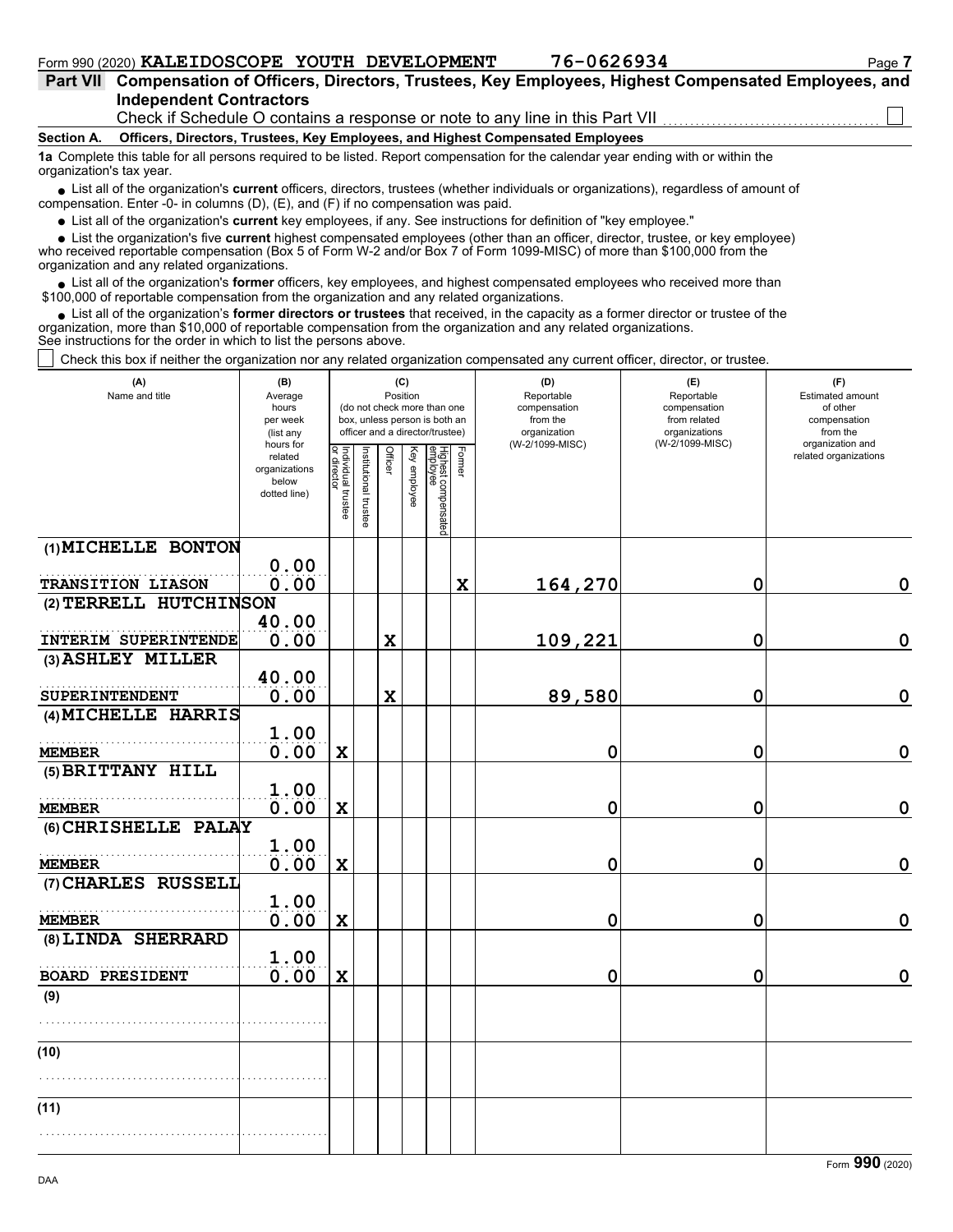|              | Form 990 (2020) KALEIDOSCOPE YOUTH DEVELOPMENT                                                                                                                                                                                                                                                                                                                           |                                                                |                                   |                       |          |                                                                                                 |                                                               |        | 76-0626934                                                                                             |                                |                                                                        |                  |                     | Page 8  |
|--------------|--------------------------------------------------------------------------------------------------------------------------------------------------------------------------------------------------------------------------------------------------------------------------------------------------------------------------------------------------------------------------|----------------------------------------------------------------|-----------------------------------|-----------------------|----------|-------------------------------------------------------------------------------------------------|---------------------------------------------------------------|--------|--------------------------------------------------------------------------------------------------------|--------------------------------|------------------------------------------------------------------------|------------------|---------------------|---------|
|              | <b>Part VII</b>                                                                                                                                                                                                                                                                                                                                                          |                                                                |                                   |                       |          |                                                                                                 |                                                               |        | Section A. Officers, Directors, Trustees, Key Employees, and Highest Compensated Employees (continued) |                                |                                                                        |                  |                     |         |
|              | (A)<br>Name and title                                                                                                                                                                                                                                                                                                                                                    | (B)<br>Average<br>hours<br>per week<br>(list any               |                                   | (C)<br>Position       |          | (do not check more than one<br>box, unless person is both an<br>officer and a director/trustee) | (D)<br>Reportable<br>compensation<br>from the<br>organization |        | (E)<br>Reportable<br>compensation<br>from related<br>organizations                                     |                                | (F)<br><b>Estimated amount</b><br>of other<br>compensation<br>from the |                  |                     |         |
|              |                                                                                                                                                                                                                                                                                                                                                                          | hours for<br>related<br>organizations<br>below<br>dotted line) | Individual trustee<br>or director | institutional trustee | Officer  | Key employee                                                                                    | Highest compensate<br>employee                                | Former | (W-2/1099-MISC)                                                                                        | (W-2/1099-MISC)                | related organizations                                                  | organization and |                     |         |
|              |                                                                                                                                                                                                                                                                                                                                                                          |                                                                |                                   |                       |          |                                                                                                 |                                                               |        |                                                                                                        |                                |                                                                        |                  |                     |         |
|              |                                                                                                                                                                                                                                                                                                                                                                          |                                                                |                                   |                       |          |                                                                                                 |                                                               |        |                                                                                                        |                                |                                                                        |                  |                     |         |
|              |                                                                                                                                                                                                                                                                                                                                                                          |                                                                |                                   |                       |          |                                                                                                 |                                                               |        |                                                                                                        |                                |                                                                        |                  |                     |         |
|              |                                                                                                                                                                                                                                                                                                                                                                          |                                                                |                                   |                       |          |                                                                                                 |                                                               |        |                                                                                                        |                                |                                                                        |                  |                     |         |
|              |                                                                                                                                                                                                                                                                                                                                                                          |                                                                |                                   |                       |          |                                                                                                 |                                                               |        |                                                                                                        |                                |                                                                        |                  |                     |         |
|              |                                                                                                                                                                                                                                                                                                                                                                          |                                                                |                                   |                       |          |                                                                                                 |                                                               |        |                                                                                                        |                                |                                                                        |                  |                     |         |
|              |                                                                                                                                                                                                                                                                                                                                                                          |                                                                |                                   |                       |          |                                                                                                 |                                                               |        |                                                                                                        |                                |                                                                        |                  |                     |         |
|              |                                                                                                                                                                                                                                                                                                                                                                          |                                                                |                                   |                       |          |                                                                                                 |                                                               |        |                                                                                                        |                                |                                                                        |                  |                     |         |
|              | <b>Total from continuation sheets to Part VII, Section A Conservation</b>                                                                                                                                                                                                                                                                                                |                                                                |                                   |                       |          |                                                                                                 |                                                               |        | 363,071<br>363,071                                                                                     |                                |                                                                        |                  |                     |         |
| $\mathbf{2}$ | Total number of individuals (including but not limited to those listed above) who received more than \$100,000 of<br>reportable compensation from the organization $\blacktriangleright$ 2                                                                                                                                                                               |                                                                |                                   |                       |          |                                                                                                 |                                                               |        |                                                                                                        |                                |                                                                        |                  |                     |         |
|              |                                                                                                                                                                                                                                                                                                                                                                          |                                                                |                                   |                       |          |                                                                                                 |                                                               |        |                                                                                                        |                                |                                                                        |                  | <b>Yes</b>          | No      |
| 3            | Did the organization list any former officer, director, trustee, key employee, or highest compensated<br>employee on line 1a? If "Yes," complete Schedule J for such individual<br>employee on line 1a? If "Yes," complete Schedule J for such individual<br>For any individual listed on line 1a, is the sum of reportable compensation and other compensation from the |                                                                |                                   |                       |          |                                                                                                 |                                                               |        |                                                                                                        |                                | 3                                                                      |                  | X                   |         |
| 4            | organization and related organizations greater than \$150,000? If "Yes," complete Schedule J for such<br>individual                                                                                                                                                                                                                                                      |                                                                |                                   |                       |          |                                                                                                 |                                                               |        |                                                                                                        |                                | 4                                                                      |                  | X                   |         |
| 5            | marviauar<br>Did any person listed on line 1a receive or accrue compensation from any unrelated organization or individual<br>for services rendered to the organization? If "Yes," complete Schedule J for such person                                                                                                                                                   |                                                                |                                   |                       |          |                                                                                                 |                                                               |        |                                                                                                        |                                | 5                                                                      |                  |                     | X       |
|              | <b>Section B. Independent Contractors</b>                                                                                                                                                                                                                                                                                                                                |                                                                |                                   |                       |          |                                                                                                 |                                                               |        |                                                                                                        |                                |                                                                        |                  |                     |         |
| 1            | Complete this table for your five highest compensated independent contractors that received more than \$100,000 of<br>compensation from the organization. Report compensation for the calendar year ending with or within the organization's tax year.                                                                                                                   |                                                                |                                   |                       |          |                                                                                                 |                                                               |        |                                                                                                        |                                |                                                                        |                  |                     |         |
|              |                                                                                                                                                                                                                                                                                                                                                                          | (A)<br>Name and business address                               |                                   |                       |          |                                                                                                 |                                                               |        |                                                                                                        | (B)<br>Description of services |                                                                        |                  | (C)<br>Compensation |         |
|              | THE KINGS SOUTHERN DIVISION<br><b>CHARLES</b>                                                                                                                                                                                                                                                                                                                            | MO 63301                                                       |                                   |                       |          | 1000                                                                                            |                                                               |        | <b>FAIRGROUNDS RD 105</b><br><b>CUSTODIAL</b>                                                          |                                |                                                                        |                  |                     |         |
|              | MOORE FINANCIAL AND ACCOUNTING                                                                                                                                                                                                                                                                                                                                           |                                                                |                                   |                       |          |                                                                                                 |                                                               |        | 13118 RYANEAGLES RD                                                                                    |                                |                                                                        |                  |                     | 117,164 |
|              | <b>HOUSTON</b>                                                                                                                                                                                                                                                                                                                                                           |                                                                |                                   |                       | TX 77044 |                                                                                                 |                                                               |        | <b>ACCOUNTING</b>                                                                                      |                                |                                                                        |                  |                     | 110,160 |
|              |                                                                                                                                                                                                                                                                                                                                                                          |                                                                |                                   |                       |          |                                                                                                 |                                                               |        |                                                                                                        |                                |                                                                        |                  |                     |         |
|              |                                                                                                                                                                                                                                                                                                                                                                          |                                                                |                                   |                       |          |                                                                                                 |                                                               |        |                                                                                                        |                                |                                                                        |                  |                     |         |
| $\mathbf{2}$ | Total number of independent contractors (including but not limited to those listed above) who<br>received more than \$100,000 of compensation from the organization ▶                                                                                                                                                                                                    |                                                                |                                   |                       |          |                                                                                                 |                                                               |        |                                                                                                        | 2                              |                                                                        |                  |                     |         |

| received more than \$100,000 of compensation from the organization $\blacktriangleright$ |  |
|------------------------------------------------------------------------------------------|--|
|                                                                                          |  |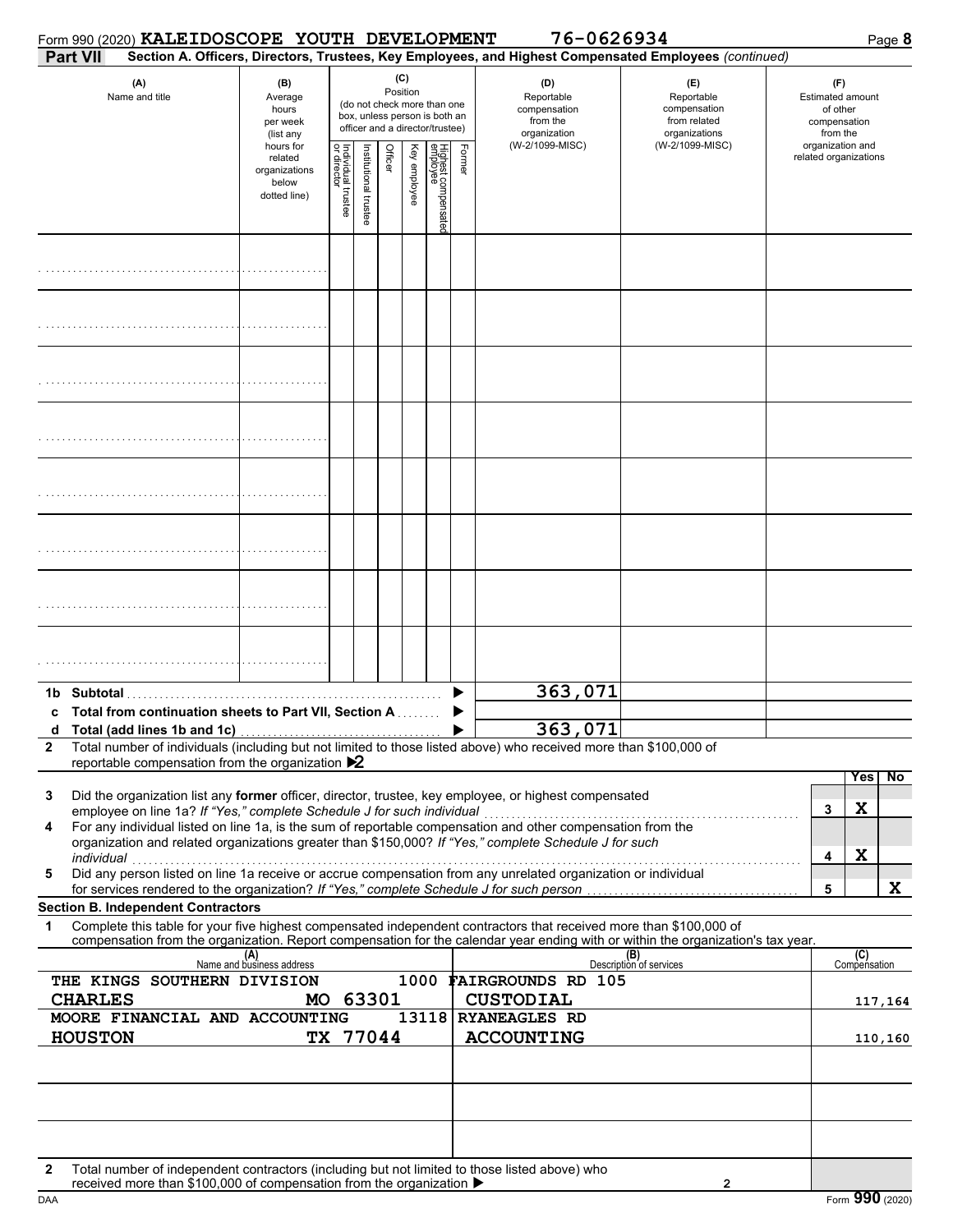|                  | Form 990 (2020) KALEIDOSCOPE YOUTH DEVELOPMENT |  | 76-0626934                                                                            | Paqe 9 |
|------------------|------------------------------------------------|--|---------------------------------------------------------------------------------------|--------|
| <b>Part VIII</b> | <b>Statement of Revenue</b>                    |  |                                                                                       |        |
|                  |                                                |  | Check if Schoolule $\Omega$ contains a response ar note to any line in this Part VIII |        |

|                                                                  | r ant vill |                                                       |    | <u>einenr of izeaenae</u> |                 |                          | Check if Schedule O contains a response or note to any line in this Part VIII [11] [11] [11] [11] [11] [11] [1 |                                              |                                      |                                                               |
|------------------------------------------------------------------|------------|-------------------------------------------------------|----|---------------------------|-----------------|--------------------------|----------------------------------------------------------------------------------------------------------------|----------------------------------------------|--------------------------------------|---------------------------------------------------------------|
|                                                                  |            |                                                       |    |                           |                 |                          | (A)<br>Total revenue                                                                                           | (B)<br>Related or exempt<br>function revenue | (C)<br>Unrelated<br>business revenue | (D)<br>Revenue excluded<br>from tax under<br>sections 512-514 |
|                                                                  |            | 1a Federated campaigns                                |    |                           | 1a              |                          |                                                                                                                |                                              |                                      |                                                               |
| <b>Contributions, Gifts, Grants</b><br>and Other Similar Amounts |            | <b>b</b> Membership dues                              |    | .                         | 1 <sub>b</sub>  |                          |                                                                                                                |                                              |                                      |                                                               |
|                                                                  |            | c Fundraising events                                  |    | .                         | 1 <sub>c</sub>  |                          |                                                                                                                |                                              |                                      |                                                               |
|                                                                  |            | d Related organizations                               |    |                           | 1d              |                          |                                                                                                                |                                              |                                      |                                                               |
|                                                                  |            | e Government grants (contributions)                   |    |                           | 1e              | 11,629,509               |                                                                                                                |                                              |                                      |                                                               |
|                                                                  |            | f All other contributions, gifts, grants,             |    |                           |                 |                          |                                                                                                                |                                              |                                      |                                                               |
|                                                                  |            | and similar amounts not included above                |    |                           | 1f              | 417,627                  |                                                                                                                |                                              |                                      |                                                               |
|                                                                  |            | g Noncash contributions included in lines 1a-1f.      |    |                           | $1g \,$ \$      |                          |                                                                                                                |                                              |                                      |                                                               |
|                                                                  |            |                                                       |    |                           |                 | $\overline{\phantom{a}}$ | 12,047,136                                                                                                     |                                              |                                      |                                                               |
|                                                                  |            |                                                       |    |                           |                 | <b>Business Code</b>     |                                                                                                                |                                              |                                      |                                                               |
|                                                                  | 2a         |                                                       |    |                           |                 |                          |                                                                                                                |                                              |                                      |                                                               |
|                                                                  | b          |                                                       |    |                           |                 |                          |                                                                                                                |                                              |                                      |                                                               |
| Program Service<br>Revenue                                       | c          |                                                       |    |                           |                 |                          |                                                                                                                |                                              |                                      |                                                               |
|                                                                  |            |                                                       |    |                           |                 |                          |                                                                                                                |                                              |                                      |                                                               |
|                                                                  |            |                                                       |    |                           |                 |                          |                                                                                                                |                                              |                                      |                                                               |
|                                                                  |            | f All other program service revenue                   |    |                           |                 |                          |                                                                                                                |                                              |                                      |                                                               |
|                                                                  |            |                                                       |    |                           |                 |                          |                                                                                                                |                                              |                                      |                                                               |
|                                                                  | 3          | Investment income (including dividends, interest, and |    |                           |                 |                          |                                                                                                                |                                              |                                      |                                                               |
|                                                                  |            | other similar amounts)                                |    |                           |                 |                          |                                                                                                                |                                              |                                      |                                                               |
|                                                                  | 4          | Income from investment of tax-exempt bond proceeds    |    |                           |                 |                          |                                                                                                                |                                              |                                      |                                                               |
|                                                                  | 5          |                                                       |    |                           |                 |                          |                                                                                                                |                                              |                                      |                                                               |
|                                                                  |            |                                                       |    | (i) Real                  |                 | (ii) Personal            |                                                                                                                |                                              |                                      |                                                               |
|                                                                  |            | 6a Gross rents                                        | 6a |                           |                 |                          |                                                                                                                |                                              |                                      |                                                               |
|                                                                  |            | <b>b</b> Less: rental expenses                        | 6b |                           |                 |                          |                                                                                                                |                                              |                                      |                                                               |
|                                                                  |            | C Rental inc. or (loss)                               | 6c |                           |                 |                          |                                                                                                                |                                              |                                      |                                                               |
|                                                                  |            | <b>7a</b> Gross amount from                           |    |                           |                 |                          |                                                                                                                |                                              |                                      |                                                               |
|                                                                  |            | sales of assets                                       |    | (i) Securities            |                 | (ii) Other               |                                                                                                                |                                              |                                      |                                                               |
|                                                                  |            | other than inventory                                  | 7а |                           |                 |                          |                                                                                                                |                                              |                                      |                                                               |
|                                                                  |            | <b>b</b> Less: cost or other                          |    |                           |                 |                          |                                                                                                                |                                              |                                      |                                                               |
|                                                                  |            | basis and sales exps.                                 | 7b |                           |                 |                          |                                                                                                                |                                              |                                      |                                                               |
| <b>Other Revenue</b>                                             |            | c Gain or (loss)                                      | 7c |                           |                 |                          |                                                                                                                |                                              |                                      |                                                               |
|                                                                  |            | 8a Gross income from fundraising events               |    |                           |                 |                          |                                                                                                                |                                              |                                      |                                                               |
|                                                                  |            | (not including \$                                     |    |                           |                 |                          |                                                                                                                |                                              |                                      |                                                               |
|                                                                  |            | of contributions reported on line 1c).                |    |                           |                 |                          |                                                                                                                |                                              |                                      |                                                               |
|                                                                  |            | See Part IV, line 18                                  |    |                           | 8a              |                          |                                                                                                                |                                              |                                      |                                                               |
|                                                                  |            | <b>b</b> Less: direct expenses                        |    | .                         | 8b              |                          |                                                                                                                |                                              |                                      |                                                               |
|                                                                  |            | c Net income or (loss) from fundraising events        |    |                           |                 |                          |                                                                                                                |                                              |                                      |                                                               |
|                                                                  |            | 9a Gross income from gaming activities.               |    |                           |                 |                          |                                                                                                                |                                              |                                      |                                                               |
|                                                                  |            | See Part IV, line 19                                  |    | .                         | 9a              |                          |                                                                                                                |                                              |                                      |                                                               |
|                                                                  |            | <b>b</b> Less: direct expenses                        |    |                           | 9 <sub>b</sub>  |                          |                                                                                                                |                                              |                                      |                                                               |
|                                                                  |            | c Net income or (loss) from gaming activities         |    |                           |                 |                          |                                                                                                                |                                              |                                      |                                                               |
|                                                                  |            | 10a Gross sales of inventory, less                    |    |                           |                 |                          |                                                                                                                |                                              |                                      |                                                               |
|                                                                  |            | returns and allowances                                |    |                           | 10a             |                          |                                                                                                                |                                              |                                      |                                                               |
|                                                                  |            | <b>b</b> Less: cost of goods sold                     |    |                           | 10 <sub>b</sub> |                          |                                                                                                                |                                              |                                      |                                                               |
|                                                                  |            | c Net income or (loss) from sales of inventory        |    |                           |                 |                          |                                                                                                                |                                              |                                      |                                                               |
|                                                                  |            |                                                       |    |                           |                 | <b>Business Code</b>     |                                                                                                                |                                              |                                      |                                                               |
| Miscellaneous<br>Revenue                                         | 11a        |                                                       |    |                           |                 |                          |                                                                                                                |                                              |                                      |                                                               |
|                                                                  | b          |                                                       |    |                           |                 |                          |                                                                                                                |                                              |                                      |                                                               |
|                                                                  | c          |                                                       |    |                           |                 |                          |                                                                                                                |                                              |                                      |                                                               |
|                                                                  |            |                                                       |    |                           |                 |                          |                                                                                                                |                                              |                                      |                                                               |
|                                                                  |            |                                                       |    |                           |                 | ▶                        |                                                                                                                |                                              |                                      |                                                               |
|                                                                  |            |                                                       |    |                           |                 |                          | 12,047,136                                                                                                     | 0                                            | 0                                    | $\Omega$                                                      |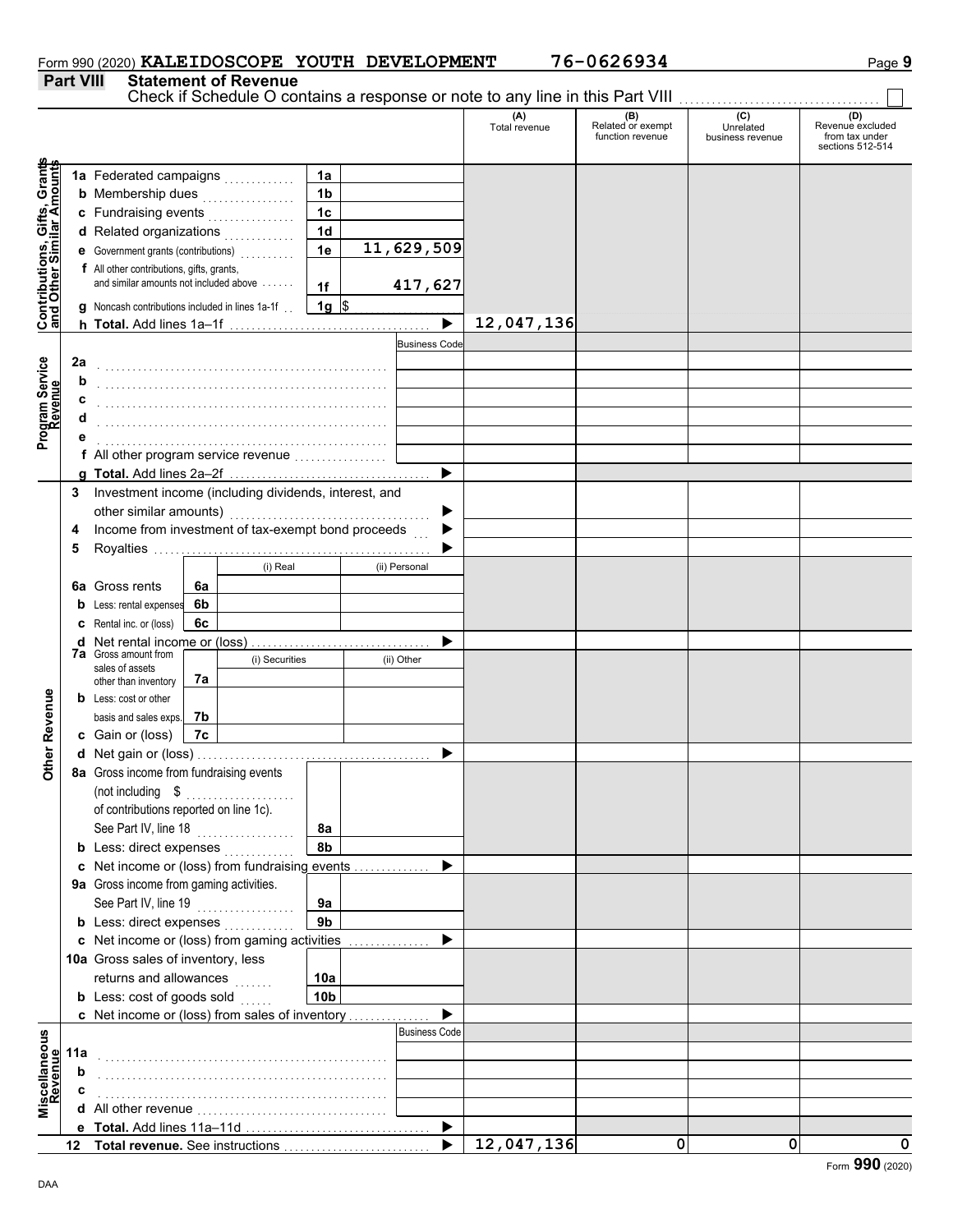#### Form 990 (2020) **KALEIDOSCOPE YOUTH DEVELOPMENT** 76-0626934 Page 10

**Part IX Statement of Functional Expenses** *Section 501(c)(3) and 501(c)(4) organizations must complete all columns. All other organizations must complete column (A).*

|              | Check if Schedule O contains a response or note to any line in this Part IX                           |                       |                                    |                                           |                                |  |  |  |  |  |  |  |
|--------------|-------------------------------------------------------------------------------------------------------|-----------------------|------------------------------------|-------------------------------------------|--------------------------------|--|--|--|--|--|--|--|
|              | Do not include amounts reported on lines 6b,<br>7b, 8b, 9b, and 10b of Part VIII.                     | (A)<br>Total expenses | (B)<br>Program service<br>expenses | (C)<br>Management and<br>general expenses | (D)<br>Fundraising<br>expenses |  |  |  |  |  |  |  |
| 1.           | Grants and other assistance to domestic organizations                                                 |                       |                                    |                                           |                                |  |  |  |  |  |  |  |
|              | and domestic governments. See Part IV, line 21                                                        |                       |                                    |                                           |                                |  |  |  |  |  |  |  |
| $\mathbf{2}$ | Grants and other assistance to domestic                                                               |                       |                                    |                                           |                                |  |  |  |  |  |  |  |
|              | individuals. See Part IV, line 22                                                                     |                       |                                    |                                           |                                |  |  |  |  |  |  |  |
| 3            | Grants and other assistance to foreign                                                                |                       |                                    |                                           |                                |  |  |  |  |  |  |  |
|              | organizations, foreign governments, and foreign                                                       |                       |                                    |                                           |                                |  |  |  |  |  |  |  |
|              | individuals. See Part IV, lines 15 and 16                                                             |                       |                                    |                                           |                                |  |  |  |  |  |  |  |
| 4            | Benefits paid to or for members                                                                       |                       |                                    |                                           |                                |  |  |  |  |  |  |  |
| 5            | Compensation of current officers, directors,                                                          |                       |                                    |                                           |                                |  |  |  |  |  |  |  |
|              | trustees, and key employees                                                                           | 198,801               |                                    | 198,801                                   |                                |  |  |  |  |  |  |  |
| 6            | Compensation not included above to disqualified                                                       |                       |                                    |                                           |                                |  |  |  |  |  |  |  |
|              | persons (as defined under section 4958(f)(1)) and                                                     |                       |                                    |                                           |                                |  |  |  |  |  |  |  |
|              |                                                                                                       |                       |                                    |                                           |                                |  |  |  |  |  |  |  |
|              | persons described in section 4958(c)(3)(B)                                                            | 164,270<br>5,816,704  |                                    | 164,270<br>163,925                        |                                |  |  |  |  |  |  |  |
| 7            | Other salaries and wages                                                                              |                       | $\overline{5,575,785}$             |                                           | 76,994                         |  |  |  |  |  |  |  |
| 8            | Pension plan accruals and contributions (include<br>section 401(k) and 403(b) employer contributions) |                       |                                    |                                           |                                |  |  |  |  |  |  |  |
| 9            | Other employee benefits                                                                               | 683,975               |                                    |                                           | $\frac{5,473}{3,198}$          |  |  |  |  |  |  |  |
| 10           | Payroll taxes                                                                                         | 133,594               | $\frac{636,793}{121,128}$          | $\frac{41,709}{9,268}$                    |                                |  |  |  |  |  |  |  |
| 11           | Fees for services (nonemployees):                                                                     |                       |                                    |                                           |                                |  |  |  |  |  |  |  |
| a            | Management                                                                                            |                       |                                    |                                           |                                |  |  |  |  |  |  |  |
| b            | Legal                                                                                                 | 67,438                |                                    | 67,438                                    |                                |  |  |  |  |  |  |  |
|              |                                                                                                       | $\frac{2}{52}$ , 105  |                                    | $\overline{52,105}$                       |                                |  |  |  |  |  |  |  |
| d            | Lobbying                                                                                              |                       |                                    |                                           |                                |  |  |  |  |  |  |  |
|              | e Professional fundraising services. See Part IV, line 1                                              |                       |                                    |                                           |                                |  |  |  |  |  |  |  |
| f            | Investment management fees                                                                            |                       |                                    |                                           |                                |  |  |  |  |  |  |  |
| g            | Other. (If line 11g amount exceeds 10% of line 25, column                                             |                       |                                    |                                           |                                |  |  |  |  |  |  |  |
|              | (A) amount, list line 11g expenses on Schedule O.)                                                    | 803,572               | 623,519                            | 162,983                                   | 17,070                         |  |  |  |  |  |  |  |
| 12           | Advertising and promotion [1] [1] [1] Advertising and promotion                                       |                       |                                    |                                           |                                |  |  |  |  |  |  |  |
| 13           |                                                                                                       |                       |                                    |                                           |                                |  |  |  |  |  |  |  |
| 14           |                                                                                                       |                       |                                    |                                           |                                |  |  |  |  |  |  |  |
| 15           |                                                                                                       |                       |                                    |                                           |                                |  |  |  |  |  |  |  |
| 16           |                                                                                                       |                       |                                    |                                           |                                |  |  |  |  |  |  |  |
| 17           | Travel                                                                                                | 3,509                 | 2,109                              | 1,400                                     |                                |  |  |  |  |  |  |  |
| 18           | Payments of travel or entertainment expenses                                                          |                       |                                    |                                           |                                |  |  |  |  |  |  |  |
|              | for any federal, state, or local public officials                                                     |                       |                                    |                                           |                                |  |  |  |  |  |  |  |
| 19           | Conferences, conventions, and meetings                                                                |                       |                                    |                                           |                                |  |  |  |  |  |  |  |
| 20           | Interest                                                                                              | 189,764               | 189,764                            |                                           |                                |  |  |  |  |  |  |  |
| 21           | Payments to affiliates                                                                                |                       |                                    |                                           |                                |  |  |  |  |  |  |  |
| 22           | Depreciation, depletion, and amortization                                                             | 539,411               | 539,411                            |                                           |                                |  |  |  |  |  |  |  |
| 23           | Insurance                                                                                             | 137,150               | 128,402                            | 8,748                                     |                                |  |  |  |  |  |  |  |
| 24           | Other expenses. Itemize expenses not covered                                                          |                       |                                    |                                           |                                |  |  |  |  |  |  |  |
|              | above (List miscellaneous expenses on line 24e. If                                                    |                       |                                    |                                           |                                |  |  |  |  |  |  |  |
|              | line 24e amount exceeds 10% of line 25, column                                                        |                       |                                    |                                           |                                |  |  |  |  |  |  |  |
|              | (A) amount, list line 24e expenses on Schedule O.)                                                    |                       |                                    |                                           |                                |  |  |  |  |  |  |  |
| a            | <b>SUPPLIES</b>                                                                                       | 439,214               | 437,483                            | 1,731                                     |                                |  |  |  |  |  |  |  |
| b            | <b>OTHER EXPENSES</b>                                                                                 | 418,781               | 353,417                            | $\overline{56, 420}$                      | 8,944                          |  |  |  |  |  |  |  |
| c            | <b>EQUIPMENT LEASE</b>                                                                                | 391,625               | 391,625                            |                                           |                                |  |  |  |  |  |  |  |
| d            | UTILITIES                                                                                             | 348,253               | 348,253                            |                                           |                                |  |  |  |  |  |  |  |
|              | All other expenses                                                                                    | 231,264               | 231,264                            |                                           |                                |  |  |  |  |  |  |  |
| е            | Total functional expenses. Add lines 1 through 24e                                                    | 10,619,430            | 9,578,953                          | 928,798                                   | 111,679                        |  |  |  |  |  |  |  |
| 25           | 26 Joint costs. Complete this line only if the                                                        |                       |                                    |                                           |                                |  |  |  |  |  |  |  |
|              | organization reported in column (B) joint costs                                                       |                       |                                    |                                           |                                |  |  |  |  |  |  |  |
|              | from a combined educational campaign and                                                              |                       |                                    |                                           |                                |  |  |  |  |  |  |  |
|              | fundraising solicitation. Check here                                                                  |                       |                                    |                                           |                                |  |  |  |  |  |  |  |
| DAA          | following SOP 98-2 (ASC 958-720)                                                                      |                       |                                    |                                           | Form 990 (2020)                |  |  |  |  |  |  |  |
|              |                                                                                                       |                       |                                    |                                           |                                |  |  |  |  |  |  |  |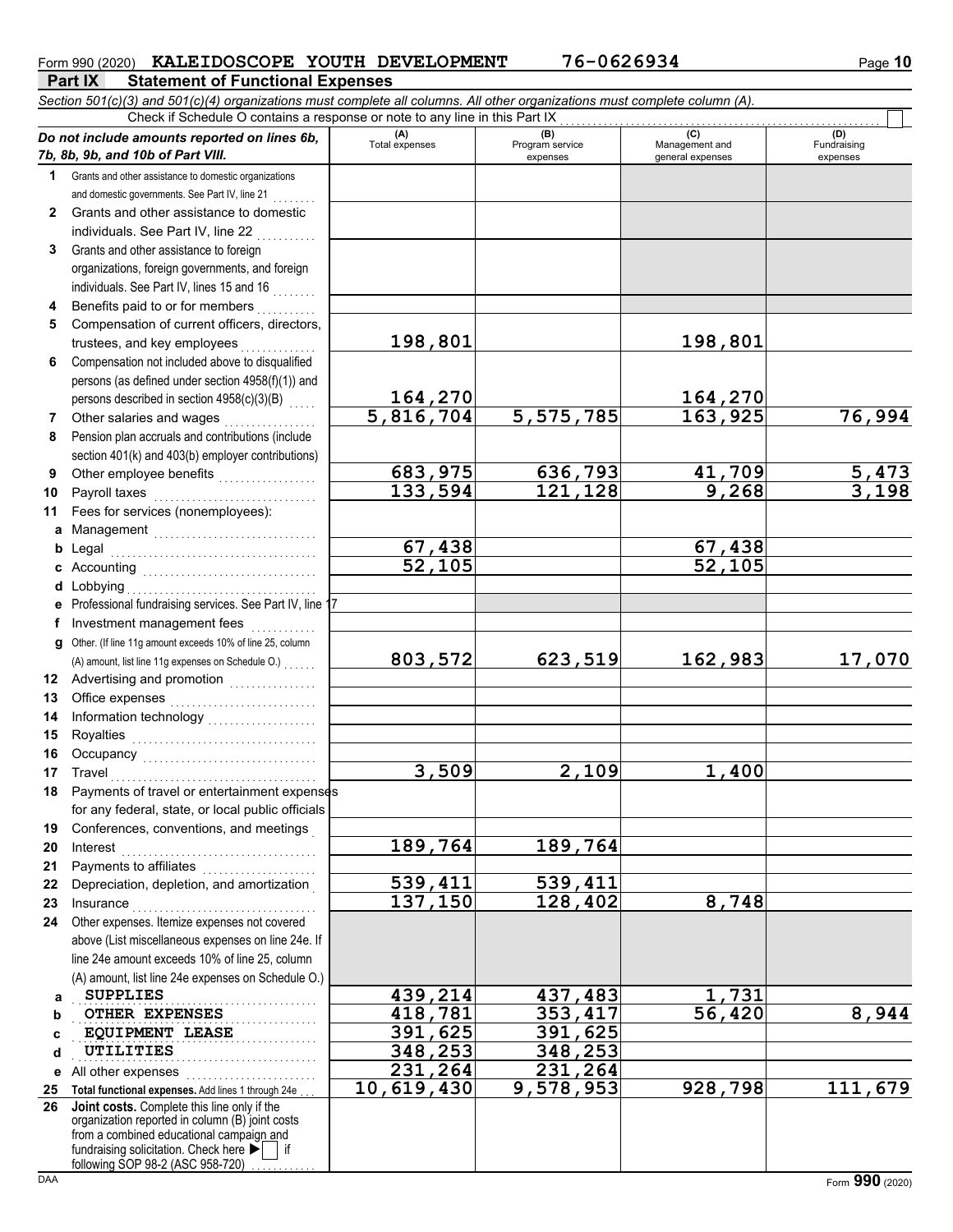| Form 990 (2020) KALEIDOSCOPE YOUTH DEVELOPMENT |  | 76-0626934 | Page 11 |
|------------------------------------------------|--|------------|---------|
|                                                |  |            |         |

|                             | Part X | <b>Balance Sheet</b>                                                                                                                                                                                                           |                 |                               |                   |                |                            |
|-----------------------------|--------|--------------------------------------------------------------------------------------------------------------------------------------------------------------------------------------------------------------------------------|-----------------|-------------------------------|-------------------|----------------|----------------------------|
|                             |        | Check if Schedule O contains a response or note to any line in this Part X                                                                                                                                                     |                 |                               |                   |                |                            |
|                             |        |                                                                                                                                                                                                                                |                 |                               | (A)               |                | (B)                        |
|                             |        |                                                                                                                                                                                                                                |                 |                               | Beginning of year |                | End of year                |
|                             | 1      | Cash-non-interest-bearing                                                                                                                                                                                                      |                 |                               | 557,481           | 1              | 2,456,542                  |
|                             | 2      |                                                                                                                                                                                                                                |                 |                               |                   | 2              |                            |
|                             | 3      |                                                                                                                                                                                                                                |                 |                               | 1,439,419         | $\mathbf{3}$   | 751,008                    |
|                             | 4      | Accounts receivable, net                                                                                                                                                                                                       |                 |                               |                   |                |                            |
|                             | 5      | Loans and other receivables from any current or former officer, director,                                                                                                                                                      |                 |                               |                   |                |                            |
|                             |        | trustee, key employee, creator or founder, substantial contributor, or 35%                                                                                                                                                     |                 |                               |                   |                |                            |
|                             |        | controlled entity or family member of any of these persons                                                                                                                                                                     |                 |                               |                   | 5              |                            |
|                             | 6      | Loans and other receivables from other disqualified persons (as defined                                                                                                                                                        |                 |                               |                   |                |                            |
|                             |        | under section 4958(f)(1)), and persons described in section 4958(c)(3)(B)                                                                                                                                                      |                 |                               | 6                 |                |                            |
| Assets                      | 7      | Notes and loans receivable, net                                                                                                                                                                                                |                 |                               |                   | $\overline{7}$ |                            |
|                             | 8      | Inventories for sale or use                                                                                                                                                                                                    |                 |                               | 8                 |                |                            |
|                             | 9      | Prepaid expenses and deferred charges                                                                                                                                                                                          |                 | 213,175                       | 9                 | 86, 419        |                            |
|                             |        | 10a Land, buildings, and equipment: cost or other                                                                                                                                                                              |                 |                               |                   |                |                            |
|                             |        | basis. Complete Part VI of Schedule D                                                                                                                                                                                          | 10a             | $\frac{9,023,135}{2,916,779}$ |                   |                |                            |
|                             |        | <b>b</b> Less: accumulated depreciation<br>.                                                                                                                                                                                   | 10 <sub>b</sub> |                               | б, 600, 480 10с   |                | 6,106,356                  |
|                             | 11     | Investments-publicly traded securities                                                                                                                                                                                         |                 |                               |                   | 11             |                            |
|                             | 12     | Investments-other securities. See Part IV, line 11                                                                                                                                                                             |                 |                               | 12                |                |                            |
|                             | 13     | Investments-program-related. See Part IV, line 11                                                                                                                                                                              |                 |                               | 13                |                |                            |
|                             | 14     | Intangible assets                                                                                                                                                                                                              |                 |                               | 14                |                |                            |
|                             | 15     | Other assets. See Part IV, line 11                                                                                                                                                                                             |                 |                               |                   | 15             |                            |
|                             | 16     | Total assets. Add lines 1 through 15 (must equal line 33)                                                                                                                                                                      |                 | 8,810,555                     | 16                | 9,400,325      |                            |
|                             | 17     | Accounts payable and accrued expenses [[11] [11] Accounts payable and accrued expenses [[11] [11] Accounts are not accredited a contract and accrued a contract a contract a contract and accrued a contract a contract a cont |                 | 436,227                       | 17                | 386,694        |                            |
|                             | 18     | Grants payable                                                                                                                                                                                                                 |                 |                               | 18                |                |                            |
|                             | 19     | Deferred revenue                                                                                                                                                                                                               |                 |                               | 19                |                |                            |
|                             | 20     | Tax-exempt bond liabilities                                                                                                                                                                                                    |                 |                               |                   | 20             |                            |
|                             | 21     | Escrow or custodial account liability. Complete Part IV of Schedule D                                                                                                                                                          |                 |                               |                   | 21             |                            |
| Liabilities                 | 22     | Loans and other payables to any current or former officer, director,                                                                                                                                                           |                 |                               |                   |                |                            |
|                             |        | trustee, key employee, creator or founder, substantial contributor, or 35%                                                                                                                                                     |                 |                               |                   |                |                            |
|                             |        | controlled entity or family member of any of these persons                                                                                                                                                                     |                 |                               |                   | 22             |                            |
|                             | 23     | Secured mortgages and notes payable to unrelated third parties                                                                                                                                                                 |                 |                               | 6,453,929         | 23             | 6,043,792                  |
|                             | 24     | Unsecured notes and loans payable to unrelated third parties                                                                                                                                                                   |                 | .                             |                   | 24             |                            |
|                             | 25     | Other liabilities (including federal income tax, payables to related third<br>parties, and other liabilities not included on lines 17-24). Complete Part X                                                                     |                 |                               |                   |                |                            |
|                             |        | of Schedule D                                                                                                                                                                                                                  |                 |                               | 946,248           |                |                            |
|                             | 26     |                                                                                                                                                                                                                                |                 |                               | 7,836,404         | 25<br>26       | 567,982<br>6,998,468       |
|                             |        | Organizations that follow FASB ASC 958, check here $\vert \overline{\mathbf{X}} \vert$                                                                                                                                         |                 |                               |                   |                |                            |
|                             |        | and complete lines 27, 28, 32, and 33.                                                                                                                                                                                         |                 |                               |                   |                |                            |
|                             | 27     | Net assets without donor restrictions                                                                                                                                                                                          |                 |                               | 99,436            | 27             |                            |
|                             | 28     | Net assets with donor restrictions                                                                                                                                                                                             |                 |                               | 874, 715          | 28             | $\frac{99,436}{2,302,421}$ |
|                             |        | Organizations that do not follow FASB ASC 958, check here                                                                                                                                                                      |                 |                               |                   |                |                            |
|                             |        | and complete lines 29 through 33.                                                                                                                                                                                              |                 |                               |                   |                |                            |
|                             | 29     | Capital stock or trust principal, or current funds                                                                                                                                                                             |                 |                               |                   | 29             |                            |
|                             | 30     | Paid-in or capital surplus, or land, building, or equipment fund                                                                                                                                                               |                 |                               |                   | 30             |                            |
|                             | 31     | Retained earnings, endowment, accumulated income, or other funds                                                                                                                                                               |                 |                               |                   | 31             |                            |
| Net Assets or Fund Balances | 32     | Total net assets or fund balances                                                                                                                                                                                              |                 |                               | 974,151           | 32             |                            |
|                             | 33     |                                                                                                                                                                                                                                |                 |                               | 8,810,555         | 33             | 2,401,857<br>9,400,325     |

Form **990** (2020)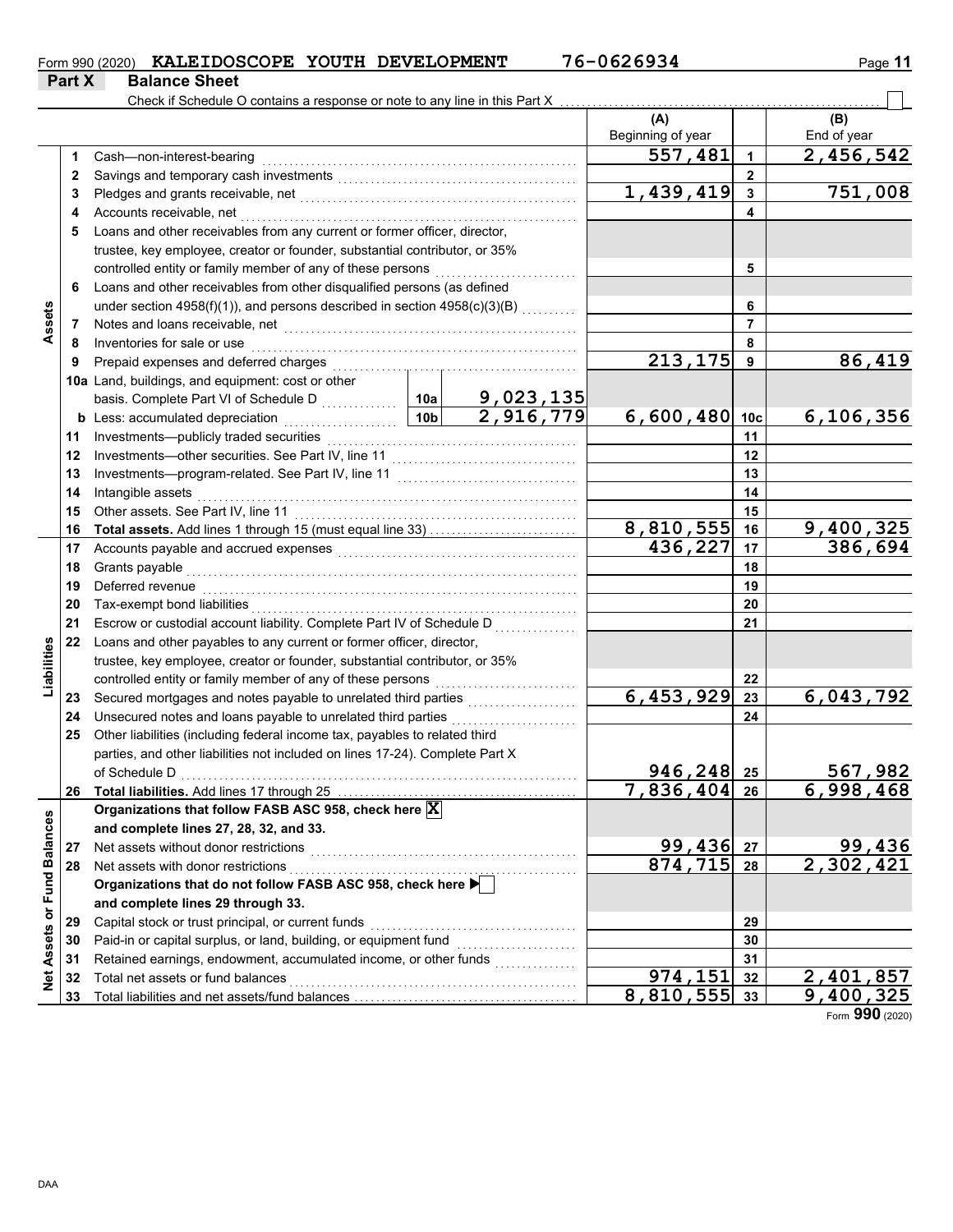|    | 76-0626934<br>Form 990 (2020) KALEIDOSCOPE YOUTH DEVELOPMENT                                                                                                                                                                   |                         |                |             | Page 12     |
|----|--------------------------------------------------------------------------------------------------------------------------------------------------------------------------------------------------------------------------------|-------------------------|----------------|-------------|-------------|
|    | Part XI<br><b>Reconciliation of Net Assets</b>                                                                                                                                                                                 |                         |                |             |             |
|    | Check if Schedule O contains a response or note to any line in this Part XI                                                                                                                                                    |                         |                |             |             |
| 1  |                                                                                                                                                                                                                                | $\mathbf{1}$            |                |             | 12,047,136  |
| 2  |                                                                                                                                                                                                                                | $\overline{2}$          |                |             | 10,619,430  |
| 3  | Revenue less expenses. Subtract line 2 from line 1                                                                                                                                                                             | $\overline{\mathbf{3}}$ |                |             | 1,427,706   |
| 4  | Net assets or fund balances at beginning of year (must equal Part X, line 32, column (A)) [[[[[[[[[[[[[[[[[[[                                                                                                                  | $\overline{\mathbf{A}}$ |                |             | 974,151     |
| 5  | Net unrealized gains (losses) on investments [11] with the content of the content of the content of the content of the content of the content of the content of the content of the content of the content of the content of th | 5                       |                |             |             |
| 6  | Donated services and use of facilities <b>constructs</b> and the construction of the service of facilities <b>constructs</b>                                                                                                   | 6                       |                |             |             |
| 7  | Investment expenses                                                                                                                                                                                                            | $\overline{7}$          |                |             |             |
| 8  | Prior period adjustments                                                                                                                                                                                                       | 8                       |                |             |             |
| 9  | Other changes in net assets or fund balances (explain on Schedule O)                                                                                                                                                           | 9                       |                |             |             |
| 10 | Net assets or fund balances at end of year. Combine lines 3 through 9 (must equal Part X, line                                                                                                                                 |                         |                |             |             |
|    | $32$ , column $(B)$ )                                                                                                                                                                                                          | 10                      |                |             | 2,401,857   |
|    | <b>Financial Statements and Reporting</b><br><b>Part XII</b>                                                                                                                                                                   |                         |                |             |             |
|    |                                                                                                                                                                                                                                |                         |                |             |             |
|    |                                                                                                                                                                                                                                |                         |                | <b>Yes</b>  | No          |
| 1  | $\mathbf{X}$ Accrual<br>Accounting method used to prepare the Form 990:     Cash<br>Other                                                                                                                                      |                         |                |             |             |
|    | If the organization changed its method of accounting from a prior year or checked "Other," explain in                                                                                                                          |                         |                |             |             |
|    | Schedule O.                                                                                                                                                                                                                    |                         |                |             |             |
|    | 2a Were the organization's financial statements compiled or reviewed by an independent accountant?                                                                                                                             |                         | 2a             |             | $\mathbf x$ |
|    | If "Yes," check a box below to indicate whether the financial statements for the year were compiled or                                                                                                                         |                         |                |             |             |
|    | reviewed on a separate basis, consolidated basis, or both:                                                                                                                                                                     |                         |                |             |             |
|    | Both consolidated and separate basis<br>Separate basis<br>Consolidated basis                                                                                                                                                   |                         |                |             |             |
|    | b Were the organization's financial statements audited by an independent accountant?                                                                                                                                           |                         | 2 <sub>b</sub> | X           |             |
|    | If "Yes," check a box below to indicate whether the financial statements for the year were audited on a                                                                                                                        |                         |                |             |             |
|    | separate basis, consolidated basis, or both:                                                                                                                                                                                   |                         |                |             |             |
|    | $ \mathbf{X} $ Separate basis<br>Consolidated basis<br>Both consolidated and separate basis                                                                                                                                    |                         |                |             |             |
|    | c If "Yes" to line 2a or 2b, does the organization have a committee that assumes responsibility for oversight of                                                                                                               |                         |                |             |             |
|    | the audit, review, or compilation of its financial statements and selection of an independent accountant?                                                                                                                      |                         | 2 <sub>c</sub> | $\mathbf x$ |             |
|    | If the organization changed either its oversight process or selection process during the tax year, explain on                                                                                                                  |                         |                |             |             |
|    | Schedule O.                                                                                                                                                                                                                    |                         |                |             |             |
|    | 3a As a result of a federal award, was the organization required to undergo an audit or audits as set forth in the                                                                                                             |                         |                |             |             |
|    | Single Audit Act and OMB Circular A-133?                                                                                                                                                                                       |                         | За             | $\mathbf x$ |             |
|    | <b>b</b> If "Yes," did the organization undergo the required audit or audits? If the organization did not undergo the                                                                                                          |                         |                |             |             |
|    | required audit or audits, explain why on Schedule O and describe any steps taken to undergo such audits                                                                                                                        |                         | 3 <sub>b</sub> | X           |             |
|    |                                                                                                                                                                                                                                |                         |                |             |             |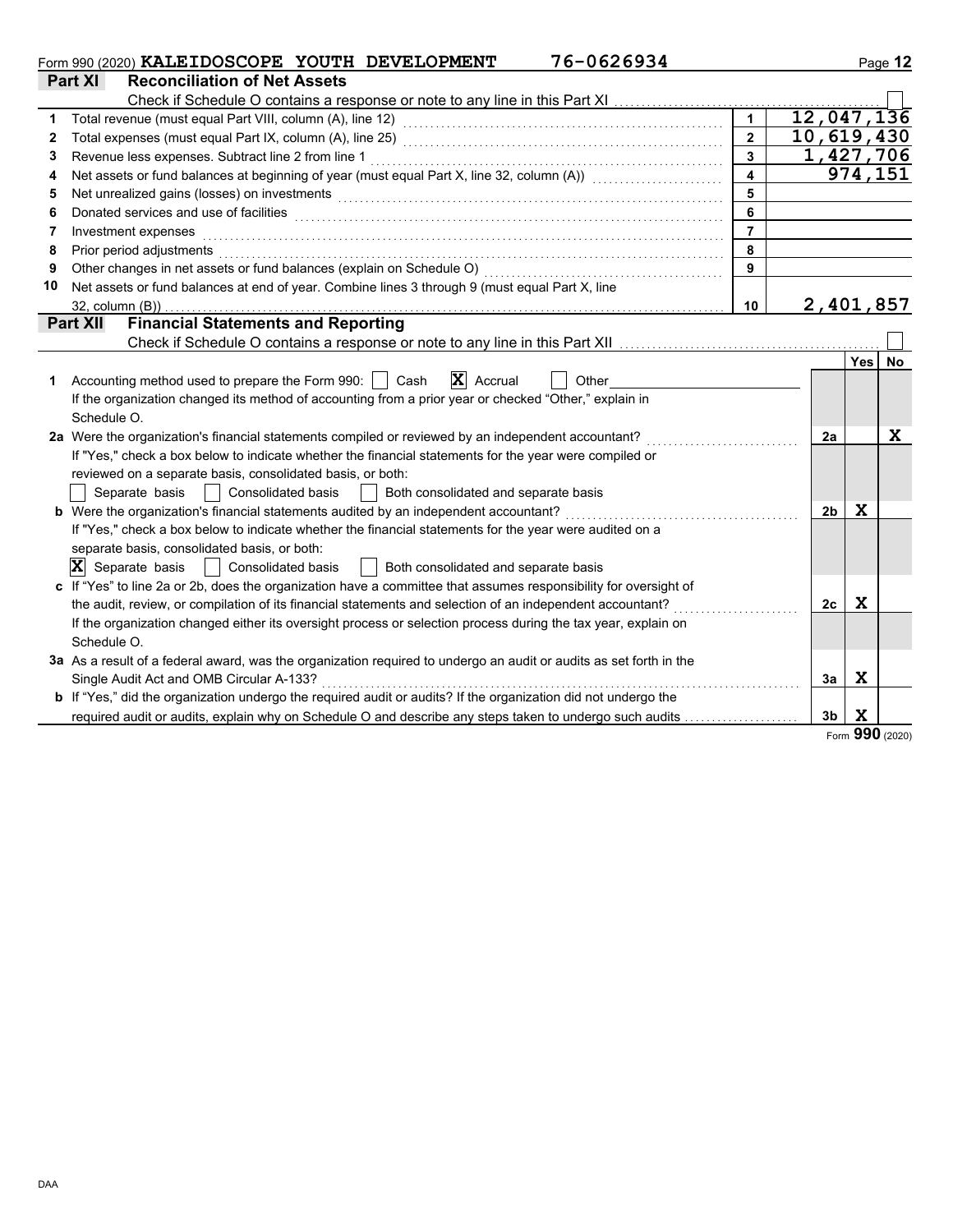| <b>SCHEDULE A</b> |                                       |                                                                                                                                                                                                 | <b>Public Charity Status and Public Support</b>            | OMB No. 1545-0047                                                                                                                                                                                     |     |                                                      |                                                                                                                                                                                                                                                                 |                                      |  |
|-------------------|---------------------------------------|-------------------------------------------------------------------------------------------------------------------------------------------------------------------------------------------------|------------------------------------------------------------|-------------------------------------------------------------------------------------------------------------------------------------------------------------------------------------------------------|-----|------------------------------------------------------|-----------------------------------------------------------------------------------------------------------------------------------------------------------------------------------------------------------------------------------------------------------------|--------------------------------------|--|
|                   | (Form 990 or 990-EZ)                  |                                                                                                                                                                                                 |                                                            | Complete if the organization is a section $501(c)(3)$ organization or a section $4947(a)(1)$ nonexempt charitable trust.                                                                              |     |                                                      |                                                                                                                                                                                                                                                                 |                                      |  |
|                   | Department of the Treasury            |                                                                                                                                                                                                 |                                                            | Attach to Form 990 or Form 990-EZ.                                                                                                                                                                    |     |                                                      |                                                                                                                                                                                                                                                                 | <b>Open to Public</b>                |  |
|                   | Internal Revenue Service              |                                                                                                                                                                                                 |                                                            | Go to www.irs.gov/Form990 for instructions and the latest information.                                                                                                                                |     |                                                      |                                                                                                                                                                                                                                                                 | Inspection                           |  |
|                   | Name of the organization              |                                                                                                                                                                                                 | SERVICES INC.                                              | KALEIDOSCOPE YOUTH DEVELOPMENT                                                                                                                                                                        |     |                                                      | 76-0626934                                                                                                                                                                                                                                                      | Employer identification number       |  |
|                   | Part I                                |                                                                                                                                                                                                 |                                                            |                                                                                                                                                                                                       |     |                                                      | Reason for Public Charity Status. (All organizations must complete this part.) See instructions.                                                                                                                                                                |                                      |  |
|                   |                                       |                                                                                                                                                                                                 |                                                            | The organization is not a private foundation because it is: (For lines 1 through 12, check only one box.)                                                                                             |     |                                                      |                                                                                                                                                                                                                                                                 |                                      |  |
| 1                 |                                       |                                                                                                                                                                                                 |                                                            |                                                                                                                                                                                                       |     |                                                      |                                                                                                                                                                                                                                                                 |                                      |  |
| 2                 | $\mathbf x$                           | A church, convention of churches, or association of churches described in section 170(b)(1)(A)(i).<br>A school described in section 170(b)(1)(A)(ii). (Attach Schedule E (Form 990 or 990-EZ).) |                                                            |                                                                                                                                                                                                       |     |                                                      |                                                                                                                                                                                                                                                                 |                                      |  |
| 3                 |                                       |                                                                                                                                                                                                 |                                                            | A hospital or a cooperative hospital service organization described in section 170(b)(1)(A)(iii).                                                                                                     |     |                                                      |                                                                                                                                                                                                                                                                 |                                      |  |
| 4                 |                                       |                                                                                                                                                                                                 |                                                            |                                                                                                                                                                                                       |     |                                                      | A medical research organization operated in conjunction with a hospital described in section 170(b)(1)(A)(iii). Enter the hospital's name,                                                                                                                      |                                      |  |
|                   | city, and state:                      |                                                                                                                                                                                                 |                                                            |                                                                                                                                                                                                       |     |                                                      |                                                                                                                                                                                                                                                                 |                                      |  |
| 5                 |                                       |                                                                                                                                                                                                 |                                                            |                                                                                                                                                                                                       |     |                                                      | An organization operated for the benefit of a college or university owned or operated by a governmental unit described in                                                                                                                                       |                                      |  |
| 6                 |                                       |                                                                                                                                                                                                 | section 170(b)(1)(A)(iv). (Complete Part II.)              | A federal, state, or local government or governmental unit described in section 170(b)(1)(A)(v).                                                                                                      |     |                                                      |                                                                                                                                                                                                                                                                 |                                      |  |
| 7                 |                                       |                                                                                                                                                                                                 |                                                            |                                                                                                                                                                                                       |     |                                                      | An organization that normally receives a substantial part of its support from a governmental unit or from the general public                                                                                                                                    |                                      |  |
|                   |                                       |                                                                                                                                                                                                 | described in section 170(b)(1)(A)(vi). (Complete Part II.) |                                                                                                                                                                                                       |     |                                                      |                                                                                                                                                                                                                                                                 |                                      |  |
| 8                 |                                       |                                                                                                                                                                                                 |                                                            | A community trust described in section 170(b)(1)(A)(vi). (Complete Part II.)                                                                                                                          |     |                                                      |                                                                                                                                                                                                                                                                 |                                      |  |
| 9                 | university:                           |                                                                                                                                                                                                 |                                                            |                                                                                                                                                                                                       |     |                                                      | An agricultural research organization described in section 170(b)(1)(A)(ix) operated in conjunction with a land-grant college<br>or university or a non-land-grant college of agriculture (see instructions). Enter the name, city, and state of the college or |                                      |  |
| 10                |                                       |                                                                                                                                                                                                 |                                                            |                                                                                                                                                                                                       |     |                                                      | An organization that normally receives: (1) more than 33 1/3% of its support from contributions, membership fees, and gross                                                                                                                                     |                                      |  |
|                   |                                       |                                                                                                                                                                                                 |                                                            |                                                                                                                                                                                                       |     |                                                      | receipts from activities related to its exempt functions, subject to certain exceptions; and (2) no more than 331/3% of its                                                                                                                                     |                                      |  |
|                   |                                       |                                                                                                                                                                                                 |                                                            |                                                                                                                                                                                                       |     |                                                      | support from gross investment income and unrelated business taxable income (less section 511 tax) from businesses                                                                                                                                               |                                      |  |
| 11                |                                       |                                                                                                                                                                                                 |                                                            | acquired by the organization after June 30, 1975. See section 509(a)(2). (Complete Part III.)<br>An organization organized and operated exclusively to test for public safety. See section 509(a)(4). |     |                                                      |                                                                                                                                                                                                                                                                 |                                      |  |
| 12                |                                       |                                                                                                                                                                                                 |                                                            |                                                                                                                                                                                                       |     |                                                      | An organization organized and operated exclusively for the benefit of, to perform the functions of, or to carry out the purposes                                                                                                                                |                                      |  |
|                   |                                       |                                                                                                                                                                                                 |                                                            |                                                                                                                                                                                                       |     |                                                      | of one or more publicly supported organizations described in section 509(a)(1) or section 509(a)(2). See section 509(a)(3).                                                                                                                                     |                                      |  |
|                   |                                       |                                                                                                                                                                                                 |                                                            |                                                                                                                                                                                                       |     |                                                      | Check the box in lines 12a through 12d that describes the type of supporting organization and complete lines 12e, 12f, and 12g.                                                                                                                                 |                                      |  |
|                   | а                                     |                                                                                                                                                                                                 |                                                            | the supported organization(s) the power to regularly appoint or elect a majority of the directors or trustees of the<br>supporting organization. You must complete Part IV, Sections A and B.         |     |                                                      | Type I. A supporting organization operated, supervised, or controlled by its supported organization(s), typically by giving                                                                                                                                     |                                      |  |
|                   | b                                     |                                                                                                                                                                                                 |                                                            |                                                                                                                                                                                                       |     |                                                      | Type II. A supporting organization supervised or controlled in connection with its supported organization(s), by having                                                                                                                                         |                                      |  |
|                   |                                       |                                                                                                                                                                                                 |                                                            |                                                                                                                                                                                                       |     |                                                      | control or management of the supporting organization vested in the same persons that control or manage the supported                                                                                                                                            |                                      |  |
|                   |                                       |                                                                                                                                                                                                 |                                                            | organization(s). You must complete Part IV, Sections A and C.                                                                                                                                         |     |                                                      | Type III functionally integrated. A supporting organization operated in connection with, and functionally integrated with,                                                                                                                                      |                                      |  |
|                   | c                                     |                                                                                                                                                                                                 |                                                            | its supported organization(s) (see instructions). You must complete Part IV, Sections A, D, and E.                                                                                                    |     |                                                      |                                                                                                                                                                                                                                                                 |                                      |  |
|                   | d                                     |                                                                                                                                                                                                 |                                                            |                                                                                                                                                                                                       |     |                                                      | Type III non-functionally integrated. A supporting organization operated in connection with its supported organization(s)<br>that is not functionally integrated. The organization generally must satisfy a distribution requirement and an attentiveness       |                                      |  |
|                   | е                                     |                                                                                                                                                                                                 |                                                            | requirement (see instructions). You must complete Part IV, Sections A and D, and Part V.                                                                                                              |     |                                                      | Check this box if the organization received a written determination from the IRS that it is a Type I, Type II, Type III                                                                                                                                         |                                      |  |
|                   |                                       |                                                                                                                                                                                                 |                                                            | functionally integrated, or Type III non-functionally integrated supporting organization.                                                                                                             |     |                                                      |                                                                                                                                                                                                                                                                 |                                      |  |
|                   | f                                     |                                                                                                                                                                                                 | Enter the number of supported organizations                |                                                                                                                                                                                                       |     |                                                      |                                                                                                                                                                                                                                                                 |                                      |  |
|                   | g                                     |                                                                                                                                                                                                 |                                                            | Provide the following information about the supported organization(s).                                                                                                                                |     |                                                      |                                                                                                                                                                                                                                                                 |                                      |  |
|                   | (i) Name of supported<br>organization |                                                                                                                                                                                                 | (ii) EIN                                                   | (iii) Type of organization<br>(described on lines 1-10                                                                                                                                                |     | (iv) Is the organization<br>listed in your governing | (v) Amount of monetary<br>support (see                                                                                                                                                                                                                          | (vi) Amount of<br>other support (see |  |
|                   |                                       |                                                                                                                                                                                                 |                                                            | above (see instructions))                                                                                                                                                                             |     | document?                                            | instructions)                                                                                                                                                                                                                                                   | instructions)                        |  |
|                   |                                       |                                                                                                                                                                                                 |                                                            |                                                                                                                                                                                                       | Yes | No                                                   |                                                                                                                                                                                                                                                                 |                                      |  |
| (A)               |                                       |                                                                                                                                                                                                 |                                                            |                                                                                                                                                                                                       |     |                                                      |                                                                                                                                                                                                                                                                 |                                      |  |
|                   |                                       |                                                                                                                                                                                                 |                                                            |                                                                                                                                                                                                       |     |                                                      |                                                                                                                                                                                                                                                                 |                                      |  |
| (B)               |                                       |                                                                                                                                                                                                 |                                                            |                                                                                                                                                                                                       |     |                                                      |                                                                                                                                                                                                                                                                 |                                      |  |
| (C)               |                                       |                                                                                                                                                                                                 |                                                            |                                                                                                                                                                                                       |     |                                                      |                                                                                                                                                                                                                                                                 |                                      |  |
| (D)               |                                       |                                                                                                                                                                                                 |                                                            |                                                                                                                                                                                                       |     |                                                      |                                                                                                                                                                                                                                                                 |                                      |  |
|                   | (E)                                   |                                                                                                                                                                                                 |                                                            |                                                                                                                                                                                                       |     |                                                      |                                                                                                                                                                                                                                                                 |                                      |  |
| Total             |                                       |                                                                                                                                                                                                 |                                                            |                                                                                                                                                                                                       |     |                                                      |                                                                                                                                                                                                                                                                 |                                      |  |
|                   |                                       |                                                                                                                                                                                                 |                                                            |                                                                                                                                                                                                       |     |                                                      |                                                                                                                                                                                                                                                                 |                                      |  |

**For Paperwork Reduction Act Notice, see the Instructions for Form 990 or 990-EZ.**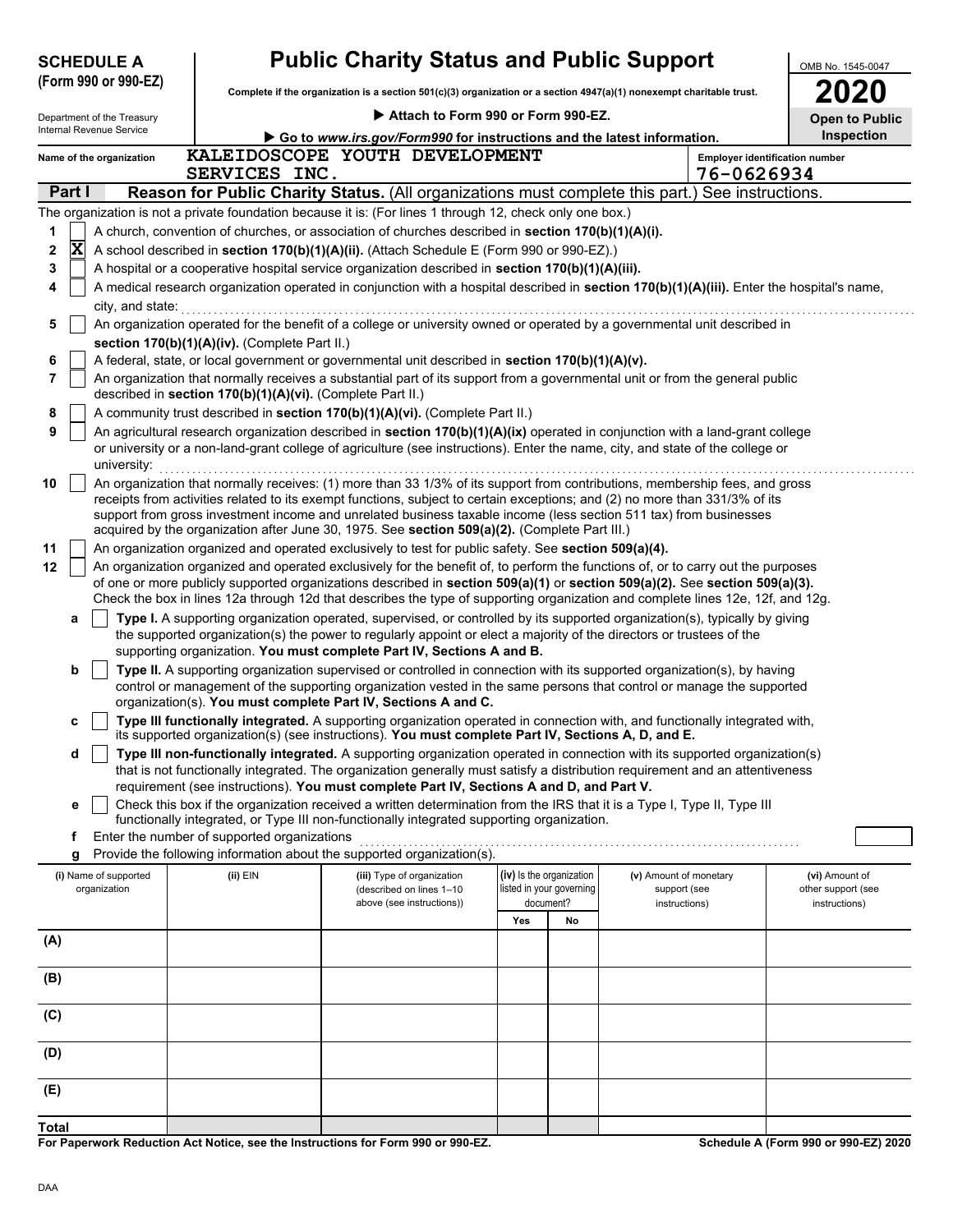| Schedule A (Form 990 or 990-EZ) 2020 |  |  |  |  |  | KALEIDOSCOPE YOUTH DEVELOPMENT |  | 76-0626934 | Page <b>2</b> |
|--------------------------------------|--|--|--|--|--|--------------------------------|--|------------|---------------|
|                                      |  |  |  |  |  |                                |  |            |               |

| Part II |  |  |
|---------|--|--|
|         |  |  |
|         |  |  |

**Part II Support Schedule for Organizations Described in Sections 170(b)(1)(A)(iv) and 170(b)(1)(A)(vi)**

(Complete only if you checked the box on line 5, 7, or 8 of Part I or if the organization failed to qualify under Part III. If the organization fails to qualify under the tests listed below, please complete Part III.)

|    | <b>Section A. Public Support</b>                                                                                                                                                                                       |          |          |            |            |          |            |      |
|----|------------------------------------------------------------------------------------------------------------------------------------------------------------------------------------------------------------------------|----------|----------|------------|------------|----------|------------|------|
|    | Calendar year (or fiscal year beginning in)<br>▶                                                                                                                                                                       | (a) 2016 | (b) 2017 | $(c)$ 2018 | $(d)$ 2019 | (e) 2020 | (f) Total  |      |
| 1  | Gifts, grants, contributions, and<br>membership fees received. (Do not<br>include any "unusual grants.")                                                                                                               |          |          |            |            |          |            |      |
| 2  | Tax revenues levied for the<br>organization's benefit and either paid<br>to or expended on its behalf                                                                                                                  |          |          |            |            |          |            |      |
| 3  | The value of services or facilities<br>furnished by a governmental unit to the<br>organization without charge                                                                                                          |          |          |            |            |          |            |      |
| 4  | Total. Add lines 1 through 3                                                                                                                                                                                           |          |          |            |            |          |            |      |
| 5  | The portion of total contributions by<br>each person (other than a<br>governmental unit or publicly<br>supported organization) included on<br>line 1 that exceeds 2% of the amount<br>shown on line 11, column (f)     |          |          |            |            |          |            |      |
| 6  | Public support. Subtract line 5 from line 4                                                                                                                                                                            |          |          |            |            |          |            |      |
|    | <b>Section B. Total Support</b>                                                                                                                                                                                        |          |          |            |            |          |            |      |
|    | Calendar year (or fiscal year beginning in) ▶                                                                                                                                                                          | (a) 2016 | (b) 2017 | $(c)$ 2018 | $(d)$ 2019 | (e) 2020 | (f) Total  |      |
| 7  | Amounts from line 4                                                                                                                                                                                                    |          |          |            |            |          |            |      |
| 8  | Gross income from interest, dividends,<br>payments received on securities loans,<br>rents, royalties, and income from<br>similar sources                                                                               |          |          |            |            |          |            |      |
| 9  | Net income from unrelated business<br>activities, whether or not the business<br>is regularly carried on                                                                                                               |          |          |            |            |          |            |      |
| 10 | Other income. Do not include gain or<br>loss from the sale of capital assets<br>(Explain in Part VI.)                                                                                                                  |          |          |            |            |          |            |      |
| 11 | Total support. Add lines 7 through 10                                                                                                                                                                                  |          |          |            |            |          |            |      |
| 12 | Gross receipts from related activities, etc. (see instructions)                                                                                                                                                        |          |          |            |            |          | 12         |      |
| 13 | First 5 years. If the Form 990 is for the organization's first, second, third, fourth, or fifth tax year as a section $501(c)(3)$                                                                                      |          |          |            |            |          |            |      |
|    | organization, check this box and stop here                                                                                                                                                                             |          |          |            |            |          |            |      |
|    | <b>Section C. Computation of Public Support Percentage</b>                                                                                                                                                             |          |          |            |            |          |            |      |
| 14 | Public support percentage for 2020 (line 6, column (f) divided by line 11, column (f)) [[[[[[[[[[[[[[[[[[[[[[                                                                                                          |          |          |            |            |          | 14         | %    |
| 15 | Public support percentage from 2019 Schedule A, Part II, line 14                                                                                                                                                       |          |          |            |            |          | 15         | $\%$ |
|    | 16a 33 1/3% support test-2020. If the organization did not check the box on line 13, and line 14 is 33 1/3% or more, check this                                                                                        |          |          |            |            |          |            |      |
|    | box and stop here. The organization qualifies as a publicly supported organization                                                                                                                                     |          |          |            |            |          |            |      |
| b  | 33 1/3% support test-2019. If the organization did not check a box on line 13 or 16a, and line 15 is 33 1/3% or more, check<br>this box and stop here. The organization qualifies as a publicly supported organization |          |          |            |            |          |            |      |
|    | 17a 10%-facts-and-circumstances test-2020. If the organization did not check a box on line 13, 16a, or 16b, and line 14 is                                                                                             |          |          |            |            |          |            |      |
|    | 10% or more, and if the organization meets the "facts-and-circumstances" test, check this box and stop here. Explain in                                                                                                |          |          |            |            |          |            |      |
|    | Part VI how the organization meets the "facts-and-circumstances" test. The organization qualifies as a publicly supported                                                                                              |          |          |            |            |          |            |      |
| b  | organization<br>10%-facts-and-circumstances test-2019. If the organization did not check a box on line 13, 16a, 16b, or 17a, and line                                                                                  |          |          |            |            |          |            |      |
|    | 15 is 10% or more, and if the organization meets the "facts-and-circumstances" test, check this box and stop here. Explain                                                                                             |          |          |            |            |          |            |      |
|    | in Part VI how the organization meets the "facts-and-circumstances" test. The organization qualifies as a publicly supported                                                                                           |          |          |            |            |          |            |      |
|    | organization                                                                                                                                                                                                           |          |          |            |            |          |            |      |
| 18 | Private foundation. If the organization did not check a box on line 13, 16a, 16b, 17a, or 17b, check this box and see                                                                                                  |          |          |            |            |          |            |      |
|    | instructions                                                                                                                                                                                                           |          |          |            |            |          |            |      |
|    |                                                                                                                                                                                                                        |          |          |            |            |          | 0.00E20000 |      |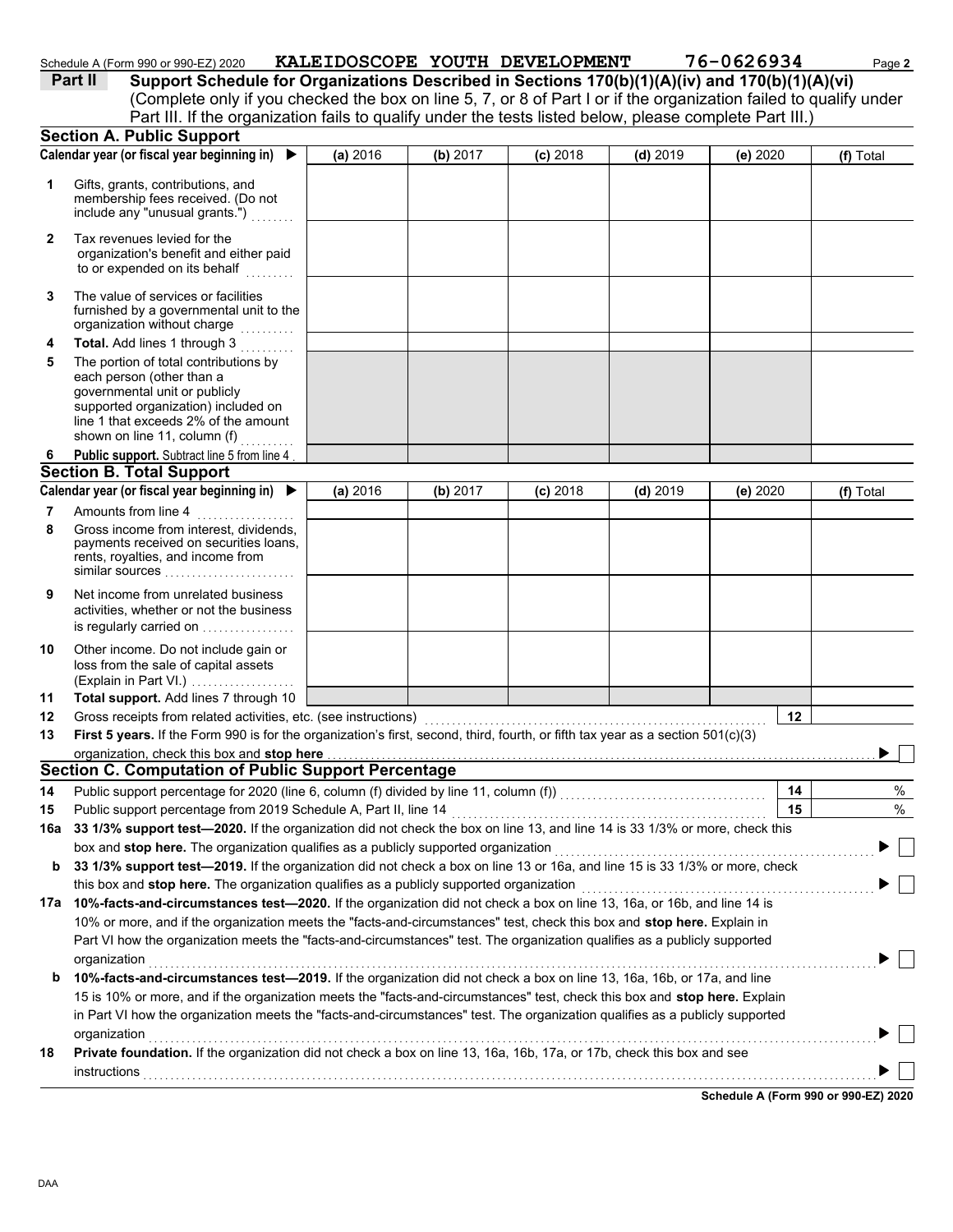#### Schedule A (Form 990 or 990-EZ) 2020 **KALEIDOSCOPE YOUTH DEVELOPMENT** 76-0626934 Page 3

| Part III | Support Schedule for Organizations Described in Section 509(a)(2)                                                  |
|----------|--------------------------------------------------------------------------------------------------------------------|
|          | (Complete only if you checked the box on line 10 of Part I or if the organization failed to qualify under Part II. |
|          | If the organization fails to qualify under the tests listed below, please complete Part II.)                       |

|     | <b>Section A. Public Support</b>                                                                                                                                                  |          |          |            |            |          |           |
|-----|-----------------------------------------------------------------------------------------------------------------------------------------------------------------------------------|----------|----------|------------|------------|----------|-----------|
|     | Calendar year (or fiscal year beginning in)<br>▶                                                                                                                                  | (a) 2016 | (b) 2017 | $(c)$ 2018 | $(d)$ 2019 | (e) 2020 | (f) Total |
| 1   | Gifts, grants, contributions, and membership fees<br>received. (Do not include any "unusual grants.")                                                                             |          |          |            |            |          |           |
| 2   | Gross receipts from admissions, merchandise<br>sold or services performed, or facilities<br>furnished in any activity that is related to the<br>organization's tax-exempt purpose |          |          |            |            |          |           |
| 3   | Gross receipts from activities that are not an<br>unrelated trade or business under section 513                                                                                   |          |          |            |            |          |           |
| 4   | Tax revenues levied for the<br>organization's benefit and either paid<br>to or expended on its behalf                                                                             |          |          |            |            |          |           |
| 5   | The value of services or facilities<br>furnished by a governmental unit to the<br>organization without charge<br>.                                                                |          |          |            |            |          |           |
| 6   | Total. Add lines 1 through 5                                                                                                                                                      |          |          |            |            |          |           |
|     | <b>7a</b> Amounts included on lines 1, 2, and 3<br>received from disqualified persons                                                                                             |          |          |            |            |          |           |
| b   | Amounts included on lines 2 and 3<br>received from other than disqualified<br>persons that exceed the greater of \$5,000<br>or 1% of the amount on line 13 for the year           |          |          |            |            |          |           |
| C   | Add lines 7a and 7b                                                                                                                                                               |          |          |            |            |          |           |
| 8   | Public support. (Subtract line 7c from                                                                                                                                            |          |          |            |            |          |           |
|     | line $6.$ )                                                                                                                                                                       |          |          |            |            |          |           |
|     | <b>Section B. Total Support</b><br>Calendar year (or fiscal year beginning in)                                                                                                    |          |          |            |            |          |           |
|     |                                                                                                                                                                                   | (a) 2016 | (b) 2017 | $(c)$ 2018 | $(d)$ 2019 | (e) 2020 | (f) Total |
| 9   | Amounts from line 6<br><u>.</u><br>1980 - Johann Land, amerikansk politiker                                                                                                       |          |          |            |            |          |           |
| 10a | Gross income from interest, dividends,<br>payments received on securities loans, rents,<br>royalties, and income from similar sources                                             |          |          |            |            |          |           |
| b   | Unrelated business taxable income (less<br>section 511 taxes) from businesses<br>acquired after June 30, 1975                                                                     |          |          |            |            |          |           |
| C   | Add lines 10a and 10b                                                                                                                                                             |          |          |            |            |          |           |
| 11  | Net income from unrelated business<br>activities not included in line 10b, whether<br>or not the business is regularly carried on                                                 |          |          |            |            |          |           |
| 12  | Other income. Do not include gain or<br>loss from the sale of capital assets<br>(Explain in Part VI.)                                                                             |          |          |            |            |          |           |
| 13  | Total support. (Add lines 9, 10c, 11,<br>and $12.$ )                                                                                                                              |          |          |            |            |          |           |
| 14  | First 5 years. If the Form 990 is for the organization's first, second, third, fourth, or fifth tax year as a section 501(c)(3)                                                   |          |          |            |            |          |           |
|     | organization, check this box and stop here                                                                                                                                        |          |          |            |            |          |           |
|     | <b>Section C. Computation of Public Support Percentage</b>                                                                                                                        |          |          |            |            |          |           |
| 15  | Public support percentage for 2020 (line 8, column (f), divided by line 13, column (f)) [[[[[[[[[[[[[[[[[[[[[                                                                     |          |          |            |            | 15       | %         |
| 16  |                                                                                                                                                                                   |          |          |            |            | 16       | %         |
|     | Section D. Computation of Investment Income Percentage                                                                                                                            |          |          |            |            |          |           |
| 17  |                                                                                                                                                                                   |          |          |            |            | 17       | %         |
|     | 18 Investment income percentage from 2019 Schedule A, Part III, line 17                                                                                                           |          |          |            |            | 18       | %         |
|     | 19a 33 1/3% support tests-2020. If the organization did not check the box on line 14, and line 15 is more than 33 1/3%, and line                                                  |          |          |            |            |          |           |
|     | 17 is not more than 33 1/3%, check this box and stop here. The organization qualifies as a publicly supported organization                                                        |          |          |            |            |          |           |
| b   | 33 1/3% support tests-2019. If the organization did not check a box on line 14 or line 19a, and line 16 is more than 33 1/3%, and                                                 |          |          |            |            |          |           |
|     | line 18 is not more than 33 1/3%, check this box and stop here. The organization qualifies as a publicly supported organization                                                   |          |          |            |            |          | $\perp$   |
| 20  | <b>Private foundation.</b> If the organization did not check a box on line 14, 19a, or 19b, check this box and see instructions <i>maniminia</i>                                  |          |          |            |            |          |           |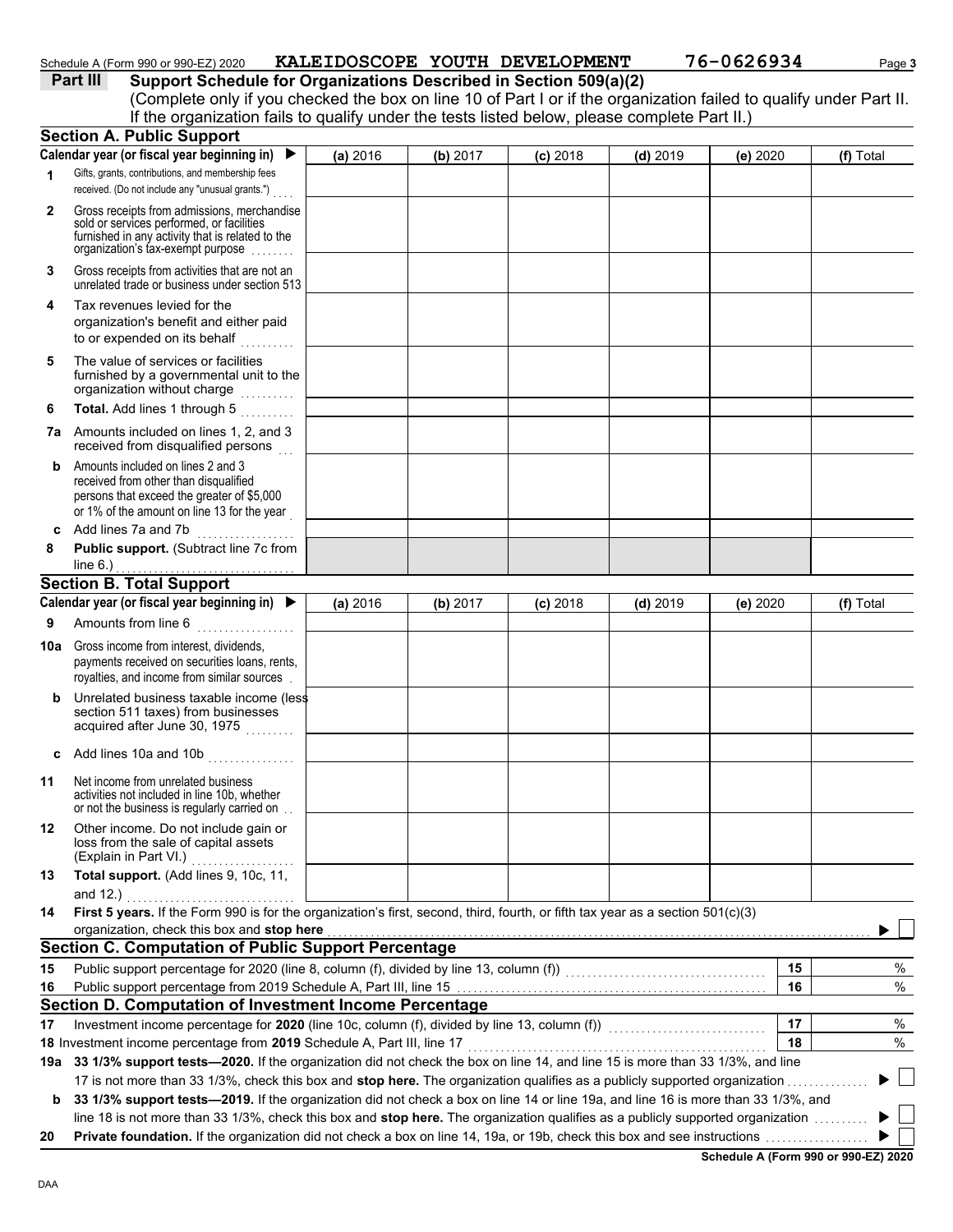### Schedule A (Form 990 or 990-EZ) 2020 **KALEIDOSCOPE YOUTH DEVELOPMENT 76-0626934** Page 4

**Part IV Supporting Organizations**

Sections A, D, and E. If you checked box 12d, Part I, complete Sections A and D, and complete Part V.) (Complete only if you checked a box in line 12 on Part I. If you checked box 12a, Part I, complete Sections A and B. If you checked box 12b, Part I, complete Sections A and C. If you checked box 12c, Part I, complete

### **Section A. All Supporting Organizations**

- Are all of the organization's supported organizations listed by name in the organization's governing documents? *If "No," describe in Part VI how the supported organizations are designated. If designated by class or purpose, describe the designation. If historic and continuing relationship, explain.* **1**
- Did the organization have any supported organization that does not have an IRS determination of status under section 509(a)(1) or (2)? *If "Yes," explain in Part VI how the organization determined that the supported organization was described in section 509(a)(1) or (2).* **2**
- **3a** Did the organization have a supported organization described in section 501(c)(4), (5), or (6)? *If "Yes," answer lines 3b and 3c below.*
- **b** Did the organization confirm that each supported organization qualified under section 501(c)(4), (5), or (6) and satisfied the public support tests under section 509(a)(2)? *If "Yes," describe in Part VI when and how the organization made the determination.*
- **c** Did the organization ensure that all support to such organizations was used exclusively for section 170(c)(2)(B) purposes? *If "Yes," explain in Part VI what controls the organization put in place to ensure such use.*
- **4a** Was any supported organization not organized in the United States ("foreign supported organization")? *If "Yes," and if you checked 12a or 12b in Part I, answer (b) and (c) below.*
- **b** Did the organization have ultimate control and discretion in deciding whether to make grants to the foreign supported organization? *If "Yes," describe in Part VI how the organization had such control and discretion despite being controlled or supervised by or in connection with its supported organizations.*
- **c** Did the organization support any foreign supported organization that does not have an IRS determination under sections 501(c)(3) and 509(a)(1) or (2)? *If "Yes," explain in Part VI what controls the organization used to ensure that all support to the foreign supported organization was used exclusively for section 170(c)(2)(B) purposes.*
- **5a** Did the organization add, substitute, or remove any supported organizations during the tax year? *If "Yes," answer lines 5b and 5c below (if applicable). Also, provide detail in Part VI, including (i) the names and EIN numbers of the supported organizations added, substituted, or removed; (ii) the reasons for each such action; (iii) the authority under the organization's organizing document authorizing such action; and (iv) how the action was accomplished (such as by amendment to the organizing document).*
- **b Type I or Type II only.** Was any added or substituted supported organization part of a class already designated in the organization's organizing document?
- **c Substitutions only.** Was the substitution the result of an event beyond the organization's control?
- **6** Did the organization provide support (whether in the form of grants or the provision of services or facilities) to anyone other than (i) its supported organizations, (ii) individuals that are part of the charitable class benefited by one or more of its supported organizations, or (iii) other supporting organizations that also support or benefit one or more of the filing organization's supported organizations? *If "Yes," provide detail in Part VI.*
- **7** Did the organization provide a grant, loan, compensation, or other similar payment to a substantial contributor (as defined in section 4958(c)(3)(C)), a family member of a substantial contributor, or a 35% controlled entity with regard to a substantial contributor? *If "Yes," complete Part I of Schedule L (Form 990 or 990-EZ).*
- **8** Did the organization make a loan to a disqualified person (as defined in section 4958) not described in line 7? *If "Yes," complete Part I of Schedule L (Form 990 or 990-EZ).*
- **9a** Was the organization controlled directly or indirectly at any time during the tax year by one or more disqualified persons, as defined in section 4946 (other than foundation managers and organizations described in section 509(a)(1) or (2))? *If "Yes," provide detail in Part VI.*
- **b** Did one or more disqualified persons (as defined in line 9a) hold a controlling interest in any entity in which the supporting organization had an interest? *If "Yes," provide detail in Part VI.*
- **c** Did a disqualified person (as defined in line 9a) have an ownership interest in, or derive any personal benefit from, assets in which the supporting organization also had an interest? *If "Yes," provide detail in Part VI.*
- **10a** Was the organization subject to the excess business holdings rules of section 4943 because of section 4943(f) (regarding certain Type II supporting organizations, and all Type III non-functionally integrated supporting organizations)? *If "Yes," answer line 10b below.*
- **b** Did the organization have any excess business holdings in the tax year? *(Use Schedule C, Form 4720, to determine whether the organization had excess business holdings.)*

**Yes No 1 2 3a 3b 3c 4a 4b 4c 5a 5b 5c 6 7 8 9a 9b 9c 10a 10b**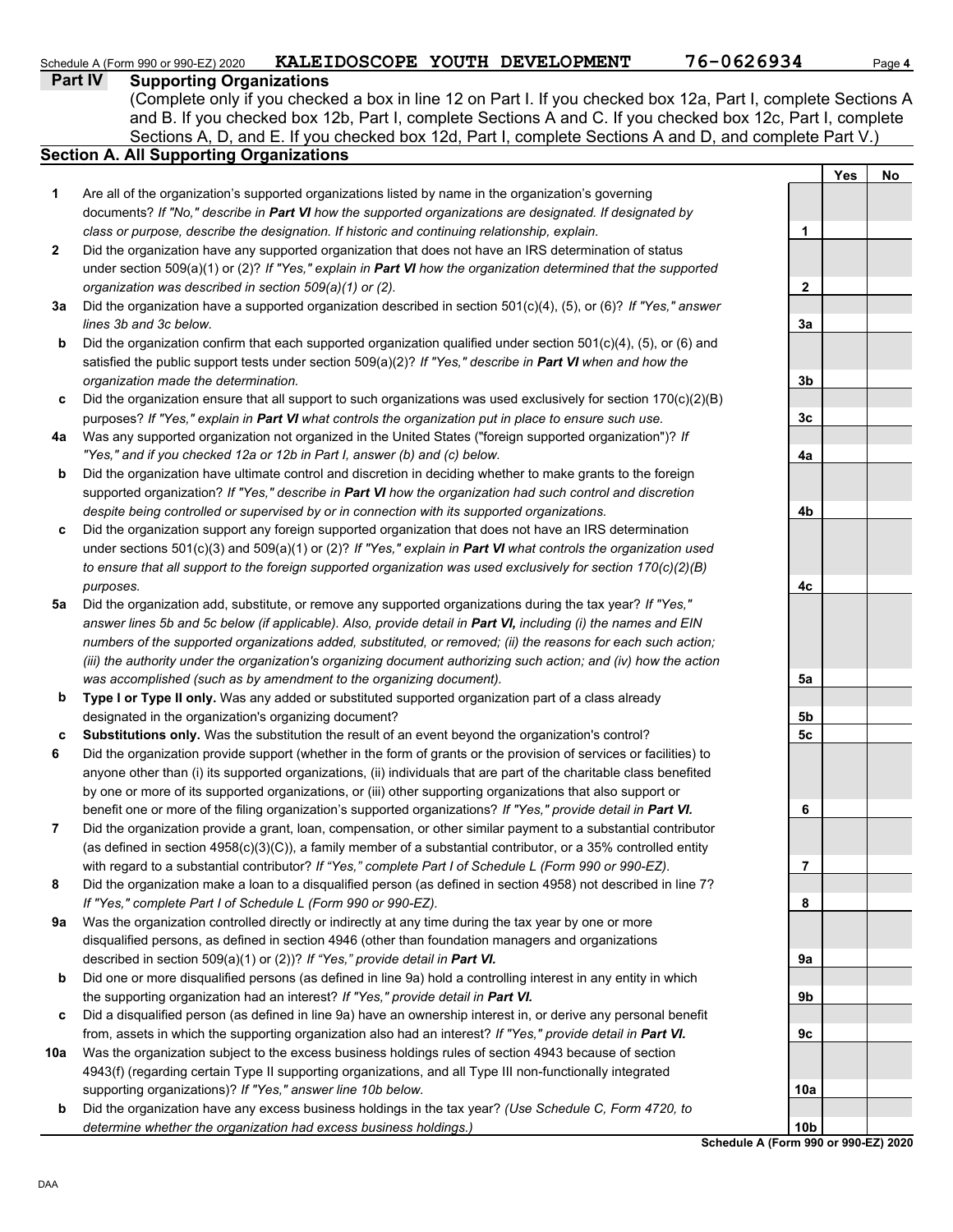#### Schedule A (Form 990 or 990-EZ) 2020 **KALEIDOSCOPE YOUTH DEVELOPMENT 76-0626934** Page 5

|  | 76-062693 |  |  |  |  |  |
|--|-----------|--|--|--|--|--|
|--|-----------|--|--|--|--|--|

**2**

|    | Part IV<br><b>Supporting Organizations (continued)</b>                                                                         |                 |     |    |
|----|--------------------------------------------------------------------------------------------------------------------------------|-----------------|-----|----|
|    |                                                                                                                                |                 | Yes | No |
| 11 | Has the organization accepted a gift or contribution from any of the following persons?                                        |                 |     |    |
| a  | A person who directly or indirectly controls, either alone or together with persons described in lines 11b and                 |                 |     |    |
|    | 11c below, the governing body of a supported organization?                                                                     | 11a             |     |    |
| b  | A family member of a person described in line 11a above?                                                                       | 11 <sub>b</sub> |     |    |
| c  | A 35% controlled entity of a person described in line 11a or 11b above? If "Yes" to line 11a, 11b, or 11c, provide             |                 |     |    |
|    | detail in <b>Part VI.</b>                                                                                                      | 11c             |     |    |
|    | <b>Section B. Type I Supporting Organizations</b>                                                                              |                 |     |    |
|    |                                                                                                                                |                 | Yes | No |
|    | Did the governing body, members of the governing body, officers acting in their official capacity, or membership of one or     |                 |     |    |
|    | more supported organizations have the power to regularly appoint or elect at least a majority of the organization's officers,  |                 |     |    |
|    | directors, or trustees at all times during the tax year? If "No," describe in Part VI how the supported organization(s)        |                 |     |    |
|    | effectively operated, supervised, or controlled the organization's activities. If the organization had more than one supported |                 |     |    |
|    | organization, describe how the powers to appoint and/or remove officers, directors, or trustees were allocated among the       |                 |     |    |
|    | supported organizations and what conditions or restrictions, if any, applied to such powers during the tax year.               |                 |     |    |

| Did the organization operate for the benefit of any supported organization other than the supported             |
|-----------------------------------------------------------------------------------------------------------------|
| organization(s) that operated, supervised, or controlled the supporting organization? If "Yes," explain in Part |
| VI how providing such benefit carried out the purposes of the supported organization(s) that operated.          |
| supervised, or controlled the supporting organization.                                                          |

#### **Section C. Type II Supporting Organizations**

|                                                                                                                  | Yes |  |
|------------------------------------------------------------------------------------------------------------------|-----|--|
| Were a majority of the organization's directors or trustees during the tax year also a majority of the directors |     |  |
| or trustees of each of the organization's supported organization(s)? If "No," describe in Part VI how control    |     |  |
| or management of the supporting organization was vested in the same persons that controlled or managed           |     |  |
| the supported organization(s).                                                                                   |     |  |

#### **Section D. All Type III Supporting Organizations**

|                |                                                                                                                        |   | Yes | No |
|----------------|------------------------------------------------------------------------------------------------------------------------|---|-----|----|
| 1              | Did the organization provide to each of its supported organizations, by the last day of the fifth month of the         |   |     |    |
|                | organization's tax year, (i) a written notice describing the type and amount of support provided during the prior tax  |   |     |    |
|                | year, (ii) a copy of the Form 990 that was most recently filed as of the date of notification, and (iii) copies of the |   |     |    |
|                | organization's governing documents in effect on the date of notification, to the extent not previously provided?       |   |     |    |
| $\overline{2}$ | Were any of the organization's officers, directors, or trustees either (i) appointed or elected by the supported       |   |     |    |
|                | organization(s) or (ii) serving on the governing body of a supported organization? If "No," explain in Part VI how     |   |     |    |
|                | the organization maintained a close and continuous working relationship with the supported organization(s).            | 2 |     |    |
| 3              | By reason of the relationship described in line 2, above, did the organization's supported organizations have          |   |     |    |
|                | a significant voice in the organization's investment policies and in directing the use of the organization's           |   |     |    |
|                | income or assets at all times during the tax year? If "Yes," describe in Part VI the role the organization's           |   |     |    |
|                | supported organizations played in this regard.                                                                         | 3 |     |    |

#### **Section E. Type III Functionally-Integrated Supporting Organizations**

| Check the box next to the method that the organization used to satisfy the Integral Part Test during the year (see instructions). |  |
|-----------------------------------------------------------------------------------------------------------------------------------|--|

- The organization satisfied the Activities Test. *Complete line 2 below.* **a**
- The organization is the parent of each of its supported organizations. *Complete line 3 below.* **b**

- **2** Activities Test. *Answer lines 2a and 2b below.*
- **a** Did substantially all of the organization's activities during the tax year directly further the exempt purposes of the supported organization(s) to which the organization was responsive? *If "Yes," then in Part VI identify those supported organizations and explain how these activities directly furthered their exempt purposes, how the organization was responsive to those supported organizations, and how the organization determined that these activities constituted substantially all of its activities.*
- **b** Did the activities described in line 2a, above, constitute activities that, but for the organization's involvement, one or more of the organization's supported organization(s) would have been engaged in? If "Yes," explain in *Part VI the reasons for the organization's position that its supported organization(s) would have engaged in these activities but for the organization's involvement.*
- **3** Parent of Supported Organizations. *Answer lines 3a and 3b below.*
	- **a** Did the organization have the power to regularly appoint or elect a majority of the officers, directors, or trustees of each of the supported organizations? *If "Yes" or "No," provide details in Part VI.*
	- **b** Did the organization exercise a substantial degree of direction over the policies, programs, and activities of each of its supported organizations? *If "Yes," describe in Part VI the role played by the organization in this regard.*

**2a**

**2b**

**3a**

**Yes No**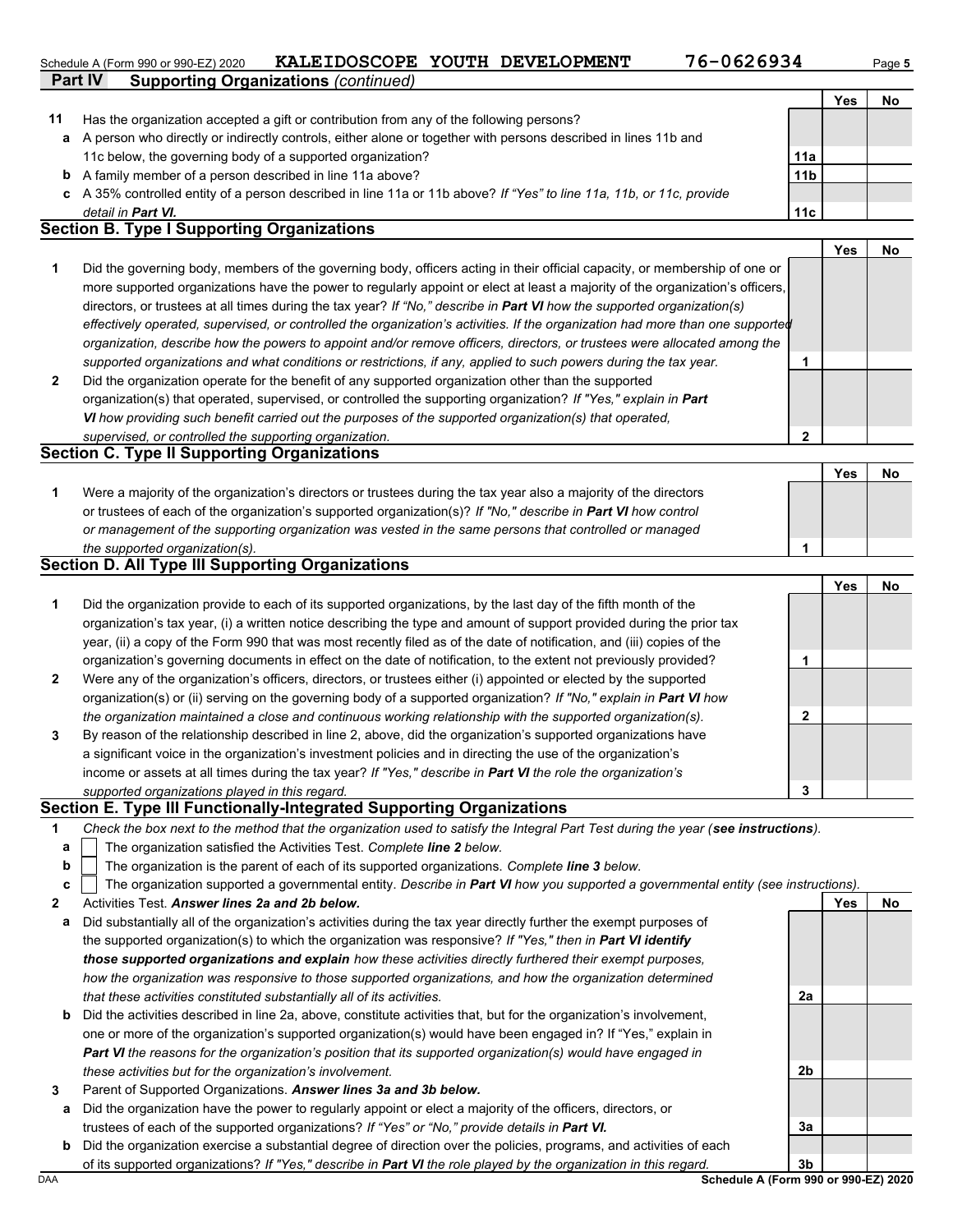|                | KALEIDOSCOPE YOUTH DEVELOPMENT<br>Schedule A (Form 990 or 990-EZ) 2020                                                           |                         | 76-0626934     | Page 6                         |
|----------------|----------------------------------------------------------------------------------------------------------------------------------|-------------------------|----------------|--------------------------------|
|                | <b>Part V</b><br>Type III Non-Functionally Integrated 509(a)(3) Supporting Organizations                                         |                         |                |                                |
| 1              | Check here if the organization satisfied the Integral Part Test as a qualifying trust on Nov. 20, 1970 (explain in Part VI). See |                         |                |                                |
|                | instructions. All other Type III non-functionally integrated supporting organizations must complete Sections A through E.        |                         |                |                                |
|                | Section A - Adjusted Net Income                                                                                                  |                         | (A) Prior Year | (B) Current Year<br>(optional) |
| 1.             | Net short-term capital gain                                                                                                      | 1                       |                |                                |
| 2              | Recoveries of prior-year distributions                                                                                           | $\mathbf{2}$            |                |                                |
| 3              | Other gross income (see instructions)                                                                                            | 3                       |                |                                |
| 4              | Add lines 1 through 3.                                                                                                           | 4                       |                |                                |
| 5              | Depreciation and depletion                                                                                                       | 5                       |                |                                |
| 6              | Portion of operating expenses paid or incurred for production or collection of                                                   |                         |                |                                |
|                | gross income or for management, conservation, or maintenance of property                                                         |                         |                |                                |
|                | held for production of income (see instructions)                                                                                 | 6                       |                |                                |
| 7              | Other expenses (see instructions)                                                                                                | $\overline{7}$          |                |                                |
| 8              | Adjusted Net Income (subtract lines 5, 6, and 7 from line 4)                                                                     | 8                       |                |                                |
|                | <b>Section B - Minimum Asset Amount</b>                                                                                          |                         | (A) Prior Year | (B) Current Year<br>(optional) |
| 1.             | Aggregate fair market value of all non-exempt-use assets (see                                                                    |                         |                |                                |
|                | instructions for short tax year or assets held for part of year):                                                                |                         |                |                                |
|                | a Average monthly value of securities                                                                                            | 1a                      |                |                                |
|                | <b>b</b> Average monthly cash balances                                                                                           | 1 <sub>b</sub>          |                |                                |
|                | c Fair market value of other non-exempt-use assets                                                                               | 1 <sub>c</sub>          |                |                                |
|                | d Total (add lines 1a, 1b, and 1c)                                                                                               | 1 <sub>d</sub>          |                |                                |
|                | e Discount claimed for blockage or other factors                                                                                 |                         |                |                                |
|                | (explain in detail in Part VI):                                                                                                  |                         |                |                                |
| $\mathbf{2}$   | Acquisition indebtedness applicable to non-exempt-use assets                                                                     | $\mathbf{2}$            |                |                                |
| 3              | Subtract line 2 from line 1d.                                                                                                    | 3                       |                |                                |
| 4              | Cash deemed held for exempt use. Enter 0.015 of line 3 (for greater amount,                                                      |                         |                |                                |
|                | see instructions).                                                                                                               | 4                       |                |                                |
| 5              | Net value of non-exempt-use assets (subtract line 4 from line 3)                                                                 | 5                       |                |                                |
| 6              | Multiply line 5 by 0.035.                                                                                                        | 6                       |                |                                |
| 7              | Recoveries of prior-year distributions                                                                                           | $\overline{7}$          |                |                                |
| 8              | Minimum Asset Amount (add line 7 to line 6)                                                                                      | 8                       |                |                                |
|                | Section C - Distributable Amount                                                                                                 |                         |                | <b>Current Year</b>            |
| 1              | Adjusted net income for prior year (from Section A, line 8, column A)                                                            | 1                       |                |                                |
| $\mathbf{2}$   | Enter 0.85 of line 1.                                                                                                            | $\mathbf 2$             |                |                                |
| 3              | Minimum asset amount for prior year (from Section B, line 8, column A)                                                           | 3                       |                |                                |
| 4              | Enter greater of line 2 or line 3.                                                                                               | $\overline{\mathbf{4}}$ |                |                                |
| 5              | Income tax imposed in prior year                                                                                                 | 5                       |                |                                |
| 6              | Distributable Amount. Subtract line 5 from line 4, unless subject to                                                             |                         |                |                                |
|                | emergency temporary reduction (see instructions).                                                                                | 6                       |                |                                |
| $\overline{7}$ | Check here if the current year is the organization's first as a non-functionally integrated Type III supporting organization     |                         |                |                                |

(see instructions).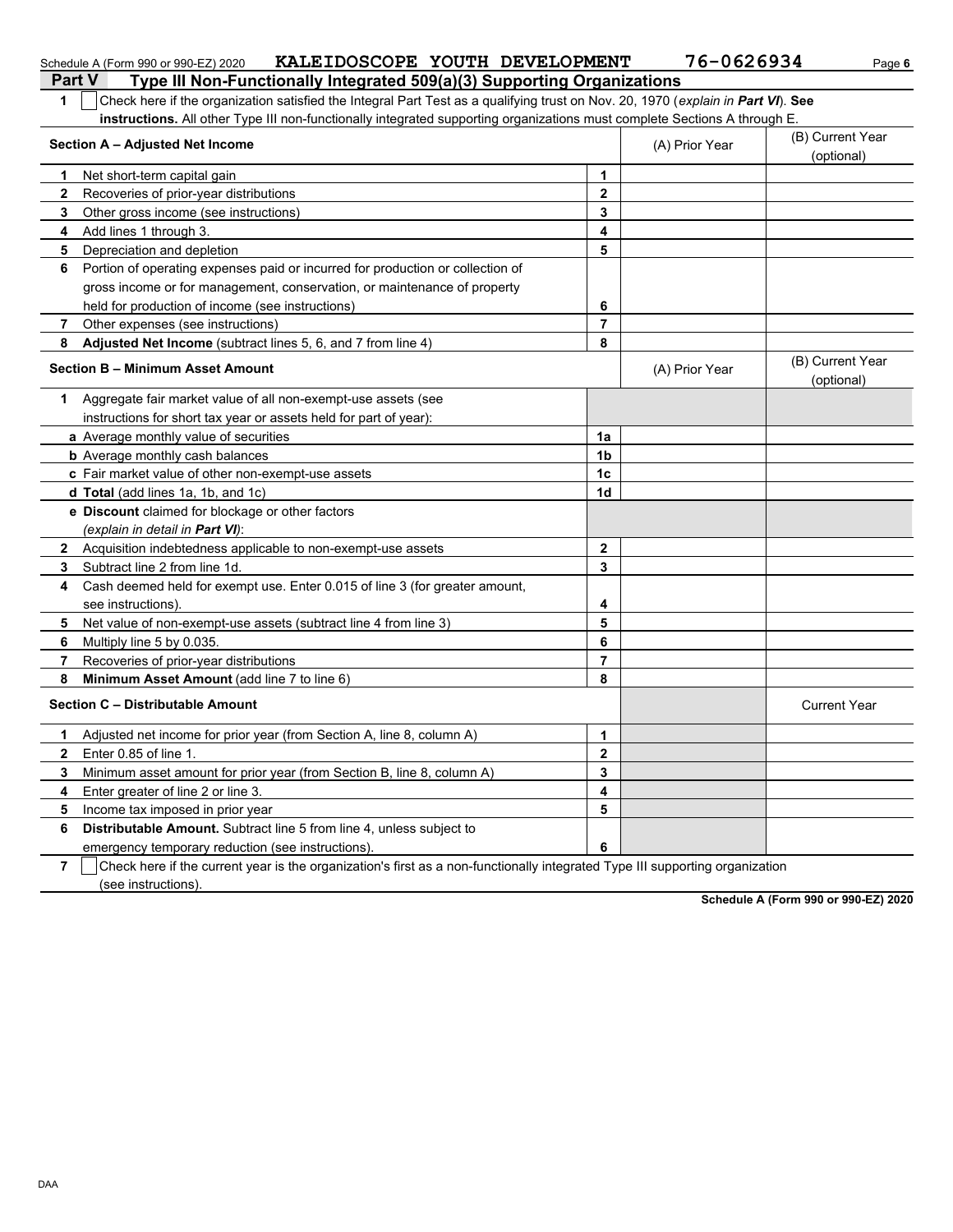#### Schedule A (Form 990 or 990-EZ) 2020 **KALETDOSCOPE YOUTH DEVELOPMENT / 6-U 62 6 9 3 4** Page 7 **KALEIDOSCOPE YOUTH DEVELOPMENT 76-0626934**

| <b>Section D - Distributions</b><br><b>Current Year</b><br>Amounts paid to supported organizations to accomplish exempt purposes<br>1<br>$\mathbf{2}$<br>Amounts paid to perform activity that directly furthers exempt purposes of supported<br>organizations, in excess of income from activity<br>Administrative expenses paid to accomplish exempt purposes of supported organizations<br>3<br>4<br>Amounts paid to acquire exempt-use assets<br>Qualified set-aside amounts (prior IRS approval required-provide details in Part VI)<br>5<br>Other distributions (describe in Part VI). See instructions.<br>6<br>Total annual distributions. Add lines 1 through 6.<br>7<br>Distributions to attentive supported organizations to which the organization is responsive<br>8<br>(provide details in Part VI). See instructions.<br>Distributable amount for 2020 from Section C, line 6<br>9<br>10<br>Line 8 amount divided by line 9 amount<br>(i)<br>(ii)<br>(iii)<br><b>Underdistributions</b><br><b>Distributable</b><br><b>Section E - Distribution Allocations (see instructions)</b><br><b>Excess Distributions</b><br>Pre-2020<br><b>Amount for 2020</b><br>Distributable amount for 2020 from Section C, line 6<br>1<br>Underdistributions, if any, for years prior to 2020<br>$\mathbf{2}$<br>(reasonable cause required-explain in Part VI). See<br>instructions.<br>Excess distributions carryover, if any, to 2020<br>3.<br><b>a</b> From 2015<br>$b$ From 2016<br><b>c</b> From 2017<br><b>d</b> From 2018<br>e From 2019<br>f Total of lines 3a through 3e<br>g Applied to underdistributions of prior years<br>h Applied to 2020 distributable amount<br>Carryover from 2015 not applied (see instructions)<br>Remainder. Subtract lines 3g, 3h, and 3i from line 3f.<br>Distributions for 2020 from<br>4<br>\$<br>Section D, line 7:<br>a Applied to underdistributions of prior years<br><b>b</b> Applied to 2020 distributable amount<br>c Remainder. Subtract lines 4a and 4b from line 4.<br>Remaining underdistributions for years prior to 2020, if<br>5<br>any. Subtract lines 3g and 4a from line 2. For result<br>greater than zero, explain in Part VI. See instructions.<br>Remaining underdistributions for 2020 Subtract lines 3h<br>6<br>and 4b from line 1. For result greater than zero, explain in<br><b>Part VI</b> . See instructions.<br>Excess distributions carryover to 2021. Add lines 3j<br>7<br>and 4c.<br>Breakdown of line 7:<br>8<br>a Excess from 2016<br><b>b</b> Excess from 2017<br>c Excess from 2018 | Part V | Type III Non-Functionally Integrated 509(a)(3) Supporting Organizations (continued) |  |  |  |  |  |
|---------------------------------------------------------------------------------------------------------------------------------------------------------------------------------------------------------------------------------------------------------------------------------------------------------------------------------------------------------------------------------------------------------------------------------------------------------------------------------------------------------------------------------------------------------------------------------------------------------------------------------------------------------------------------------------------------------------------------------------------------------------------------------------------------------------------------------------------------------------------------------------------------------------------------------------------------------------------------------------------------------------------------------------------------------------------------------------------------------------------------------------------------------------------------------------------------------------------------------------------------------------------------------------------------------------------------------------------------------------------------------------------------------------------------------------------------------------------------------------------------------------------------------------------------------------------------------------------------------------------------------------------------------------------------------------------------------------------------------------------------------------------------------------------------------------------------------------------------------------------------------------------------------------------------------------------------------------------------------------------------------------------------------------------------------------------------------------------------------------------------------------------------------------------------------------------------------------------------------------------------------------------------------------------------------------------------------------------------------------------------------------------------------------------------------------------------------------------------------------------------------------------------------------------------------------|--------|-------------------------------------------------------------------------------------|--|--|--|--|--|
|                                                                                                                                                                                                                                                                                                                                                                                                                                                                                                                                                                                                                                                                                                                                                                                                                                                                                                                                                                                                                                                                                                                                                                                                                                                                                                                                                                                                                                                                                                                                                                                                                                                                                                                                                                                                                                                                                                                                                                                                                                                                                                                                                                                                                                                                                                                                                                                                                                                                                                                                                               |        |                                                                                     |  |  |  |  |  |
|                                                                                                                                                                                                                                                                                                                                                                                                                                                                                                                                                                                                                                                                                                                                                                                                                                                                                                                                                                                                                                                                                                                                                                                                                                                                                                                                                                                                                                                                                                                                                                                                                                                                                                                                                                                                                                                                                                                                                                                                                                                                                                                                                                                                                                                                                                                                                                                                                                                                                                                                                               |        |                                                                                     |  |  |  |  |  |
|                                                                                                                                                                                                                                                                                                                                                                                                                                                                                                                                                                                                                                                                                                                                                                                                                                                                                                                                                                                                                                                                                                                                                                                                                                                                                                                                                                                                                                                                                                                                                                                                                                                                                                                                                                                                                                                                                                                                                                                                                                                                                                                                                                                                                                                                                                                                                                                                                                                                                                                                                               |        |                                                                                     |  |  |  |  |  |
|                                                                                                                                                                                                                                                                                                                                                                                                                                                                                                                                                                                                                                                                                                                                                                                                                                                                                                                                                                                                                                                                                                                                                                                                                                                                                                                                                                                                                                                                                                                                                                                                                                                                                                                                                                                                                                                                                                                                                                                                                                                                                                                                                                                                                                                                                                                                                                                                                                                                                                                                                               |        |                                                                                     |  |  |  |  |  |
|                                                                                                                                                                                                                                                                                                                                                                                                                                                                                                                                                                                                                                                                                                                                                                                                                                                                                                                                                                                                                                                                                                                                                                                                                                                                                                                                                                                                                                                                                                                                                                                                                                                                                                                                                                                                                                                                                                                                                                                                                                                                                                                                                                                                                                                                                                                                                                                                                                                                                                                                                               |        |                                                                                     |  |  |  |  |  |
|                                                                                                                                                                                                                                                                                                                                                                                                                                                                                                                                                                                                                                                                                                                                                                                                                                                                                                                                                                                                                                                                                                                                                                                                                                                                                                                                                                                                                                                                                                                                                                                                                                                                                                                                                                                                                                                                                                                                                                                                                                                                                                                                                                                                                                                                                                                                                                                                                                                                                                                                                               |        |                                                                                     |  |  |  |  |  |
|                                                                                                                                                                                                                                                                                                                                                                                                                                                                                                                                                                                                                                                                                                                                                                                                                                                                                                                                                                                                                                                                                                                                                                                                                                                                                                                                                                                                                                                                                                                                                                                                                                                                                                                                                                                                                                                                                                                                                                                                                                                                                                                                                                                                                                                                                                                                                                                                                                                                                                                                                               |        |                                                                                     |  |  |  |  |  |
|                                                                                                                                                                                                                                                                                                                                                                                                                                                                                                                                                                                                                                                                                                                                                                                                                                                                                                                                                                                                                                                                                                                                                                                                                                                                                                                                                                                                                                                                                                                                                                                                                                                                                                                                                                                                                                                                                                                                                                                                                                                                                                                                                                                                                                                                                                                                                                                                                                                                                                                                                               |        |                                                                                     |  |  |  |  |  |
|                                                                                                                                                                                                                                                                                                                                                                                                                                                                                                                                                                                                                                                                                                                                                                                                                                                                                                                                                                                                                                                                                                                                                                                                                                                                                                                                                                                                                                                                                                                                                                                                                                                                                                                                                                                                                                                                                                                                                                                                                                                                                                                                                                                                                                                                                                                                                                                                                                                                                                                                                               |        |                                                                                     |  |  |  |  |  |
|                                                                                                                                                                                                                                                                                                                                                                                                                                                                                                                                                                                                                                                                                                                                                                                                                                                                                                                                                                                                                                                                                                                                                                                                                                                                                                                                                                                                                                                                                                                                                                                                                                                                                                                                                                                                                                                                                                                                                                                                                                                                                                                                                                                                                                                                                                                                                                                                                                                                                                                                                               |        |                                                                                     |  |  |  |  |  |
|                                                                                                                                                                                                                                                                                                                                                                                                                                                                                                                                                                                                                                                                                                                                                                                                                                                                                                                                                                                                                                                                                                                                                                                                                                                                                                                                                                                                                                                                                                                                                                                                                                                                                                                                                                                                                                                                                                                                                                                                                                                                                                                                                                                                                                                                                                                                                                                                                                                                                                                                                               |        |                                                                                     |  |  |  |  |  |
|                                                                                                                                                                                                                                                                                                                                                                                                                                                                                                                                                                                                                                                                                                                                                                                                                                                                                                                                                                                                                                                                                                                                                                                                                                                                                                                                                                                                                                                                                                                                                                                                                                                                                                                                                                                                                                                                                                                                                                                                                                                                                                                                                                                                                                                                                                                                                                                                                                                                                                                                                               |        |                                                                                     |  |  |  |  |  |
|                                                                                                                                                                                                                                                                                                                                                                                                                                                                                                                                                                                                                                                                                                                                                                                                                                                                                                                                                                                                                                                                                                                                                                                                                                                                                                                                                                                                                                                                                                                                                                                                                                                                                                                                                                                                                                                                                                                                                                                                                                                                                                                                                                                                                                                                                                                                                                                                                                                                                                                                                               |        |                                                                                     |  |  |  |  |  |
|                                                                                                                                                                                                                                                                                                                                                                                                                                                                                                                                                                                                                                                                                                                                                                                                                                                                                                                                                                                                                                                                                                                                                                                                                                                                                                                                                                                                                                                                                                                                                                                                                                                                                                                                                                                                                                                                                                                                                                                                                                                                                                                                                                                                                                                                                                                                                                                                                                                                                                                                                               |        |                                                                                     |  |  |  |  |  |
|                                                                                                                                                                                                                                                                                                                                                                                                                                                                                                                                                                                                                                                                                                                                                                                                                                                                                                                                                                                                                                                                                                                                                                                                                                                                                                                                                                                                                                                                                                                                                                                                                                                                                                                                                                                                                                                                                                                                                                                                                                                                                                                                                                                                                                                                                                                                                                                                                                                                                                                                                               |        |                                                                                     |  |  |  |  |  |
|                                                                                                                                                                                                                                                                                                                                                                                                                                                                                                                                                                                                                                                                                                                                                                                                                                                                                                                                                                                                                                                                                                                                                                                                                                                                                                                                                                                                                                                                                                                                                                                                                                                                                                                                                                                                                                                                                                                                                                                                                                                                                                                                                                                                                                                                                                                                                                                                                                                                                                                                                               |        |                                                                                     |  |  |  |  |  |
|                                                                                                                                                                                                                                                                                                                                                                                                                                                                                                                                                                                                                                                                                                                                                                                                                                                                                                                                                                                                                                                                                                                                                                                                                                                                                                                                                                                                                                                                                                                                                                                                                                                                                                                                                                                                                                                                                                                                                                                                                                                                                                                                                                                                                                                                                                                                                                                                                                                                                                                                                               |        |                                                                                     |  |  |  |  |  |
|                                                                                                                                                                                                                                                                                                                                                                                                                                                                                                                                                                                                                                                                                                                                                                                                                                                                                                                                                                                                                                                                                                                                                                                                                                                                                                                                                                                                                                                                                                                                                                                                                                                                                                                                                                                                                                                                                                                                                                                                                                                                                                                                                                                                                                                                                                                                                                                                                                                                                                                                                               |        |                                                                                     |  |  |  |  |  |
|                                                                                                                                                                                                                                                                                                                                                                                                                                                                                                                                                                                                                                                                                                                                                                                                                                                                                                                                                                                                                                                                                                                                                                                                                                                                                                                                                                                                                                                                                                                                                                                                                                                                                                                                                                                                                                                                                                                                                                                                                                                                                                                                                                                                                                                                                                                                                                                                                                                                                                                                                               |        |                                                                                     |  |  |  |  |  |
|                                                                                                                                                                                                                                                                                                                                                                                                                                                                                                                                                                                                                                                                                                                                                                                                                                                                                                                                                                                                                                                                                                                                                                                                                                                                                                                                                                                                                                                                                                                                                                                                                                                                                                                                                                                                                                                                                                                                                                                                                                                                                                                                                                                                                                                                                                                                                                                                                                                                                                                                                               |        |                                                                                     |  |  |  |  |  |
|                                                                                                                                                                                                                                                                                                                                                                                                                                                                                                                                                                                                                                                                                                                                                                                                                                                                                                                                                                                                                                                                                                                                                                                                                                                                                                                                                                                                                                                                                                                                                                                                                                                                                                                                                                                                                                                                                                                                                                                                                                                                                                                                                                                                                                                                                                                                                                                                                                                                                                                                                               |        |                                                                                     |  |  |  |  |  |
|                                                                                                                                                                                                                                                                                                                                                                                                                                                                                                                                                                                                                                                                                                                                                                                                                                                                                                                                                                                                                                                                                                                                                                                                                                                                                                                                                                                                                                                                                                                                                                                                                                                                                                                                                                                                                                                                                                                                                                                                                                                                                                                                                                                                                                                                                                                                                                                                                                                                                                                                                               |        |                                                                                     |  |  |  |  |  |
|                                                                                                                                                                                                                                                                                                                                                                                                                                                                                                                                                                                                                                                                                                                                                                                                                                                                                                                                                                                                                                                                                                                                                                                                                                                                                                                                                                                                                                                                                                                                                                                                                                                                                                                                                                                                                                                                                                                                                                                                                                                                                                                                                                                                                                                                                                                                                                                                                                                                                                                                                               |        |                                                                                     |  |  |  |  |  |
|                                                                                                                                                                                                                                                                                                                                                                                                                                                                                                                                                                                                                                                                                                                                                                                                                                                                                                                                                                                                                                                                                                                                                                                                                                                                                                                                                                                                                                                                                                                                                                                                                                                                                                                                                                                                                                                                                                                                                                                                                                                                                                                                                                                                                                                                                                                                                                                                                                                                                                                                                               |        |                                                                                     |  |  |  |  |  |
|                                                                                                                                                                                                                                                                                                                                                                                                                                                                                                                                                                                                                                                                                                                                                                                                                                                                                                                                                                                                                                                                                                                                                                                                                                                                                                                                                                                                                                                                                                                                                                                                                                                                                                                                                                                                                                                                                                                                                                                                                                                                                                                                                                                                                                                                                                                                                                                                                                                                                                                                                               |        |                                                                                     |  |  |  |  |  |
|                                                                                                                                                                                                                                                                                                                                                                                                                                                                                                                                                                                                                                                                                                                                                                                                                                                                                                                                                                                                                                                                                                                                                                                                                                                                                                                                                                                                                                                                                                                                                                                                                                                                                                                                                                                                                                                                                                                                                                                                                                                                                                                                                                                                                                                                                                                                                                                                                                                                                                                                                               |        |                                                                                     |  |  |  |  |  |
|                                                                                                                                                                                                                                                                                                                                                                                                                                                                                                                                                                                                                                                                                                                                                                                                                                                                                                                                                                                                                                                                                                                                                                                                                                                                                                                                                                                                                                                                                                                                                                                                                                                                                                                                                                                                                                                                                                                                                                                                                                                                                                                                                                                                                                                                                                                                                                                                                                                                                                                                                               |        |                                                                                     |  |  |  |  |  |
|                                                                                                                                                                                                                                                                                                                                                                                                                                                                                                                                                                                                                                                                                                                                                                                                                                                                                                                                                                                                                                                                                                                                                                                                                                                                                                                                                                                                                                                                                                                                                                                                                                                                                                                                                                                                                                                                                                                                                                                                                                                                                                                                                                                                                                                                                                                                                                                                                                                                                                                                                               |        |                                                                                     |  |  |  |  |  |
|                                                                                                                                                                                                                                                                                                                                                                                                                                                                                                                                                                                                                                                                                                                                                                                                                                                                                                                                                                                                                                                                                                                                                                                                                                                                                                                                                                                                                                                                                                                                                                                                                                                                                                                                                                                                                                                                                                                                                                                                                                                                                                                                                                                                                                                                                                                                                                                                                                                                                                                                                               |        |                                                                                     |  |  |  |  |  |
|                                                                                                                                                                                                                                                                                                                                                                                                                                                                                                                                                                                                                                                                                                                                                                                                                                                                                                                                                                                                                                                                                                                                                                                                                                                                                                                                                                                                                                                                                                                                                                                                                                                                                                                                                                                                                                                                                                                                                                                                                                                                                                                                                                                                                                                                                                                                                                                                                                                                                                                                                               |        |                                                                                     |  |  |  |  |  |
|                                                                                                                                                                                                                                                                                                                                                                                                                                                                                                                                                                                                                                                                                                                                                                                                                                                                                                                                                                                                                                                                                                                                                                                                                                                                                                                                                                                                                                                                                                                                                                                                                                                                                                                                                                                                                                                                                                                                                                                                                                                                                                                                                                                                                                                                                                                                                                                                                                                                                                                                                               |        |                                                                                     |  |  |  |  |  |
|                                                                                                                                                                                                                                                                                                                                                                                                                                                                                                                                                                                                                                                                                                                                                                                                                                                                                                                                                                                                                                                                                                                                                                                                                                                                                                                                                                                                                                                                                                                                                                                                                                                                                                                                                                                                                                                                                                                                                                                                                                                                                                                                                                                                                                                                                                                                                                                                                                                                                                                                                               |        |                                                                                     |  |  |  |  |  |
|                                                                                                                                                                                                                                                                                                                                                                                                                                                                                                                                                                                                                                                                                                                                                                                                                                                                                                                                                                                                                                                                                                                                                                                                                                                                                                                                                                                                                                                                                                                                                                                                                                                                                                                                                                                                                                                                                                                                                                                                                                                                                                                                                                                                                                                                                                                                                                                                                                                                                                                                                               |        |                                                                                     |  |  |  |  |  |
|                                                                                                                                                                                                                                                                                                                                                                                                                                                                                                                                                                                                                                                                                                                                                                                                                                                                                                                                                                                                                                                                                                                                                                                                                                                                                                                                                                                                                                                                                                                                                                                                                                                                                                                                                                                                                                                                                                                                                                                                                                                                                                                                                                                                                                                                                                                                                                                                                                                                                                                                                               |        |                                                                                     |  |  |  |  |  |
|                                                                                                                                                                                                                                                                                                                                                                                                                                                                                                                                                                                                                                                                                                                                                                                                                                                                                                                                                                                                                                                                                                                                                                                                                                                                                                                                                                                                                                                                                                                                                                                                                                                                                                                                                                                                                                                                                                                                                                                                                                                                                                                                                                                                                                                                                                                                                                                                                                                                                                                                                               |        |                                                                                     |  |  |  |  |  |
|                                                                                                                                                                                                                                                                                                                                                                                                                                                                                                                                                                                                                                                                                                                                                                                                                                                                                                                                                                                                                                                                                                                                                                                                                                                                                                                                                                                                                                                                                                                                                                                                                                                                                                                                                                                                                                                                                                                                                                                                                                                                                                                                                                                                                                                                                                                                                                                                                                                                                                                                                               |        |                                                                                     |  |  |  |  |  |
|                                                                                                                                                                                                                                                                                                                                                                                                                                                                                                                                                                                                                                                                                                                                                                                                                                                                                                                                                                                                                                                                                                                                                                                                                                                                                                                                                                                                                                                                                                                                                                                                                                                                                                                                                                                                                                                                                                                                                                                                                                                                                                                                                                                                                                                                                                                                                                                                                                                                                                                                                               |        |                                                                                     |  |  |  |  |  |
|                                                                                                                                                                                                                                                                                                                                                                                                                                                                                                                                                                                                                                                                                                                                                                                                                                                                                                                                                                                                                                                                                                                                                                                                                                                                                                                                                                                                                                                                                                                                                                                                                                                                                                                                                                                                                                                                                                                                                                                                                                                                                                                                                                                                                                                                                                                                                                                                                                                                                                                                                               |        |                                                                                     |  |  |  |  |  |
|                                                                                                                                                                                                                                                                                                                                                                                                                                                                                                                                                                                                                                                                                                                                                                                                                                                                                                                                                                                                                                                                                                                                                                                                                                                                                                                                                                                                                                                                                                                                                                                                                                                                                                                                                                                                                                                                                                                                                                                                                                                                                                                                                                                                                                                                                                                                                                                                                                                                                                                                                               |        |                                                                                     |  |  |  |  |  |
|                                                                                                                                                                                                                                                                                                                                                                                                                                                                                                                                                                                                                                                                                                                                                                                                                                                                                                                                                                                                                                                                                                                                                                                                                                                                                                                                                                                                                                                                                                                                                                                                                                                                                                                                                                                                                                                                                                                                                                                                                                                                                                                                                                                                                                                                                                                                                                                                                                                                                                                                                               |        |                                                                                     |  |  |  |  |  |
|                                                                                                                                                                                                                                                                                                                                                                                                                                                                                                                                                                                                                                                                                                                                                                                                                                                                                                                                                                                                                                                                                                                                                                                                                                                                                                                                                                                                                                                                                                                                                                                                                                                                                                                                                                                                                                                                                                                                                                                                                                                                                                                                                                                                                                                                                                                                                                                                                                                                                                                                                               |        |                                                                                     |  |  |  |  |  |
|                                                                                                                                                                                                                                                                                                                                                                                                                                                                                                                                                                                                                                                                                                                                                                                                                                                                                                                                                                                                                                                                                                                                                                                                                                                                                                                                                                                                                                                                                                                                                                                                                                                                                                                                                                                                                                                                                                                                                                                                                                                                                                                                                                                                                                                                                                                                                                                                                                                                                                                                                               |        |                                                                                     |  |  |  |  |  |
|                                                                                                                                                                                                                                                                                                                                                                                                                                                                                                                                                                                                                                                                                                                                                                                                                                                                                                                                                                                                                                                                                                                                                                                                                                                                                                                                                                                                                                                                                                                                                                                                                                                                                                                                                                                                                                                                                                                                                                                                                                                                                                                                                                                                                                                                                                                                                                                                                                                                                                                                                               |        |                                                                                     |  |  |  |  |  |
|                                                                                                                                                                                                                                                                                                                                                                                                                                                                                                                                                                                                                                                                                                                                                                                                                                                                                                                                                                                                                                                                                                                                                                                                                                                                                                                                                                                                                                                                                                                                                                                                                                                                                                                                                                                                                                                                                                                                                                                                                                                                                                                                                                                                                                                                                                                                                                                                                                                                                                                                                               |        |                                                                                     |  |  |  |  |  |
| d Excess from 2019                                                                                                                                                                                                                                                                                                                                                                                                                                                                                                                                                                                                                                                                                                                                                                                                                                                                                                                                                                                                                                                                                                                                                                                                                                                                                                                                                                                                                                                                                                                                                                                                                                                                                                                                                                                                                                                                                                                                                                                                                                                                                                                                                                                                                                                                                                                                                                                                                                                                                                                                            |        |                                                                                     |  |  |  |  |  |
| e Excess from 2020                                                                                                                                                                                                                                                                                                                                                                                                                                                                                                                                                                                                                                                                                                                                                                                                                                                                                                                                                                                                                                                                                                                                                                                                                                                                                                                                                                                                                                                                                                                                                                                                                                                                                                                                                                                                                                                                                                                                                                                                                                                                                                                                                                                                                                                                                                                                                                                                                                                                                                                                            |        |                                                                                     |  |  |  |  |  |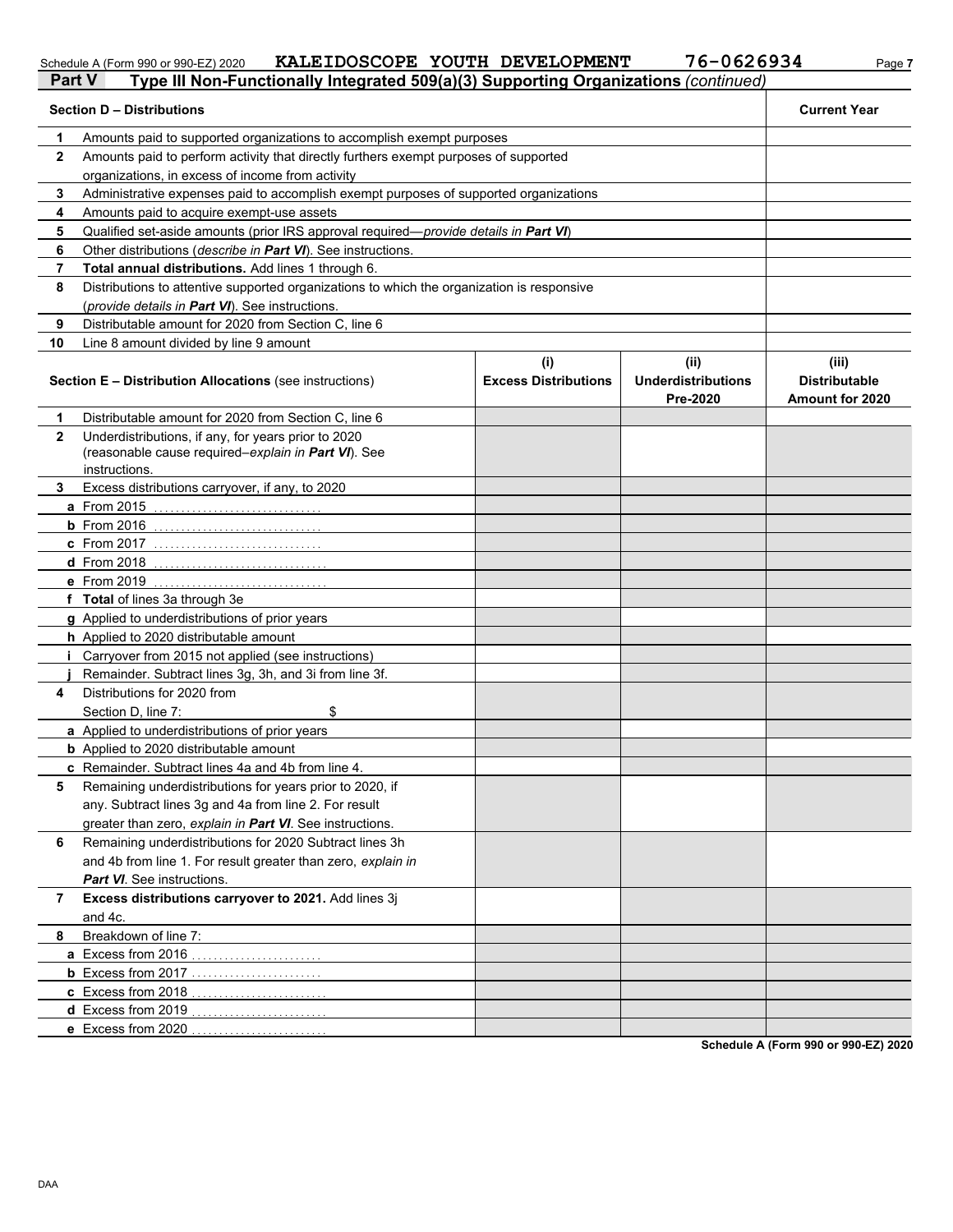| <b>Part VI</b> | Schedule A (Form 990 or 990-EZ) 2020 | KALEIDOSCOPE YOUTH DEVELOPMENT                                                                 |  | 76-0626934<br>Supplemental Information. Provide the explanations required by Part II, line 10; Part II, line 17a or 17b; Part                                                                                                                                                                                                                                          | Page 8 |
|----------------|--------------------------------------|------------------------------------------------------------------------------------------------|--|------------------------------------------------------------------------------------------------------------------------------------------------------------------------------------------------------------------------------------------------------------------------------------------------------------------------------------------------------------------------|--------|
|                |                                      |                                                                                                |  | III, line 12; Part IV, Section A, lines 1, 2, 3b, 3c, 4b, 4c, 5a, 6, 9a, 9b, 9c, 11a, 11b, and 11c; Part IV, Section<br>B, lines 1 and 2; Part IV, Section C, line 1; Part IV, Section D, lines 2 and 3; Part IV, Section E, lines 1c, 2a, 2b,<br>3a, and 3b; Part V, line 1; Part V, Section B, line 1e; Part V, Section D, lines 5, 6, and 8; and Part V, Section E, |        |
|                |                                      | lines 2, 5, and 6. Also complete this part for any additional information. (See instructions.) |  |                                                                                                                                                                                                                                                                                                                                                                        |        |
|                |                                      |                                                                                                |  |                                                                                                                                                                                                                                                                                                                                                                        |        |
|                |                                      |                                                                                                |  |                                                                                                                                                                                                                                                                                                                                                                        |        |
|                |                                      |                                                                                                |  |                                                                                                                                                                                                                                                                                                                                                                        |        |
|                |                                      |                                                                                                |  |                                                                                                                                                                                                                                                                                                                                                                        |        |
|                |                                      |                                                                                                |  |                                                                                                                                                                                                                                                                                                                                                                        |        |
|                |                                      |                                                                                                |  |                                                                                                                                                                                                                                                                                                                                                                        |        |
|                |                                      |                                                                                                |  |                                                                                                                                                                                                                                                                                                                                                                        |        |
|                |                                      |                                                                                                |  |                                                                                                                                                                                                                                                                                                                                                                        |        |
|                |                                      |                                                                                                |  |                                                                                                                                                                                                                                                                                                                                                                        |        |
|                |                                      |                                                                                                |  |                                                                                                                                                                                                                                                                                                                                                                        |        |
|                |                                      |                                                                                                |  |                                                                                                                                                                                                                                                                                                                                                                        |        |
|                |                                      |                                                                                                |  |                                                                                                                                                                                                                                                                                                                                                                        |        |
|                |                                      |                                                                                                |  |                                                                                                                                                                                                                                                                                                                                                                        |        |
|                |                                      |                                                                                                |  |                                                                                                                                                                                                                                                                                                                                                                        |        |
|                |                                      |                                                                                                |  |                                                                                                                                                                                                                                                                                                                                                                        |        |
|                |                                      |                                                                                                |  |                                                                                                                                                                                                                                                                                                                                                                        |        |
|                |                                      |                                                                                                |  |                                                                                                                                                                                                                                                                                                                                                                        |        |
|                |                                      |                                                                                                |  |                                                                                                                                                                                                                                                                                                                                                                        |        |
|                |                                      |                                                                                                |  |                                                                                                                                                                                                                                                                                                                                                                        |        |
|                |                                      |                                                                                                |  |                                                                                                                                                                                                                                                                                                                                                                        |        |
|                |                                      |                                                                                                |  |                                                                                                                                                                                                                                                                                                                                                                        |        |
|                |                                      |                                                                                                |  |                                                                                                                                                                                                                                                                                                                                                                        |        |
|                |                                      |                                                                                                |  |                                                                                                                                                                                                                                                                                                                                                                        |        |
|                |                                      |                                                                                                |  |                                                                                                                                                                                                                                                                                                                                                                        |        |
|                |                                      |                                                                                                |  |                                                                                                                                                                                                                                                                                                                                                                        |        |
|                |                                      |                                                                                                |  |                                                                                                                                                                                                                                                                                                                                                                        |        |
|                |                                      |                                                                                                |  |                                                                                                                                                                                                                                                                                                                                                                        |        |
|                |                                      |                                                                                                |  |                                                                                                                                                                                                                                                                                                                                                                        |        |
|                |                                      |                                                                                                |  |                                                                                                                                                                                                                                                                                                                                                                        |        |
|                |                                      |                                                                                                |  |                                                                                                                                                                                                                                                                                                                                                                        |        |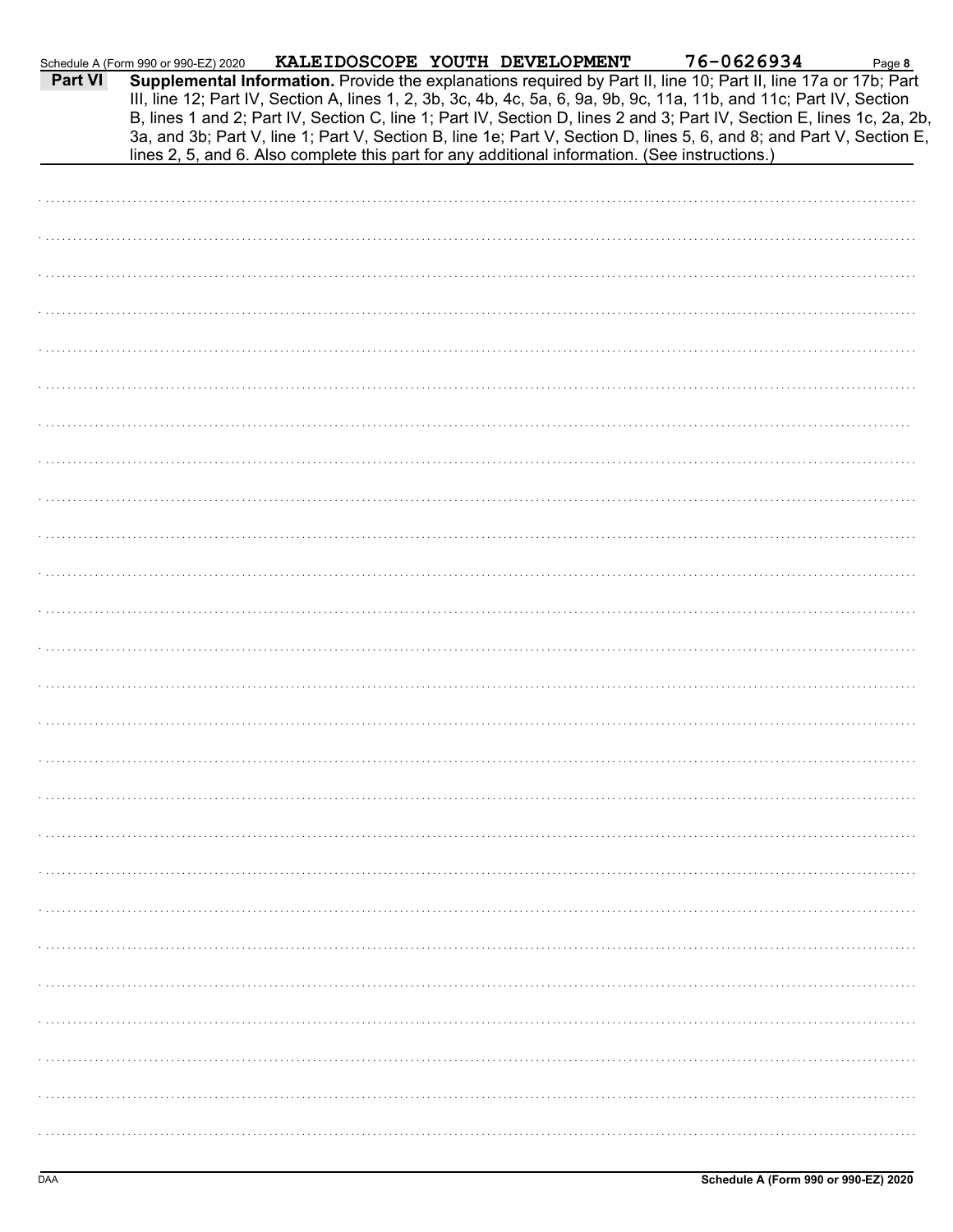| <b>Schedule B</b> |  |
|-------------------|--|
|-------------------|--|

|  |            | (Form 990, 990-EZ,         |  |
|--|------------|----------------------------|--|
|  | or 990-PF) |                            |  |
|  |            | Denartment of the Treasury |  |

#### Department of the Treasury Internal Revenue Service Name of the organization

### **Schedule of Contributors**

**or 990-PF) Attach to Form 990, Form 990-EZ, or Form 990-PF. Go to** *www.irs.gov/Form990* **for the latest information.** OMB No. 1545-0047

**2020**

**Employer identification number**

|               | KALEIDOSCOPE YOUTH DEVELOPMENT |                 |
|---------------|--------------------------------|-----------------|
| SERVICES INC. |                                | $ 76 - 0626934$ |

| Organization type (check one): |  |  |
|--------------------------------|--|--|
|                                |  |  |

| Filers of:         | Section:                                                                           |
|--------------------|------------------------------------------------------------------------------------|
| Form 990 or 990-EZ | $ \mathbf{X} $ 501(c)(<br>3 ) (enter number) organization                          |
|                    | $4947(a)(1)$ nonexempt charitable trust <b>not</b> treated as a private foundation |
|                    | 527 political organization                                                         |
| Form 990-PF        | $501(c)(3)$ exempt private foundation                                              |
|                    | $4947(a)(1)$ nonexempt charitable trust treated as a private foundation            |
|                    | 501(c)(3) taxable private foundation                                               |

Check if your organization is covered by the **General Rule** or a **Special Rule. Note:** Only a section 501(c)(7), (8), or (10) organization can check boxes for both the General Rule and a Special Rule. See instructions.

#### **General Rule**

 $\bm{X}$  For an organization filing Form 990, 990-EZ, or 990-PF that received, during the year, contributions totaling \$5,000 or more (in money or property) from any one contributor. Complete Parts I and II. See instructions for determining a contributor's total contributions.

#### **Special Rules**

| For an organization described in section 501(c)(3) filing Form 990 or 990-EZ that met the 33 <sup>1</sup> /3% support test of the |
|-----------------------------------------------------------------------------------------------------------------------------------|
| regulations under sections 509(a)(1) and 170(b)(1)(A)(vi), that checked Schedule A (Form 990 or 990-EZ), Part II, line            |
| 13, 16a, or 16b, and that received from any one contributor, during the year, total contributions of the greater of (1)           |
| \$5,000; or (2) 2% of the amount on (i) Form 990, Part VIII, line 1h; or (ii) Form 990-EZ, line 1. Complete Parts I and II.       |

literary, or educational purposes, or for the prevention of cruelty to children or animals. Complete Parts I (entering For an organization described in section 501(c)(7), (8), or (10) filing Form 990 or 990-EZ that received from any one contributor, during the year, total contributions of more than \$1,000 *exclusively* for religious, charitable, scientific, "N/A" in column (b) instead of the contributor name and address), II, and III.

For an organization described in section 501(c)(7), (8), or (10) filing Form 990 or 990-EZ that received from any one contributor, during the year, contributions *exclusively* for religious, charitable, etc., purposes, but no such contributions totaled more than \$1,000. If this box is checked, enter here the total contributions that were received during the year for an *exclusively* religious, charitable, etc., purpose. Don't complete any of the parts unless the **General Rule** applies to this organization because it received *nonexclusively* religious, charitable, etc., contributions totaling \$5,000 or more during the year . . . . . . . . . . . . . . . . . . . . . . . . . . . . . . . . . . . . . . . . . . . . . . . . . . . . . . . . . . . . . . . . . . . . . . . . . . . . \$ . . . . . . . . . . . . . . . . . . . . . . . . . . .

990-EZ, or 990-PF), but it **must** answer "No" on Part IV, line 2, of its Form 990; or check the box on line H of its Form 990-EZ or on its Form 990-PF, Part I, line 2, to certify that it doesn't meet the filing requirements of Schedule B (Form 990, 990-EZ, or 990-PF). **Caution:** An organization that isn't covered by the General Rule and/or the Special Rules doesn't file Schedule B (Form 990,

**For Paperwork Reduction Act Notice, see the instructions for Form 990, 990-EZ, or 990-PF.**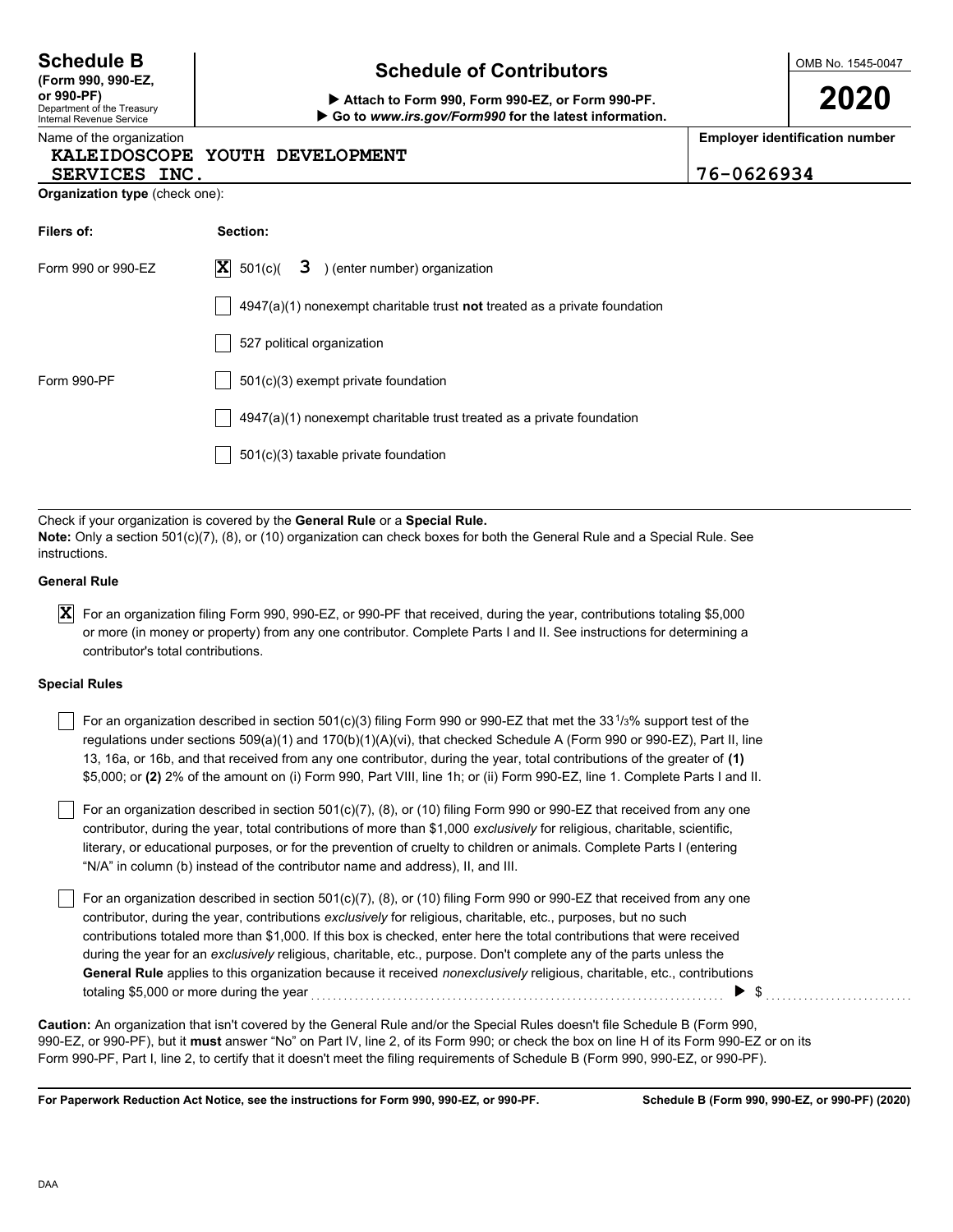| Name of organization | Schedule B (Form 990, 990-EZ, or 990-PF) (2020)<br>KALEIDOSCOPE YOUTH DEVELOPMENT              |                                   | PAGE 1 OF 1<br>Page 2<br><b>Employer identification number</b><br>76-0626934            |
|----------------------|------------------------------------------------------------------------------------------------|-----------------------------------|-----------------------------------------------------------------------------------------|
| Part I               | Contributors (see instructions). Use duplicate copies of Part I if additional space is needed. |                                   |                                                                                         |
| (a)<br>No.           | (b)<br>Name, address, and ZIP + 4                                                              | (c)<br><b>Total contributions</b> | (d)<br>Type of contribution                                                             |
| 1                    | <b>HEB</b><br>4301 WINDFERN<br>TX 77041<br><b>HOUSTON</b>                                      | 10,000<br>\$                      | Person<br>Payroll<br>Noncash<br>(Complete Part II for<br>noncash contributions.)        |
| (a)<br>No.           | (b)<br>Name, address, and ZIP + 4                                                              | (c)<br><b>Total contributions</b> | (d)<br>Type of contribution                                                             |
|                      |                                                                                                | \$                                | Person<br>Payroll<br>Noncash<br>(Complete Part II for<br>noncash contributions.)        |
| (a)<br>No.           | (b)<br>Name, address, and ZIP + 4                                                              | (c)<br><b>Total contributions</b> | (d)<br>Type of contribution                                                             |
|                      |                                                                                                | \$                                | Person<br>Payroll<br><b>Noncash</b><br>(Complete Part II for<br>noncash contributions.) |
| (a)<br>No.           | (b)<br>Name, address, and ZIP + 4                                                              | (c)<br><b>Total contributions</b> | (d)<br>Type of contribution                                                             |
|                      |                                                                                                | P.                                | Person<br>Payroll<br><b>Noncash</b><br>(Complete Part II for<br>noncash contributions.) |
| (a)<br>No.           | (b)<br>Name, address, and ZIP + 4                                                              | (c)<br><b>Total contributions</b> | (d)<br>Type of contribution                                                             |
|                      |                                                                                                | \$                                | Person<br>Payroll<br><b>Noncash</b><br>(Complete Part II for<br>noncash contributions.) |
| (a)<br>No.           | (b)<br>Name, address, and ZIP + 4                                                              | (c)<br><b>Total contributions</b> | (d)<br>Type of contribution                                                             |
|                      |                                                                                                | \$                                | Person<br>Payroll<br><b>Noncash</b><br>(Complete Part II for<br>noncash contributions.) |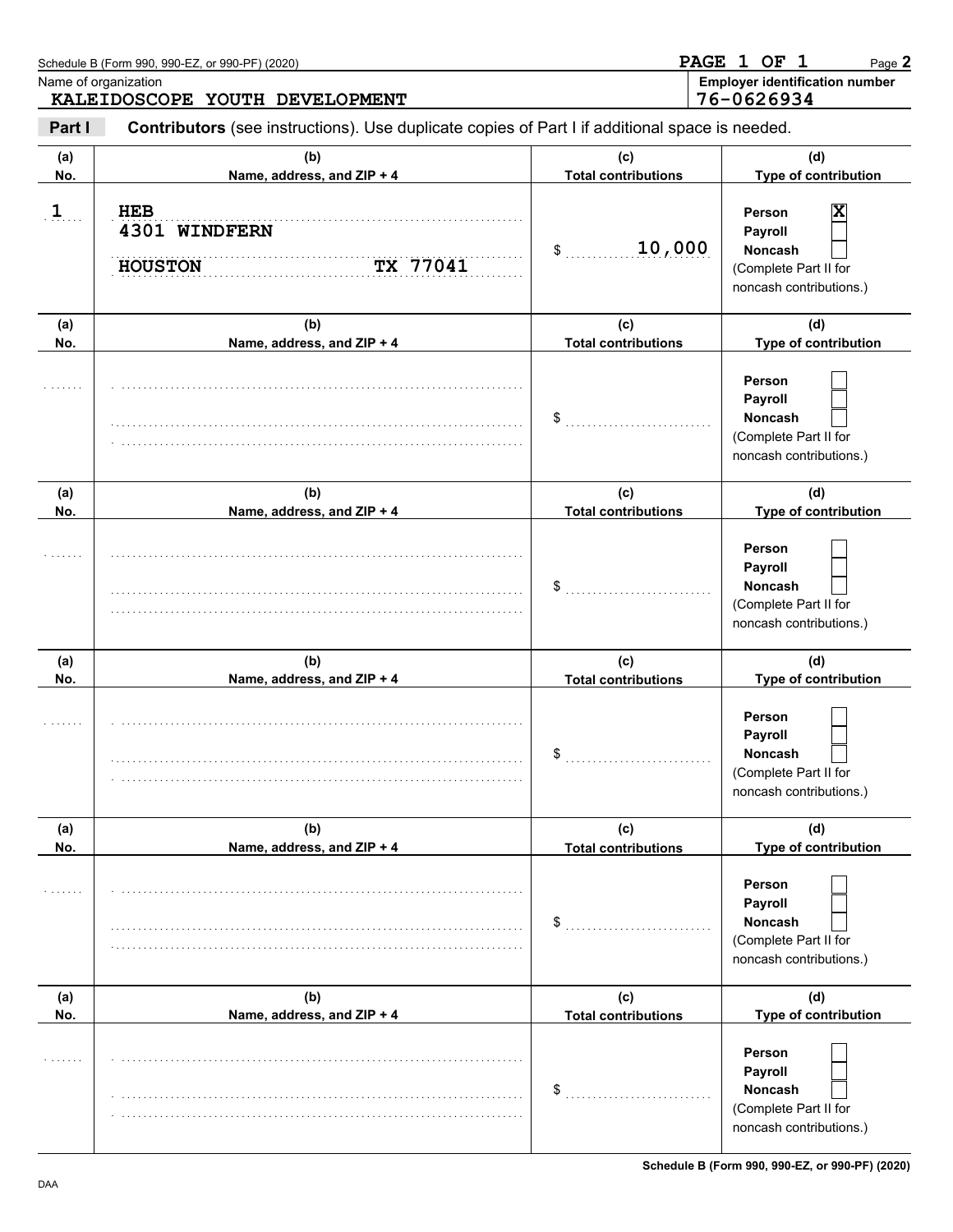|              | <b>SCHEDULE D</b>                                      |                                |                                                                                       | Supplemental Financial Statements<br>$\triangleright$ Complete if the organization answered "Yes" on Form 990,                            |                | OMB No. 1545-0047                     |
|--------------|--------------------------------------------------------|--------------------------------|---------------------------------------------------------------------------------------|-------------------------------------------------------------------------------------------------------------------------------------------|----------------|---------------------------------------|
|              | (Form 990)                                             |                                |                                                                                       | Part IV, line 6, 7, 8, 9, 10, 11a, 11b, 11c, 11d, 11e, 11f, 12a, or 12b.                                                                  |                |                                       |
|              | Department of the Treasury                             |                                |                                                                                       | Attach to Form 990.                                                                                                                       |                | <b>Open to Public</b>                 |
|              | Internal Revenue Service                               |                                |                                                                                       | Go to www.irs.gov/Form990 for instructions and the latest information.                                                                    |                | <b>Inspection</b>                     |
|              | Name of the organization                               |                                |                                                                                       |                                                                                                                                           |                | <b>Employer identification number</b> |
|              |                                                        |                                | KALEIDOSCOPE YOUTH DEVELOPMENT                                                        |                                                                                                                                           |                |                                       |
|              | SERVICES INC.                                          |                                |                                                                                       | Organizations Maintaining Donor Advised Funds or Other Similar Funds or Accounts.                                                         |                | 76-0626934                            |
|              | Part I                                                 |                                |                                                                                       | Complete if the organization answered "Yes" on Form 990, Part IV, line 6.                                                                 |                |                                       |
|              |                                                        |                                |                                                                                       | (a) Donor advised funds                                                                                                                   |                | (b) Funds and other accounts          |
| 1            | Total number at end of year                            |                                |                                                                                       |                                                                                                                                           |                |                                       |
| 2            |                                                        |                                |                                                                                       |                                                                                                                                           |                |                                       |
| 3            |                                                        |                                |                                                                                       |                                                                                                                                           |                |                                       |
| 4            |                                                        |                                |                                                                                       | <u> 1989 - Johann Harry Harry Harry Harry Harry Harry Harry Harry Harry Harry Harry Harry Harry Harry Harry Harry</u>                     |                |                                       |
| 5            |                                                        |                                |                                                                                       | Did the organization inform all donors and donor advisors in writing that the assets held in donor advised                                |                |                                       |
|              |                                                        |                                |                                                                                       |                                                                                                                                           |                | Yes<br><b>No</b>                      |
| 6            |                                                        |                                |                                                                                       | Did the organization inform all grantees, donors, and donor advisors in writing that grant funds can be used                              |                |                                       |
|              |                                                        |                                |                                                                                       | only for charitable purposes and not for the benefit of the donor or donor advisor, or for any other purpose                              |                |                                       |
|              | conferring impermissible private benefit?              |                                |                                                                                       |                                                                                                                                           |                | <b>Yes</b><br><b>No</b>               |
|              | Part II                                                | <b>Conservation Easements.</b> |                                                                                       |                                                                                                                                           |                |                                       |
|              |                                                        |                                |                                                                                       | Complete if the organization answered "Yes" on Form 990, Part IV, line 7.                                                                 |                |                                       |
| 1            |                                                        |                                | Purpose(s) of conservation easements held by the organization (check all that apply). |                                                                                                                                           |                |                                       |
|              |                                                        |                                | Preservation of land for public use (for example, recreation or education             | Preservation of a historically important land area                                                                                        |                |                                       |
|              | Protection of natural habitat                          |                                |                                                                                       | Preservation of a certified historic structure                                                                                            |                |                                       |
|              | Preservation of open space                             |                                |                                                                                       |                                                                                                                                           |                |                                       |
| 2            |                                                        |                                |                                                                                       | Complete lines 2a through 2d if the organization held a qualified conservation contribution in the form of a conservation                 |                |                                       |
|              | easement on the last day of the tax year.              |                                |                                                                                       |                                                                                                                                           |                | Held at the End of the Tax Year       |
| а            | Total number of conservation easements                 |                                |                                                                                       |                                                                                                                                           | 2a             |                                       |
| b            |                                                        |                                |                                                                                       |                                                                                                                                           | 2 <sub>b</sub> |                                       |
|              |                                                        |                                |                                                                                       | Number of conservation easements on a certified historic structure included in (a) [11] Number of conservation                            | 2c             |                                       |
|              |                                                        |                                | Number of conservation easements included in (c) acquired after 7/25/06, and not on a |                                                                                                                                           |                |                                       |
|              | historic structure listed in the National Register     |                                |                                                                                       |                                                                                                                                           | 2d             |                                       |
| 3            |                                                        |                                |                                                                                       | Number of conservation easements modified, transferred, released, extinguished, or terminated by the organization during the              |                |                                       |
|              | tax year $\blacktriangleright$                         |                                |                                                                                       |                                                                                                                                           |                |                                       |
|              |                                                        |                                | Number of states where property subject to conservation easement is located ▶         |                                                                                                                                           |                |                                       |
| 5            |                                                        |                                |                                                                                       | Does the organization have a written policy regarding the periodic monitoring, inspection, handling of                                    |                |                                       |
|              |                                                        |                                |                                                                                       |                                                                                                                                           |                | Yes<br>No                             |
| 6            |                                                        |                                |                                                                                       | Staff and volunteer hours devoted to monitoring, inspecting, handling of violations, and enforcing conservation easements during the year |                |                                       |
|              |                                                        |                                |                                                                                       |                                                                                                                                           |                |                                       |
| 7            |                                                        |                                |                                                                                       | Amount of expenses incurred in monitoring, inspecting, handling of violations, and enforcing conservation easements during the year       |                |                                       |
|              | $\blacktriangleright$ \$                               |                                |                                                                                       |                                                                                                                                           |                |                                       |
| 8            |                                                        |                                |                                                                                       | Does each conservation easement reported on line $2(d)$ above satisfy the requirements of section $170(h)(4)(B)(i)$                       |                |                                       |
|              |                                                        |                                |                                                                                       |                                                                                                                                           |                | Yes<br>No                             |
| 9            |                                                        |                                |                                                                                       | In Part XIII, describe how the organization reports conservation easements in its revenue and expense statement and                       |                |                                       |
|              |                                                        |                                |                                                                                       | balance sheet, and include, if applicable, the text of the footnote to the organization's financial statements that describes the         |                |                                       |
|              | organization's accounting for conservation easements.  |                                |                                                                                       |                                                                                                                                           |                |                                       |
|              | Part III                                               |                                |                                                                                       | Organizations Maintaining Collections of Art, Historical Treasures, or Other Similar Assets.                                              |                |                                       |
|              |                                                        |                                |                                                                                       | Complete if the organization answered "Yes" on Form 990, Part IV, line 8.                                                                 |                |                                       |
|              |                                                        |                                |                                                                                       | 1a If the organization elected, as permitted under FASB ASC 958, not to report in its revenue statement and balance sheet works           |                |                                       |
|              |                                                        |                                |                                                                                       | of art, historical treasures, or other similar assets held for public exhibition, education, or research in furtherance of public         |                |                                       |
|              |                                                        |                                |                                                                                       | service, provide in Part XIII the text of the footnote to its financial statements that describes these items.                            |                |                                       |
|              |                                                        |                                |                                                                                       | <b>b</b> If the organization elected, as permitted under FASB ASC 958, to report in its revenue statement and balance sheet works of      |                |                                       |
|              |                                                        |                                |                                                                                       | art, historical treasures, or other similar assets held for public exhibition, education, or research in furtherance of public service,   |                |                                       |
|              | provide the following amounts relating to these items: |                                |                                                                                       |                                                                                                                                           |                |                                       |
|              |                                                        |                                |                                                                                       |                                                                                                                                           |                |                                       |
|              | (ii) Assets included in Form 990, Part X               |                                |                                                                                       |                                                                                                                                           |                | $\blacktriangleright$ \$              |
| $\mathbf{2}$ |                                                        |                                |                                                                                       | If the organization received or held works of art, historical treasures, or other similar assets for financial gain, provide the          |                |                                       |
|              |                                                        |                                | following amounts required to be reported under FASB ASC 958 relating to these items: |                                                                                                                                           |                |                                       |
|              | a Revenue included on Form 990, Part VIII, line 1      |                                |                                                                                       |                                                                                                                                           |                | $\triangleright$ \$                   |

| For Paperwork Reduction Act Notice, see the Instructions for Form 990. |  |
|------------------------------------------------------------------------|--|
| DAA                                                                    |  |

\$

▶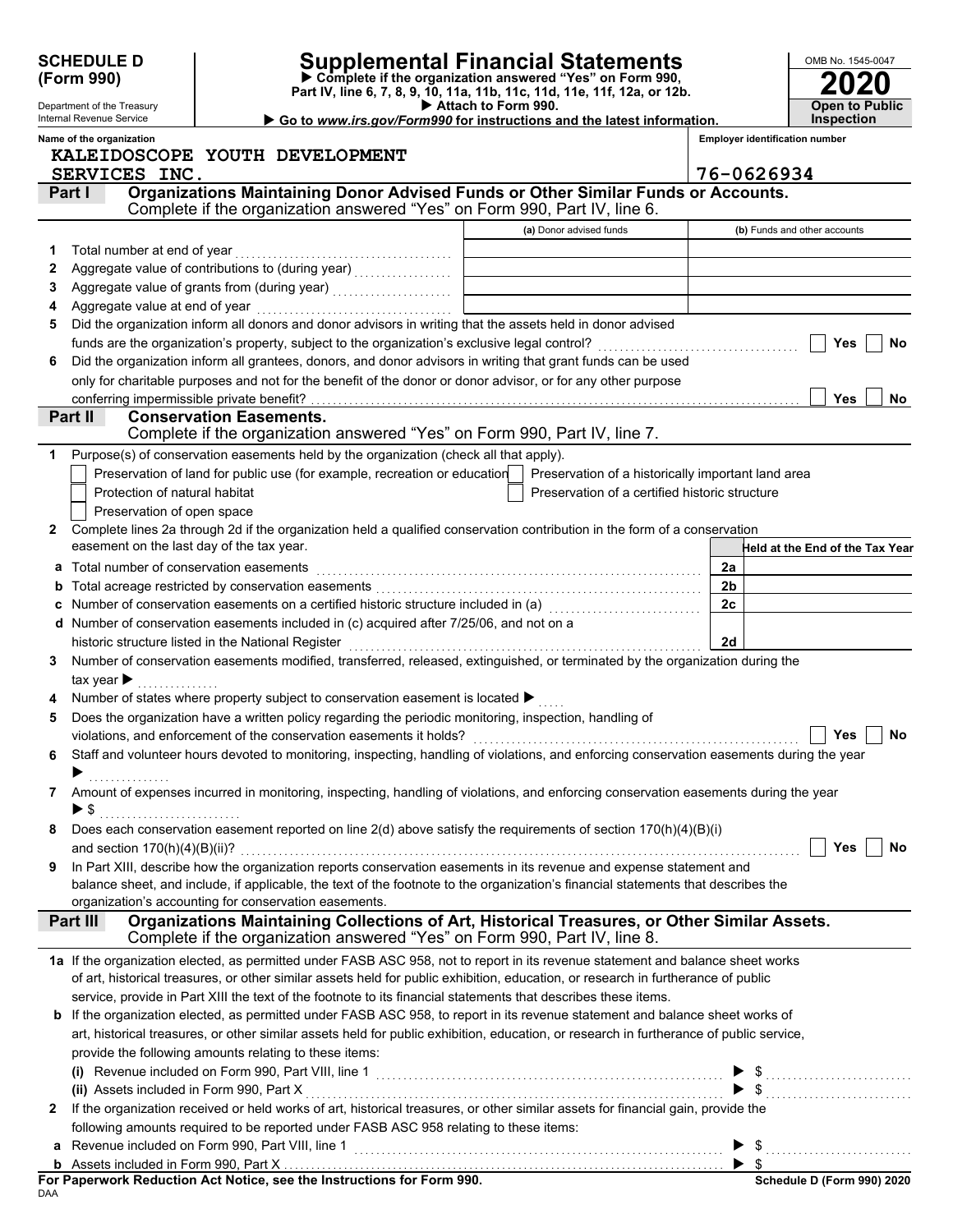| Schedule D (Form 990) 2020 KALEIDOSCOPE YOUTH DEVELOPMENT                                                                                                                                                                           |                         |                          |                         | 76-0626934      |                      | Page 2                 |
|-------------------------------------------------------------------------------------------------------------------------------------------------------------------------------------------------------------------------------------|-------------------------|--------------------------|-------------------------|-----------------|----------------------|------------------------|
| Organizations Maintaining Collections of Art, Historical Treasures, or Other Similar Assets (continued)<br>Part III                                                                                                                 |                         |                          |                         |                 |                      |                        |
| Using the organization's acquisition, accession, and other records, check any of the following that make significant use of its<br>3<br>collection items (check all that apply):                                                    |                         |                          |                         |                 |                      |                        |
| Public exhibition<br>a                                                                                                                                                                                                              | d                       | Loan or exchange program |                         |                 |                      |                        |
| Scholarly research<br>b                                                                                                                                                                                                             | е                       |                          |                         |                 |                      |                        |
| Preservation for future generations<br>c                                                                                                                                                                                            |                         |                          |                         |                 |                      |                        |
| Provide a description of the organization's collections and explain how they further the organization's exempt purpose in Part                                                                                                      |                         |                          |                         |                 |                      |                        |
| XIII.                                                                                                                                                                                                                               |                         |                          |                         |                 |                      |                        |
| During the year, did the organization solicit or receive donations of art, historical treasures, or other similar<br>5                                                                                                              |                         |                          |                         |                 |                      |                        |
|                                                                                                                                                                                                                                     |                         |                          |                         |                 |                      | Yes<br><b>No</b>       |
| Part IV<br><b>Escrow and Custodial Arrangements.</b>                                                                                                                                                                                |                         |                          |                         |                 |                      |                        |
| Complete if the organization answered "Yes" on Form 990, Part IV, line 9, or reported an amount on Form<br>990, Part X, line 21.                                                                                                    |                         |                          |                         |                 |                      |                        |
| 1a Is the organization an agent, trustee, custodian or other intermediary for contributions or other assets not                                                                                                                     |                         |                          |                         |                 |                      |                        |
| included on Form 990, Part X?                                                                                                                                                                                                       |                         |                          |                         |                 |                      | Yes<br>No              |
| <b>b</b> If "Yes," explain the arrangement in Part XIII and complete the following table:                                                                                                                                           |                         |                          |                         |                 |                      |                        |
|                                                                                                                                                                                                                                     |                         |                          |                         |                 |                      | Amount                 |
| c Beginning balance                                                                                                                                                                                                                 |                         |                          |                         |                 | 1c                   |                        |
|                                                                                                                                                                                                                                     |                         |                          |                         |                 | 1 <sub>d</sub>       |                        |
|                                                                                                                                                                                                                                     |                         |                          |                         |                 | 1e                   |                        |
| Ending balance <b>constructs</b> and the construction of the construction of the construction of the construction of the construction of the construction of the construction of the construction of the construction of the constr |                         |                          |                         |                 | 1f                   |                        |
| 2a Did the organization include an amount on Form 990, Part X, line 21, for escrow or custodial account liability?                                                                                                                  |                         |                          |                         |                 |                      | <b>Yes</b><br>No       |
| <b>b</b> If "Yes," explain the arrangement in Part XIII. Check here if the explanation has been provided on Part XIII                                                                                                               |                         |                          |                         |                 |                      |                        |
| <b>Endowment Funds.</b><br><b>Part V</b>                                                                                                                                                                                            |                         |                          |                         |                 |                      |                        |
| Complete if the organization answered "Yes" on Form 990, Part IV, line 10.                                                                                                                                                          |                         |                          |                         |                 |                      |                        |
|                                                                                                                                                                                                                                     | (a) Current year        | (b) Prior year           | (c) Two years back      |                 | (d) Three years back | (e) Four years back    |
| 1a Beginning of year balance <i>minimizing</i>                                                                                                                                                                                      |                         |                          |                         |                 |                      |                        |
| <b>b</b> Contributions <b>contributions</b>                                                                                                                                                                                         |                         |                          |                         |                 |                      |                        |
| c Net investment earnings, gains, and                                                                                                                                                                                               |                         |                          |                         |                 |                      |                        |
| losses                                                                                                                                                                                                                              |                         |                          |                         |                 |                      |                        |
| <b>d</b> Grants or scholarships<br>.                                                                                                                                                                                                |                         |                          |                         |                 |                      |                        |
| e Other expenditures for facilities and                                                                                                                                                                                             |                         |                          |                         |                 |                      |                        |
|                                                                                                                                                                                                                                     |                         |                          |                         |                 |                      |                        |
| f Administrative expenses                                                                                                                                                                                                           |                         |                          |                         |                 |                      |                        |
| End of year balance with containing and all the set of the set of the set of the set of the set of the set of the set of the set of the set of the set of the set of the set of the set of the set of the set of the set of th      |                         |                          |                         |                 |                      |                        |
| 2 Provide the estimated percentage of the current year end balance (line 1g, column (a)) held as:                                                                                                                                   |                         |                          |                         |                 |                      |                        |
| a Board designated or quasi-endowment ><br><b>b</b> Permanent endowment $\blacktriangleright$                                                                                                                                       | $\%$                    |                          |                         |                 |                      |                        |
| .<br>c Term endowment $\blacktriangleright$                                                                                                                                                                                         |                         |                          |                         |                 |                      |                        |
| The percentages on lines 2a, 2b, and 2c should equal 100%.                                                                                                                                                                          |                         |                          |                         |                 |                      |                        |
| 3a Are there endowment funds not in the possession of the organization that are held and administered for the                                                                                                                       |                         |                          |                         |                 |                      |                        |
| organization by:                                                                                                                                                                                                                    |                         |                          |                         |                 |                      | <b>Yes</b><br>No       |
| (i) Unrelated organizations [11, 12] Unrelated organizations [11, 12] Unrelated organizations [11, 12] Unrelated organizations [11, 12] Unrelated organizations [11, 12] Unrelated organizations [11, 12] Unrelated organizati      |                         |                          |                         |                 |                      | 3a(i)                  |
| (ii) Related organizations                                                                                                                                                                                                          |                         |                          |                         |                 |                      | 3a(ii)                 |
| b If "Yes" on line 3a(ii), are the related organizations listed as required on Schedule R? [[[[[[[[[[[[[[[[[[[                                                                                                                      |                         |                          |                         |                 |                      | 3b                     |
| Describe in Part XIII the intended uses of the organization's endowment funds.                                                                                                                                                      |                         |                          |                         |                 |                      |                        |
| Land, Buildings, and Equipment.<br><b>Part VI</b>                                                                                                                                                                                   |                         |                          |                         |                 |                      |                        |
| Complete if the organization answered "Yes" on Form 990, Part IV, line 11a. See Form 990, Part X, line 10.                                                                                                                          |                         |                          |                         |                 |                      |                        |
| Description of property                                                                                                                                                                                                             | (a) Cost or other basis |                          | (b) Cost or other basis | (c) Accumulated |                      | (d) Book value         |
|                                                                                                                                                                                                                                     | (investment)            |                          | (other)                 | depreciation    |                      |                        |
|                                                                                                                                                                                                                                     |                         |                          | 217,172                 |                 |                      | 217,172                |
| <b>b</b> Buildings <b>Multiples b</b>                                                                                                                                                                                               |                         |                          | $\overline{7,260,778}$  | 1,923,758       |                      | $\overline{5,337,020}$ |
| c Leasehold improvements                                                                                                                                                                                                            |                         |                          |                         |                 |                      |                        |
|                                                                                                                                                                                                                                     |                         |                          | 1,119,867               |                 | 804,823              | 315,044                |
| e Other                                                                                                                                                                                                                             |                         |                          | $\overline{4}$ 25,318   |                 | 188,198              | 237,120                |
| Total. Add lines 1a through 1e. (Column (d) must equal Form 990, Part X, column (B), line 10c.)                                                                                                                                     |                         |                          |                         |                 |                      | 6, 106, 356            |

**Schedule D (Form 990) 2020**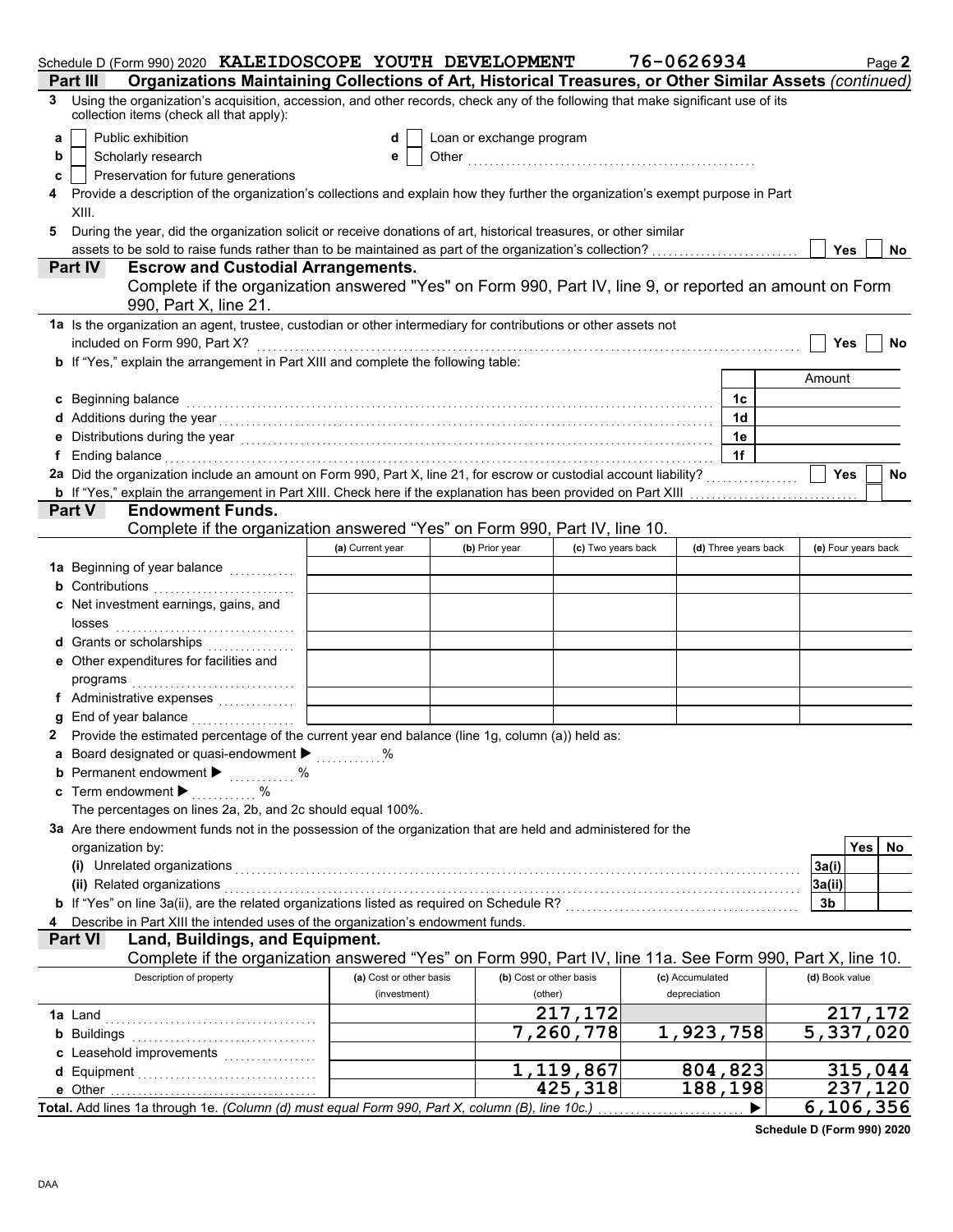|                           | Schedule D (Form 990) 2020 KALEIDOSCOPE YOUTH DEVELOPMENT                                                                                            |                | 76-0626934                                                   | Page 3         |
|---------------------------|------------------------------------------------------------------------------------------------------------------------------------------------------|----------------|--------------------------------------------------------------|----------------|
| <b>Part VII</b>           | <b>Investments - Other Securities.</b>                                                                                                               |                |                                                              |                |
|                           | Complete if the organization answered "Yes" on Form 990, Part IV, line 11b. See Form 990, Part X, line 12.                                           |                |                                                              |                |
|                           | (a) Description of security or category<br>(including name of security)                                                                              | (b) Book value | (c) Method of valuation:<br>Cost or end-of-year market value |                |
| (1) Financial derivatives |                                                                                                                                                      |                |                                                              |                |
|                           | (2) Closely held equity interests                                                                                                                    |                |                                                              |                |
| $(3)$ Other               |                                                                                                                                                      |                |                                                              |                |
| (A)                       |                                                                                                                                                      |                |                                                              |                |
| (B)                       |                                                                                                                                                      |                |                                                              |                |
| (C)                       |                                                                                                                                                      |                |                                                              |                |
| (D)<br>(E)                |                                                                                                                                                      |                |                                                              |                |
| (F)                       |                                                                                                                                                      |                |                                                              |                |
| (G)                       |                                                                                                                                                      |                |                                                              |                |
| (H)                       |                                                                                                                                                      |                |                                                              |                |
|                           | Total. (Column (b) must equal Form 990, Part X, col. (B) line 12.)                                                                                   |                |                                                              |                |
| <b>Part VIII</b>          | <b>Investments - Program Related.</b>                                                                                                                |                |                                                              |                |
|                           | Complete if the organization answered "Yes" on Form 990, Part IV, line 11c. See Form 990, Part X, line 13.                                           |                |                                                              |                |
|                           | (a) Description of investment                                                                                                                        | (b) Book value | (c) Method of valuation:<br>Cost or end-of-year market value |                |
|                           |                                                                                                                                                      |                |                                                              |                |
| (1)                       |                                                                                                                                                      |                |                                                              |                |
| (2)<br>(3)                |                                                                                                                                                      |                |                                                              |                |
| (4)                       |                                                                                                                                                      |                |                                                              |                |
| (5)                       |                                                                                                                                                      |                |                                                              |                |
| (6)                       |                                                                                                                                                      |                |                                                              |                |
| (7)                       |                                                                                                                                                      |                |                                                              |                |
| (8)                       |                                                                                                                                                      |                |                                                              |                |
| (9)                       |                                                                                                                                                      |                |                                                              |                |
|                           | Total. (Column (b) must equal Form 990, Part X, col. (B) line 13.)                                                                                   |                |                                                              |                |
| Part IX                   | <b>Other Assets.</b>                                                                                                                                 |                |                                                              |                |
|                           | Complete if the organization answered "Yes" on Form 990, Part IV, line 11d. See Form 990, Part X, line 15.                                           |                |                                                              |                |
|                           | (a) Description                                                                                                                                      |                |                                                              | (b) Book value |
| (1)<br>(2)                |                                                                                                                                                      |                |                                                              |                |
| (3)                       |                                                                                                                                                      |                |                                                              |                |
| <u>(4)</u>                |                                                                                                                                                      |                |                                                              |                |
| (5)                       |                                                                                                                                                      |                |                                                              |                |
| (6)                       |                                                                                                                                                      |                |                                                              |                |
| (7)                       |                                                                                                                                                      |                |                                                              |                |
| (8)                       |                                                                                                                                                      |                |                                                              |                |
| (9)                       |                                                                                                                                                      |                |                                                              |                |
|                           | Total. (Column (b) must equal Form 990, Part X, col. (B) line 15.)                                                                                   |                | ▶                                                            |                |
| Part X                    | <b>Other Liabilities.</b>                                                                                                                            |                |                                                              |                |
|                           | Complete if the organization answered "Yes" on Form 990, Part IV, line 11e or 11f. See Form 990, Part X,<br>line 25.                                 |                |                                                              |                |
| 1.                        | (a) Description of liability                                                                                                                         |                |                                                              | (b) Book value |
| (1)                       | Federal income taxes                                                                                                                                 |                |                                                              |                |
| (2)                       | PAYROLL TAX LIABILITIES                                                                                                                              |                |                                                              | 353,048        |
| (3)                       | <b>INTEREST PAYABLE</b>                                                                                                                              |                |                                                              | 200,003        |
| (4)                       | <b>ACCRUED EXPENSES</b>                                                                                                                              |                |                                                              | 14,931         |
| (5)                       |                                                                                                                                                      |                |                                                              |                |
| (6)                       |                                                                                                                                                      |                |                                                              |                |
| (7)                       |                                                                                                                                                      |                |                                                              |                |
| (8)                       |                                                                                                                                                      |                |                                                              |                |
| (9)                       |                                                                                                                                                      |                |                                                              |                |
|                           | Total. (Column (b) must equal Form 990, Part X, col. (B) line 25.)                                                                                   |                | ▶                                                            | 567,982        |
|                           | 2. Liability for uncertain tax positions. In Part XIII, provide the text of the footnote to the organization's financial statements that reports the |                |                                                              |                |
|                           | organization's liability for uncertain tax positions under FASB ASC 740. Check here if the text of the footnote has been provided in Part XIII       |                |                                                              |                |

organization's liability for uncertain tax positions under FASB ASC 740. Check here if the text of the footnote has been provided in Part XIII ...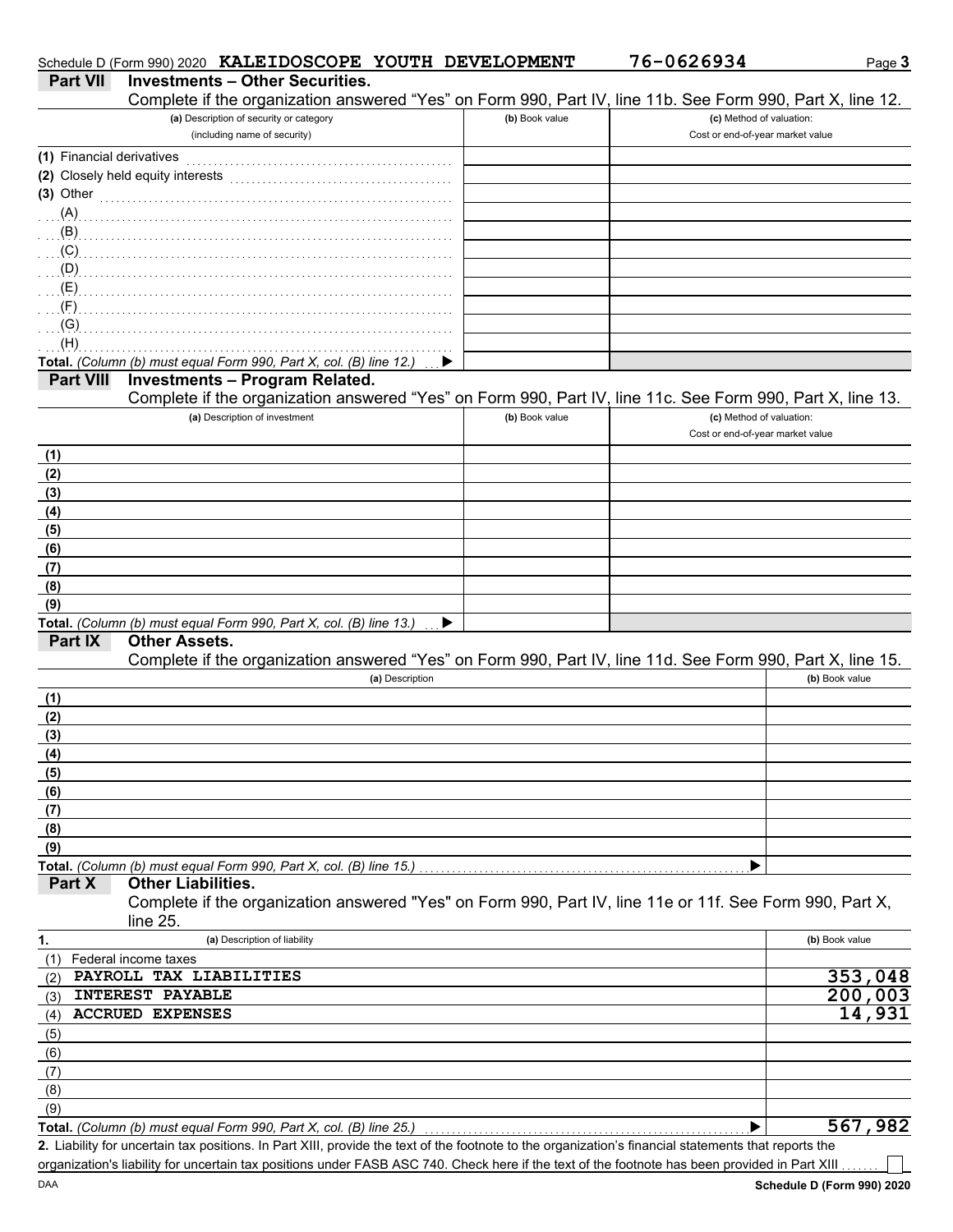|    | Schedule D (Form 990) 2020 KALEIDOSCOPE YOUTH DEVELOPMENT                                                                                                                                                                               |                      | 76-0626934 | Page 4     |
|----|-----------------------------------------------------------------------------------------------------------------------------------------------------------------------------------------------------------------------------------------|----------------------|------------|------------|
|    | Reconciliation of Revenue per Audited Financial Statements With Revenue per Return.<br><b>Part XI</b>                                                                                                                                   |                      |            |            |
|    | Complete if the organization answered "Yes" on Form 990, Part IV, line 12a.                                                                                                                                                             |                      |            |            |
| 1  | Total revenue, gains, and other support per audited financial statements [111] [11] [11] Total revenue, gains, and other support per audited financial statements [11] [11] Total revenue of the statements of the statements           |                      | 1          | 12,047,136 |
| 2  | Amounts included on line 1 but not on Form 990, Part VIII, line 12:                                                                                                                                                                     |                      |            |            |
| а  | Net unrealized gains (losses) on investments [11] with the uncontracted value of the uncontracted value of the                                                                                                                          | 2a                   |            |            |
|    | <b>b</b> Donated services and use of facilities <b>constants</b> and the constant of the service of the constant of the constant of the constant of the constant of the constant of the constant of the constant of the constant of the | 2 <sub>b</sub>       |            |            |
| c  | Recoveries of prior year grants [11] with the contract of prior year of prior year of prior year of the contract of the contract of the contract of the contract of the contract of the contract of the contract of the contra          | 2c                   |            |            |
| d  |                                                                                                                                                                                                                                         | 2d                   |            |            |
| е  | Add lines 2a through 2d [11] March 2014 [12] March 2014 [12] March 2014 [12] March 2014 [12] March 2014 [12] March 2015 [12] March 2014 [12] March 2014 [12] March 2014 [12] March 2014 [12] March 2014 [12] March 2014 [12] M          |                      | 2e         |            |
| 3  |                                                                                                                                                                                                                                         |                      | 3          | 12,047,136 |
| 4  | Amounts included on Form 990, Part VIII, line 12, but not on line 1:                                                                                                                                                                    |                      |            |            |
| a  |                                                                                                                                                                                                                                         | 4а                   |            |            |
| b  |                                                                                                                                                                                                                                         | 4b                   |            |            |
| c  | Add lines 4a and 4b electron contracts and the contracts of the state of the state of the state of the state of the state of the state of the state of the state of the state of the state of the state of the state of the st          |                      | 4c         |            |
| 5  | Total revenue. Add lines 3 and 4c. (This must equal Form 990, Part I, line 12.)                                                                                                                                                         |                      | 5          | 12,047,136 |
|    | Reconciliation of Expenses per Audited Financial Statements With Expenses per Return.<br><b>Part XII</b>                                                                                                                                |                      |            |            |
|    | Complete if the organization answered "Yes" on Form 990, Part IV, line 12a.                                                                                                                                                             |                      |            |            |
| 1. | Total expenses and losses per audited financial statements                                                                                                                                                                              |                      |            | 10,619,430 |
| 2  | Amounts included on line 1 but not on Form 990, Part IX, line 25:                                                                                                                                                                       |                      |            |            |
| а  |                                                                                                                                                                                                                                         | 2a                   |            |            |
|    | b Prior year adjustments <b>contained</b> and the contained and the contained and contained and prior of the contained and contained and contained and contained and contained and contained and contained and contained and contai     | 2 <sub>b</sub>       |            |            |
| c  |                                                                                                                                                                                                                                         | 2c                   |            |            |
| d  |                                                                                                                                                                                                                                         | 2d                   |            |            |
|    |                                                                                                                                                                                                                                         |                      | 2e         |            |
| 3  |                                                                                                                                                                                                                                         |                      | 3          | 10,619,430 |
| 4  | Amounts included on Form 990, Part IX, line 25, but not on line 1:                                                                                                                                                                      |                      |            |            |
|    |                                                                                                                                                                                                                                         | 4a<br>4 <sub>b</sub> |            |            |
|    |                                                                                                                                                                                                                                         |                      |            |            |
|    | c Add lines 4a and 4b <b>contract and 4</b> hours and 4 hours and 4 hours and 4 hours and 4 hours and 4 hours and 4 hours and 4 hours and 4 hours and 4 hours and 4 hours and 4 hours and 4 hours and 4 hours and 4 hours and 4 hou     |                      | 4с<br>5    | 10,619,430 |
|    | Part XIII Supplemental Information.                                                                                                                                                                                                     |                      |            |            |
|    | Provide the descriptions required for Part II, lines 3, 5, and 9; Part III, lines 1a and 4; Part IV, lines 1b and 2b; Part V, line 4; Part X, line                                                                                      |                      |            |            |
|    | 2; Part XI, lines 2d and 4b; and Part XII, lines 2d and 4b. Also complete this part to provide any additional information.                                                                                                              |                      |            |            |
|    |                                                                                                                                                                                                                                         |                      |            |            |
|    |                                                                                                                                                                                                                                         |                      |            |            |
|    |                                                                                                                                                                                                                                         |                      |            |            |
|    |                                                                                                                                                                                                                                         |                      |            |            |
|    |                                                                                                                                                                                                                                         |                      |            |            |
|    |                                                                                                                                                                                                                                         |                      |            |            |
|    |                                                                                                                                                                                                                                         |                      |            |            |
|    |                                                                                                                                                                                                                                         |                      |            |            |
|    |                                                                                                                                                                                                                                         |                      |            |            |
|    |                                                                                                                                                                                                                                         |                      |            |            |
|    |                                                                                                                                                                                                                                         |                      |            |            |
|    |                                                                                                                                                                                                                                         |                      |            |            |
|    |                                                                                                                                                                                                                                         |                      |            |            |
|    |                                                                                                                                                                                                                                         |                      |            |            |
|    |                                                                                                                                                                                                                                         |                      |            |            |
|    |                                                                                                                                                                                                                                         |                      |            |            |
|    |                                                                                                                                                                                                                                         |                      |            |            |
|    |                                                                                                                                                                                                                                         |                      |            |            |
|    |                                                                                                                                                                                                                                         |                      |            |            |
|    |                                                                                                                                                                                                                                         |                      |            |            |
|    |                                                                                                                                                                                                                                         |                      |            |            |
|    |                                                                                                                                                                                                                                         |                      |            |            |
|    |                                                                                                                                                                                                                                         |                      |            |            |
|    |                                                                                                                                                                                                                                         |                      |            |            |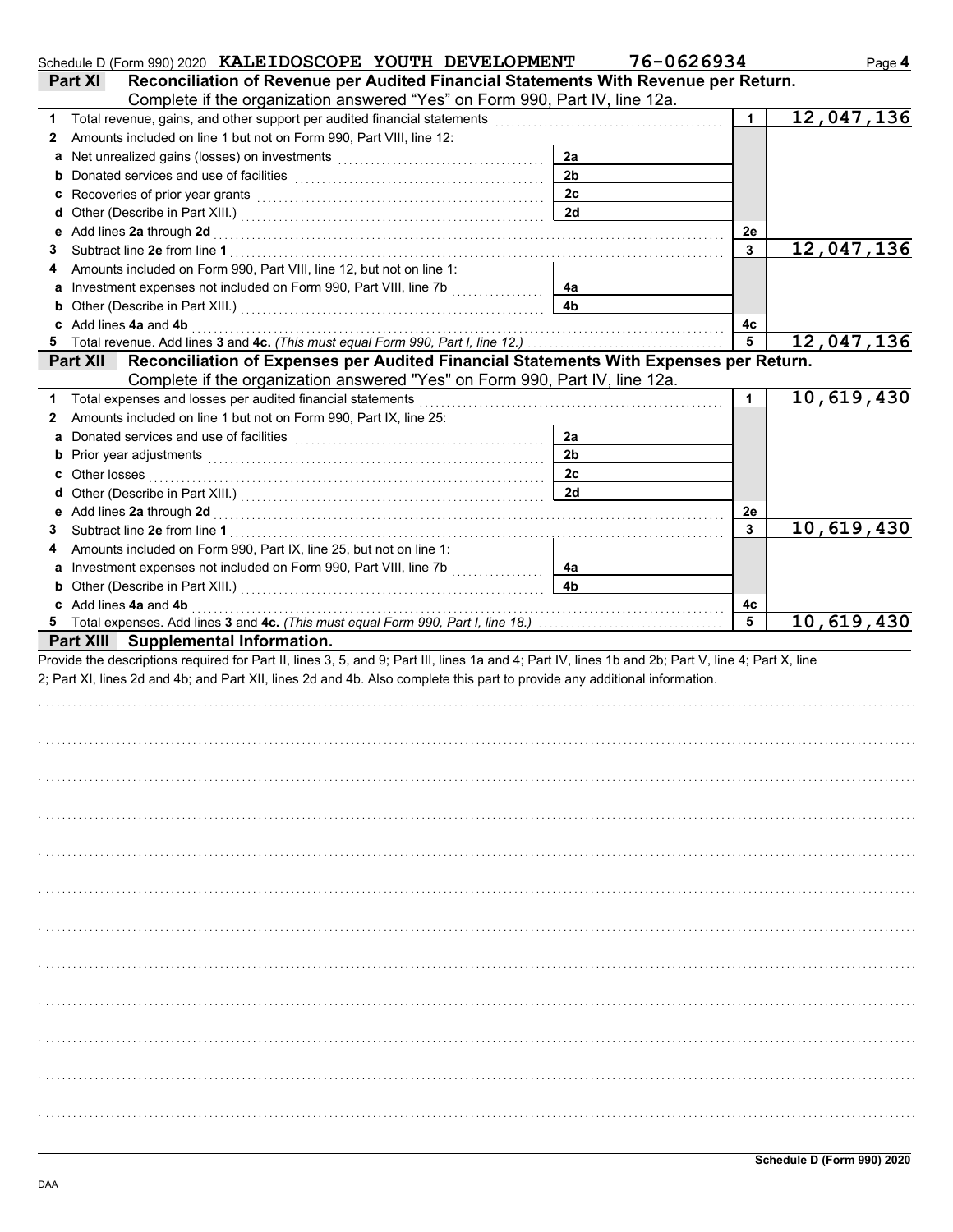76-0626934

| Schedule D (Form 990) 2020 KALEIDOSCOPE YOUTH DEVELOPMENT |  |  |
|-----------------------------------------------------------|--|--|
| <b>Part XIII</b> Supplemental Information (continued)     |  |  |

| $\sigma$ oupplemental imormation (commuted)<br><b>FAIL AIL</b> |
|----------------------------------------------------------------|
|                                                                |
|                                                                |
|                                                                |
|                                                                |
|                                                                |
|                                                                |
|                                                                |
|                                                                |
|                                                                |
|                                                                |
|                                                                |
|                                                                |
|                                                                |
|                                                                |
|                                                                |
|                                                                |
|                                                                |
|                                                                |
|                                                                |
|                                                                |
|                                                                |
|                                                                |
|                                                                |
|                                                                |
|                                                                |
|                                                                |
|                                                                |
|                                                                |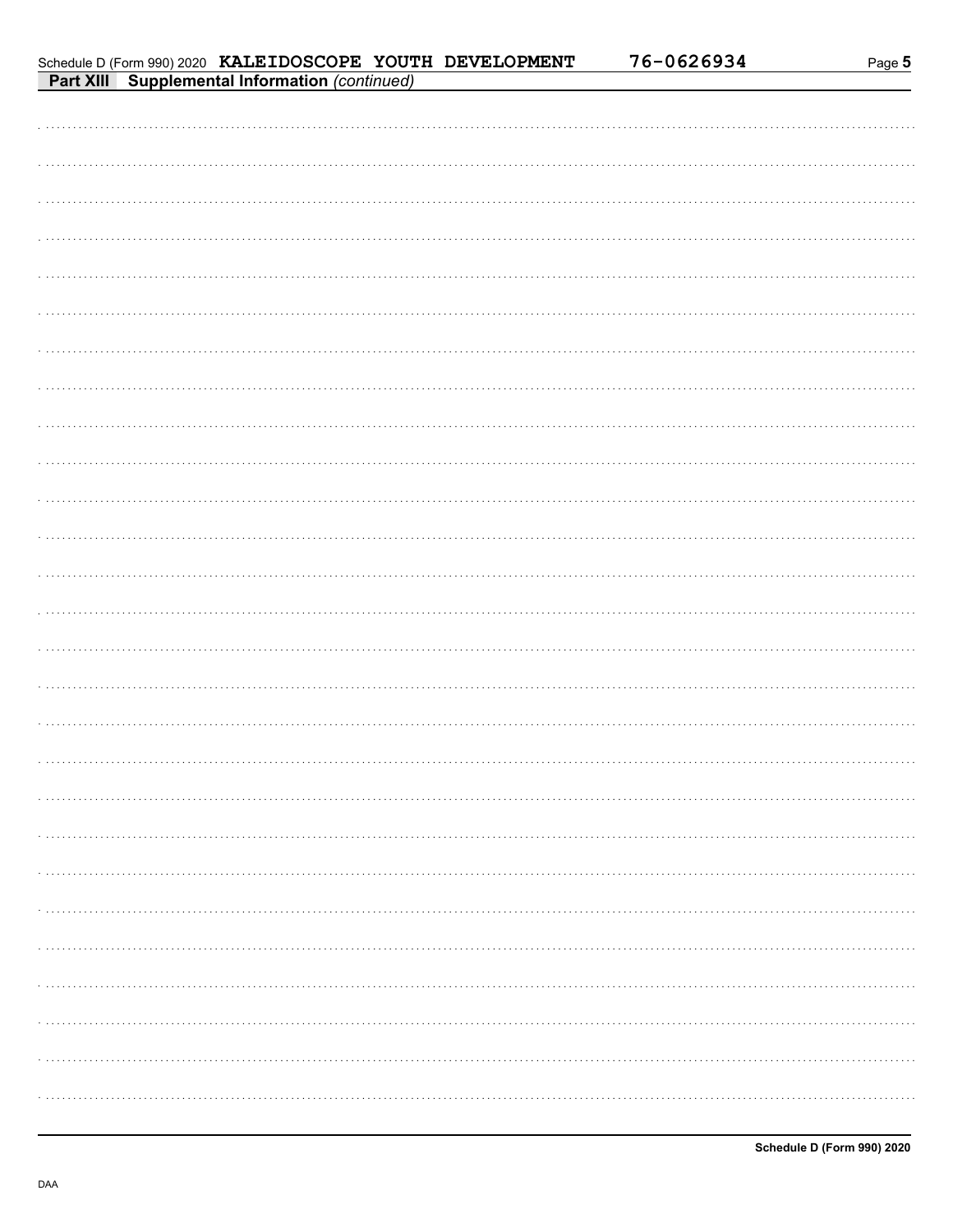|              | <b>SCHEDULE E</b><br>(Form 990 or 990-EZ)              | <b>Schools</b><br>Complete if the organization answered "Yes" on Form 990,<br>Part IV, line 13, or Form 990-EZ, Part VI, line 48.                                                                                                                                                                                                                                                                                                                                                                                                            |                                       | OMB No. 1545-0047                          |                            |             |
|--------------|--------------------------------------------------------|----------------------------------------------------------------------------------------------------------------------------------------------------------------------------------------------------------------------------------------------------------------------------------------------------------------------------------------------------------------------------------------------------------------------------------------------------------------------------------------------------------------------------------------------|---------------------------------------|--------------------------------------------|----------------------------|-------------|
|              | Department of the Treasury<br>Internal Revenue Service | Attach to Form 990 or Form 990-EZ.<br>Go to www.irs.gov/Form990 for the latest information.                                                                                                                                                                                                                                                                                                                                                                                                                                                  |                                       | <b>Open to Public</b><br><b>Inspection</b> |                            |             |
|              | Name of the organization                               | KALEIDOSCOPE YOUTH DEVELOPMENT                                                                                                                                                                                                                                                                                                                                                                                                                                                                                                               | <b>Employer identification number</b> |                                            |                            |             |
|              |                                                        | SERVICES INC.                                                                                                                                                                                                                                                                                                                                                                                                                                                                                                                                | 76-0626934                            |                                            |                            |             |
|              | Part I                                                 |                                                                                                                                                                                                                                                                                                                                                                                                                                                                                                                                              |                                       |                                            |                            |             |
| 1.           |                                                        | Does the organization have a racially nondiscriminatory policy toward students by statement in its charter,<br>bylaws, other governing instrument, or in a resolution of its governing body?                                                                                                                                                                                                                                                                                                                                                 |                                       | $\mathbf{1}$                               | $\mathbf x$                | YES NO      |
| $\mathbf{2}$ |                                                        | Does the organization include a statement of its racially nondiscriminatory policy toward students in all its brochures,<br>catalogues, and other written communications with the public dealing with student admissions, programs, and scholarships?                                                                                                                                                                                                                                                                                        |                                       | $\overline{2}$                             | $\mathbf x$                |             |
| 3            | MATERIALS.                                             | Has the organization publicized its racially nondiscriminatory policy on its primary publicly accessible Internet<br>homepage at all times during its taxable year in a manner reasonably expected to be noticed by visitors to the<br>homepage, or through newspaper or broadcast media during the period of solicitation for students, or during the<br>registration period if it has no solicitation program, in a way that makes the policy known to all parts of the general<br>POLICIES ARE IN SCHOOL BROCHURES AND OTHER INTRODUCTORY |                                       | $\mathbf{3}$                               | $\mathbf x$                |             |
|              |                                                        |                                                                                                                                                                                                                                                                                                                                                                                                                                                                                                                                              |                                       |                                            |                            |             |
| 4            |                                                        | Does the organization maintain the following?                                                                                                                                                                                                                                                                                                                                                                                                                                                                                                |                                       |                                            |                            |             |
| a            |                                                        |                                                                                                                                                                                                                                                                                                                                                                                                                                                                                                                                              |                                       | 4a                                         | X                          |             |
| b            |                                                        | Records documenting that scholarships and other financial assistance are awarded on a racially                                                                                                                                                                                                                                                                                                                                                                                                                                               |                                       |                                            |                            |             |
| C.           | nondiscriminatory basis?                               | Copies of all catalogues, brochures, announcements, and other written communications to the public dealing                                                                                                                                                                                                                                                                                                                                                                                                                                   |                                       | 4b<br>4с                                   | $\mathbf x$<br>$\mathbf x$ |             |
| d            |                                                        |                                                                                                                                                                                                                                                                                                                                                                                                                                                                                                                                              |                                       | 4d                                         | $\mathbf x$                |             |
| 5            |                                                        | If you answered "No" to any of the above, please explain. If you need more space, use Part II.<br>Does the organization discriminate by race in any way with respect to:                                                                                                                                                                                                                                                                                                                                                                     |                                       |                                            |                            |             |
| a            | Students' rights or privileges?                        |                                                                                                                                                                                                                                                                                                                                                                                                                                                                                                                                              |                                       | 5a                                         |                            | X           |
| b            | Admissions policies?                                   |                                                                                                                                                                                                                                                                                                                                                                                                                                                                                                                                              |                                       | 5b                                         |                            | X           |
|              |                                                        |                                                                                                                                                                                                                                                                                                                                                                                                                                                                                                                                              |                                       | 5c                                         |                            | ᅀ           |
| d            |                                                        | Scholarships or other financial assistance?                                                                                                                                                                                                                                                                                                                                                                                                                                                                                                  |                                       | 5d                                         |                            | X.          |
| е            |                                                        |                                                                                                                                                                                                                                                                                                                                                                                                                                                                                                                                              |                                       | 5e                                         |                            | X           |
| f            | Use of facilities?                                     |                                                                                                                                                                                                                                                                                                                                                                                                                                                                                                                                              |                                       | 5f                                         |                            | X           |
| g            | Athletic programs?                                     |                                                                                                                                                                                                                                                                                                                                                                                                                                                                                                                                              |                                       | 5g                                         |                            | X           |
| h            | Other extracurricular activities?                      | If you answered "Yes" to any of the above, please explain. If you need more space, use Part II.                                                                                                                                                                                                                                                                                                                                                                                                                                              |                                       | 5h                                         |                            | X           |
|              |                                                        |                                                                                                                                                                                                                                                                                                                                                                                                                                                                                                                                              |                                       |                                            |                            |             |
|              |                                                        |                                                                                                                                                                                                                                                                                                                                                                                                                                                                                                                                              |                                       |                                            |                            |             |
|              |                                                        |                                                                                                                                                                                                                                                                                                                                                                                                                                                                                                                                              |                                       |                                            |                            |             |
| 6а           |                                                        |                                                                                                                                                                                                                                                                                                                                                                                                                                                                                                                                              |                                       | 6a                                         |                            | X           |
| b            |                                                        |                                                                                                                                                                                                                                                                                                                                                                                                                                                                                                                                              |                                       | 6b                                         |                            | $\mathbf x$ |
|              |                                                        | If you answered "Yes" on either line 6a or line 6b, explain on Part II.                                                                                                                                                                                                                                                                                                                                                                                                                                                                      |                                       |                                            |                            |             |
| 7            |                                                        | Does the organization certify that it has complied with the applicable requirements of sections 4.01 through<br>estr Deduction Act Notice, ace the Instructions for Fesse 000 or Fesse 000 F7.                                                                                                                                                                                                                                                                                                                                               |                                       | $\overline{7}$                             | $\mathbf x$                |             |

**For Paperwork Reduction Act Notice, see the Instructions for Form 990 or Form 990-EZ.**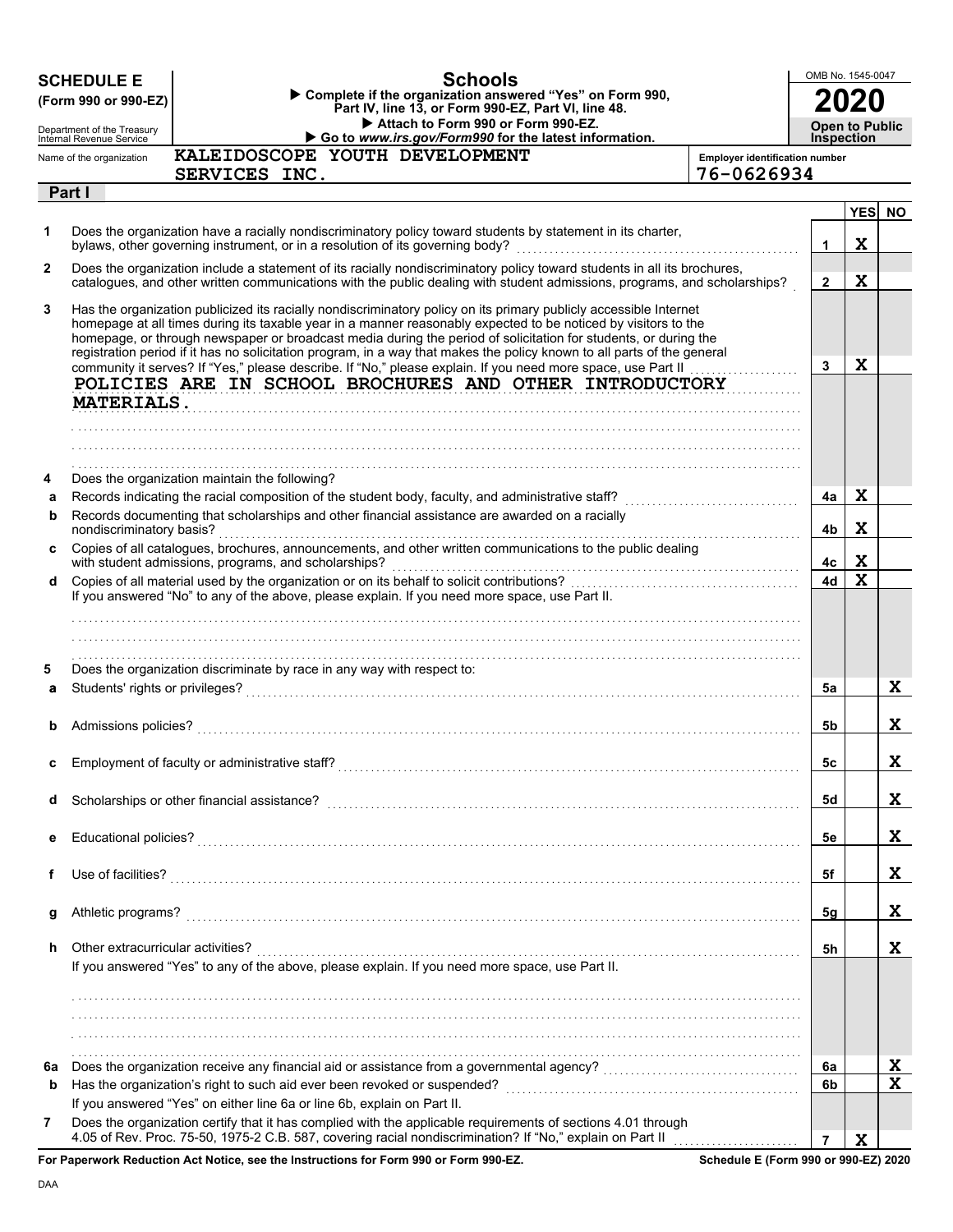| r ait II |  | supplemental information. Provide the explanations required by Part I, lines 3, 4d, 3h, 6b, and 7, as<br>applicable. Also provide any other additional information. See instructions. |  |
|----------|--|---------------------------------------------------------------------------------------------------------------------------------------------------------------------------------------|--|
|          |  |                                                                                                                                                                                       |  |
|          |  |                                                                                                                                                                                       |  |
|          |  |                                                                                                                                                                                       |  |
|          |  |                                                                                                                                                                                       |  |
|          |  |                                                                                                                                                                                       |  |
|          |  |                                                                                                                                                                                       |  |
|          |  |                                                                                                                                                                                       |  |
|          |  |                                                                                                                                                                                       |  |
|          |  |                                                                                                                                                                                       |  |
|          |  |                                                                                                                                                                                       |  |
|          |  |                                                                                                                                                                                       |  |
|          |  |                                                                                                                                                                                       |  |
|          |  |                                                                                                                                                                                       |  |
|          |  |                                                                                                                                                                                       |  |
|          |  |                                                                                                                                                                                       |  |
|          |  |                                                                                                                                                                                       |  |
|          |  |                                                                                                                                                                                       |  |
|          |  |                                                                                                                                                                                       |  |
|          |  |                                                                                                                                                                                       |  |
|          |  |                                                                                                                                                                                       |  |
|          |  |                                                                                                                                                                                       |  |
|          |  |                                                                                                                                                                                       |  |
|          |  |                                                                                                                                                                                       |  |
|          |  |                                                                                                                                                                                       |  |
|          |  |                                                                                                                                                                                       |  |
|          |  |                                                                                                                                                                                       |  |
|          |  |                                                                                                                                                                                       |  |
|          |  |                                                                                                                                                                                       |  |
|          |  |                                                                                                                                                                                       |  |
|          |  |                                                                                                                                                                                       |  |
|          |  |                                                                                                                                                                                       |  |
|          |  |                                                                                                                                                                                       |  |
|          |  |                                                                                                                                                                                       |  |
|          |  |                                                                                                                                                                                       |  |
|          |  |                                                                                                                                                                                       |  |
|          |  |                                                                                                                                                                                       |  |
|          |  |                                                                                                                                                                                       |  |
|          |  |                                                                                                                                                                                       |  |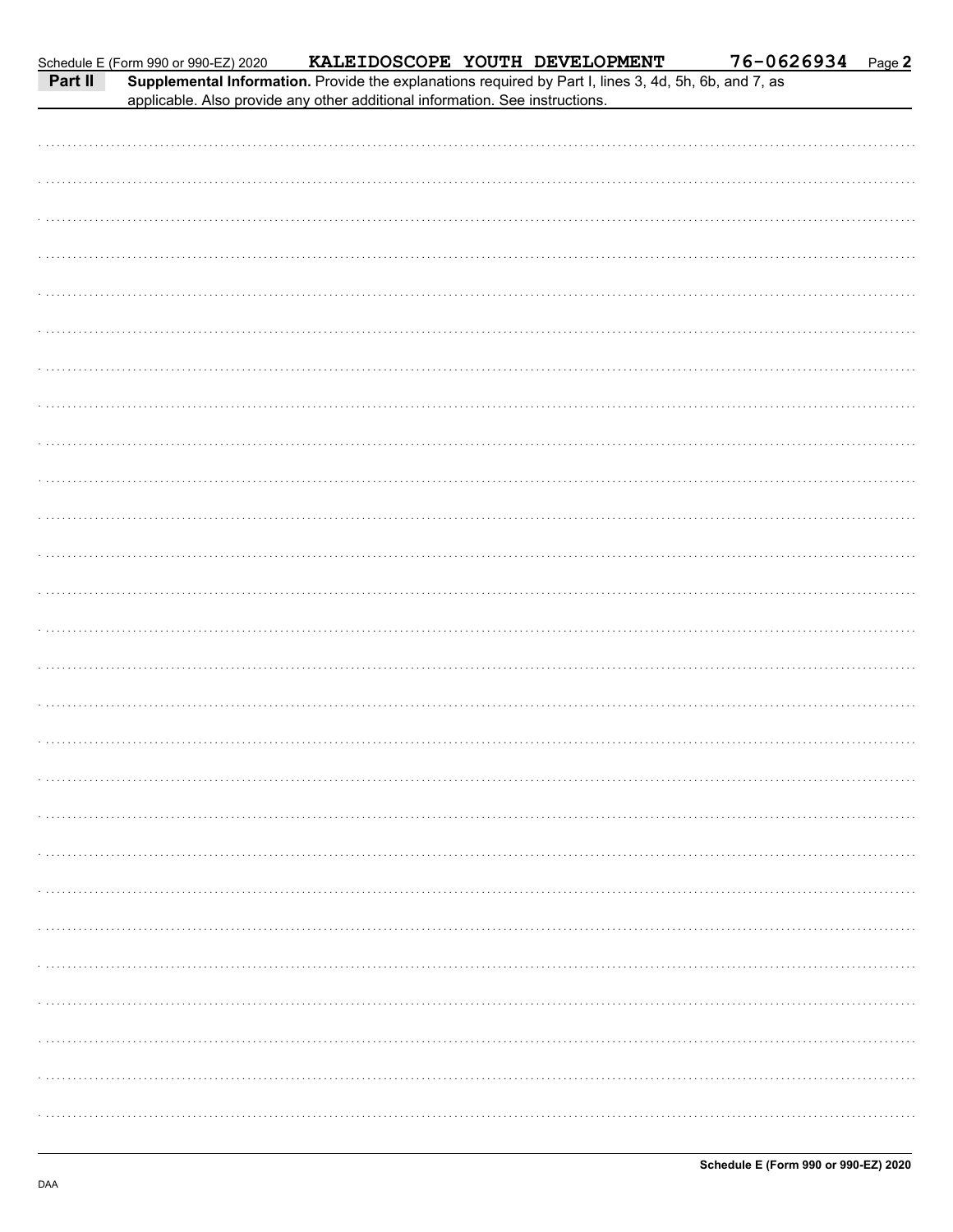| <b>Open to Public</b><br>Attach to Form 990.<br>Department of the Treasury<br><b>Inspection</b><br>Go to www.irs.gov/Form990 for instructions and the latest information.<br>Internal Revenue Service<br>KALEIDOSCOPE YOUTH DEVELOPMENT<br>Name of the organization<br><b>Employer identification number</b><br>76-0626934<br>SERVICES INC.<br>Part I<br><b>Questions Regarding Compensation</b><br>Yes<br>No<br>1a Check the appropriate box(es) if the organization provided any of the following to or for a person listed on Form<br>990, Part VII, Section A, line 1a. Complete Part III to provide any relevant information regarding these items.<br>First-class or charter travel<br>Housing allowance or residence for personal use<br>Travel for companions<br>Payments for business use of personal residence<br>Tax indemnification and gross-up payments<br>Health or social club dues or initiation fees<br>Discretionary spending account<br>Personal services (such as maid, chauffeur, chef)<br><b>b</b> If any of the boxes on line 1a are checked, did the organization follow a written policy regarding payment<br>or reimbursement or provision of all of the expenses described above? If "No," complete Part III to<br>1b<br>Did the organization require substantiation prior to reimbursing or allowing expenses incurred by all<br>2<br>directors, trustees, and officers, including the CEO/Executive Director, regarding the items checked on line<br>$\mathbf{2}$<br>Indicate which, if any, of the following the organization used to establish the compensation of the<br>3<br>organization's CEO/Executive Director. Check all that apply. Do not check any boxes for methods used by a<br>related organization to establish compensation of the CEO/Executive Director, but explain in Part III.<br>Compensation committee<br>Written employment contract<br>Independent compensation consultant<br>Compensation survey or study<br>Form 990 of other organizations<br>Approval by the board or compensation committee<br>During the year, did any person listed on Form 990, Part VII, Section A, line 1a, with respect to the filing<br>4<br>organization or a related organization:<br>X<br>a Receive a severance payment or change-of-control payment?<br>4a<br>$\mathbf x$<br>4b<br>$\overline{\mathbf{x}}$<br>4c<br>If "Yes" to any of lines 4a-c, list the persons and provide the applicable amounts for each item in Part III.<br>Only section 501(c)(3), 501(c)(4), and 501(c)(29) organizations must complete lines 5-9.<br>For persons listed on Form 990, Part VII, Section A, line 1a, did the organization pay or accrue any<br>5<br>compensation contingent on the revenues of:<br>X<br>a The organization? <b>And in the organization?</b><br>5a<br>$\mathbf x$<br>5b<br>If "Yes" on line 5a or 5b, describe in Part III.<br>For persons listed on Form 990, Part VII, Section A, line 1a, did the organization pay or accrue any<br>6<br>compensation contingent on the net earnings of:<br>X<br>a The organization? <b>And in the organization?</b> And in the organization of the organization?<br>6a<br>$\mathbf x$<br>6b<br>If "Yes" on line 6a or 6b, describe in Part III.<br>For persons listed on Form 990, Part VII, Section A, line 1a, did the organization provide any nonfixed<br>7<br>X<br>7<br>Were any amounts reported on Form 990, Part VII, paid or accrued pursuant to a contract that was subject<br>8<br>to the initial contract exception described in Regulations section 53.4958-4(a)(3)? If "Yes," describe<br>X<br>8<br>If "Yes" on line 8, did the organization also follow the rebuttable presumption procedure described in<br>9<br>Regulations section 53.4958-6(c)?<br>9<br>For Paperwork Reduction Act Notice, see the Instructions for Form 990.<br>Schedule J (Form 990) 2020 | <b>SCHEDULE J</b><br>(Form 990) | <b>Compensation Information</b><br>For certain Officers, Directors, Trustees, Key Employees, and Highest<br><b>Compensated Employees</b> | OMB No. 1545-0047 |  |
|----------------------------------------------------------------------------------------------------------------------------------------------------------------------------------------------------------------------------------------------------------------------------------------------------------------------------------------------------------------------------------------------------------------------------------------------------------------------------------------------------------------------------------------------------------------------------------------------------------------------------------------------------------------------------------------------------------------------------------------------------------------------------------------------------------------------------------------------------------------------------------------------------------------------------------------------------------------------------------------------------------------------------------------------------------------------------------------------------------------------------------------------------------------------------------------------------------------------------------------------------------------------------------------------------------------------------------------------------------------------------------------------------------------------------------------------------------------------------------------------------------------------------------------------------------------------------------------------------------------------------------------------------------------------------------------------------------------------------------------------------------------------------------------------------------------------------------------------------------------------------------------------------------------------------------------------------------------------------------------------------------------------------------------------------------------------------------------------------------------------------------------------------------------------------------------------------------------------------------------------------------------------------------------------------------------------------------------------------------------------------------------------------------------------------------------------------------------------------------------------------------------------------------------------------------------------------------------------------------------------------------------------------------------------------------------------------------------------------------------------------------------------------------------------------------------------------------------------------------------------------------------------------------------------------------------------------------------------------------------------------------------------------------------------------------------------------------------------------------------------------------------------------------------------------------------------------------------------------------------------------------------------------------------------------------------------------------------------------------------------------------------------------------------------------------------------------------------------------------------------------------------------------------------------------------------------------------------------------------------------------------------------------------------------------------------------------------------------------------------------------------------------------------------------------------------------------------------------------------------------|---------------------------------|------------------------------------------------------------------------------------------------------------------------------------------|-------------------|--|
|                                                                                                                                                                                                                                                                                                                                                                                                                                                                                                                                                                                                                                                                                                                                                                                                                                                                                                                                                                                                                                                                                                                                                                                                                                                                                                                                                                                                                                                                                                                                                                                                                                                                                                                                                                                                                                                                                                                                                                                                                                                                                                                                                                                                                                                                                                                                                                                                                                                                                                                                                                                                                                                                                                                                                                                                                                                                                                                                                                                                                                                                                                                                                                                                                                                                                                                                                                                                                                                                                                                                                                                                                                                                                                                                                                                                                                                                      |                                 | > Complete if the organization answered "Yes" on Form 990, Part IV, line 23.                                                             |                   |  |
|                                                                                                                                                                                                                                                                                                                                                                                                                                                                                                                                                                                                                                                                                                                                                                                                                                                                                                                                                                                                                                                                                                                                                                                                                                                                                                                                                                                                                                                                                                                                                                                                                                                                                                                                                                                                                                                                                                                                                                                                                                                                                                                                                                                                                                                                                                                                                                                                                                                                                                                                                                                                                                                                                                                                                                                                                                                                                                                                                                                                                                                                                                                                                                                                                                                                                                                                                                                                                                                                                                                                                                                                                                                                                                                                                                                                                                                                      |                                 |                                                                                                                                          |                   |  |
|                                                                                                                                                                                                                                                                                                                                                                                                                                                                                                                                                                                                                                                                                                                                                                                                                                                                                                                                                                                                                                                                                                                                                                                                                                                                                                                                                                                                                                                                                                                                                                                                                                                                                                                                                                                                                                                                                                                                                                                                                                                                                                                                                                                                                                                                                                                                                                                                                                                                                                                                                                                                                                                                                                                                                                                                                                                                                                                                                                                                                                                                                                                                                                                                                                                                                                                                                                                                                                                                                                                                                                                                                                                                                                                                                                                                                                                                      |                                 |                                                                                                                                          |                   |  |
|                                                                                                                                                                                                                                                                                                                                                                                                                                                                                                                                                                                                                                                                                                                                                                                                                                                                                                                                                                                                                                                                                                                                                                                                                                                                                                                                                                                                                                                                                                                                                                                                                                                                                                                                                                                                                                                                                                                                                                                                                                                                                                                                                                                                                                                                                                                                                                                                                                                                                                                                                                                                                                                                                                                                                                                                                                                                                                                                                                                                                                                                                                                                                                                                                                                                                                                                                                                                                                                                                                                                                                                                                                                                                                                                                                                                                                                                      |                                 |                                                                                                                                          |                   |  |
|                                                                                                                                                                                                                                                                                                                                                                                                                                                                                                                                                                                                                                                                                                                                                                                                                                                                                                                                                                                                                                                                                                                                                                                                                                                                                                                                                                                                                                                                                                                                                                                                                                                                                                                                                                                                                                                                                                                                                                                                                                                                                                                                                                                                                                                                                                                                                                                                                                                                                                                                                                                                                                                                                                                                                                                                                                                                                                                                                                                                                                                                                                                                                                                                                                                                                                                                                                                                                                                                                                                                                                                                                                                                                                                                                                                                                                                                      |                                 |                                                                                                                                          |                   |  |
|                                                                                                                                                                                                                                                                                                                                                                                                                                                                                                                                                                                                                                                                                                                                                                                                                                                                                                                                                                                                                                                                                                                                                                                                                                                                                                                                                                                                                                                                                                                                                                                                                                                                                                                                                                                                                                                                                                                                                                                                                                                                                                                                                                                                                                                                                                                                                                                                                                                                                                                                                                                                                                                                                                                                                                                                                                                                                                                                                                                                                                                                                                                                                                                                                                                                                                                                                                                                                                                                                                                                                                                                                                                                                                                                                                                                                                                                      |                                 |                                                                                                                                          |                   |  |
|                                                                                                                                                                                                                                                                                                                                                                                                                                                                                                                                                                                                                                                                                                                                                                                                                                                                                                                                                                                                                                                                                                                                                                                                                                                                                                                                                                                                                                                                                                                                                                                                                                                                                                                                                                                                                                                                                                                                                                                                                                                                                                                                                                                                                                                                                                                                                                                                                                                                                                                                                                                                                                                                                                                                                                                                                                                                                                                                                                                                                                                                                                                                                                                                                                                                                                                                                                                                                                                                                                                                                                                                                                                                                                                                                                                                                                                                      |                                 |                                                                                                                                          |                   |  |
|                                                                                                                                                                                                                                                                                                                                                                                                                                                                                                                                                                                                                                                                                                                                                                                                                                                                                                                                                                                                                                                                                                                                                                                                                                                                                                                                                                                                                                                                                                                                                                                                                                                                                                                                                                                                                                                                                                                                                                                                                                                                                                                                                                                                                                                                                                                                                                                                                                                                                                                                                                                                                                                                                                                                                                                                                                                                                                                                                                                                                                                                                                                                                                                                                                                                                                                                                                                                                                                                                                                                                                                                                                                                                                                                                                                                                                                                      |                                 |                                                                                                                                          |                   |  |
|                                                                                                                                                                                                                                                                                                                                                                                                                                                                                                                                                                                                                                                                                                                                                                                                                                                                                                                                                                                                                                                                                                                                                                                                                                                                                                                                                                                                                                                                                                                                                                                                                                                                                                                                                                                                                                                                                                                                                                                                                                                                                                                                                                                                                                                                                                                                                                                                                                                                                                                                                                                                                                                                                                                                                                                                                                                                                                                                                                                                                                                                                                                                                                                                                                                                                                                                                                                                                                                                                                                                                                                                                                                                                                                                                                                                                                                                      |                                 |                                                                                                                                          |                   |  |
|                                                                                                                                                                                                                                                                                                                                                                                                                                                                                                                                                                                                                                                                                                                                                                                                                                                                                                                                                                                                                                                                                                                                                                                                                                                                                                                                                                                                                                                                                                                                                                                                                                                                                                                                                                                                                                                                                                                                                                                                                                                                                                                                                                                                                                                                                                                                                                                                                                                                                                                                                                                                                                                                                                                                                                                                                                                                                                                                                                                                                                                                                                                                                                                                                                                                                                                                                                                                                                                                                                                                                                                                                                                                                                                                                                                                                                                                      |                                 |                                                                                                                                          |                   |  |
|                                                                                                                                                                                                                                                                                                                                                                                                                                                                                                                                                                                                                                                                                                                                                                                                                                                                                                                                                                                                                                                                                                                                                                                                                                                                                                                                                                                                                                                                                                                                                                                                                                                                                                                                                                                                                                                                                                                                                                                                                                                                                                                                                                                                                                                                                                                                                                                                                                                                                                                                                                                                                                                                                                                                                                                                                                                                                                                                                                                                                                                                                                                                                                                                                                                                                                                                                                                                                                                                                                                                                                                                                                                                                                                                                                                                                                                                      |                                 |                                                                                                                                          |                   |  |
|                                                                                                                                                                                                                                                                                                                                                                                                                                                                                                                                                                                                                                                                                                                                                                                                                                                                                                                                                                                                                                                                                                                                                                                                                                                                                                                                                                                                                                                                                                                                                                                                                                                                                                                                                                                                                                                                                                                                                                                                                                                                                                                                                                                                                                                                                                                                                                                                                                                                                                                                                                                                                                                                                                                                                                                                                                                                                                                                                                                                                                                                                                                                                                                                                                                                                                                                                                                                                                                                                                                                                                                                                                                                                                                                                                                                                                                                      |                                 |                                                                                                                                          |                   |  |
|                                                                                                                                                                                                                                                                                                                                                                                                                                                                                                                                                                                                                                                                                                                                                                                                                                                                                                                                                                                                                                                                                                                                                                                                                                                                                                                                                                                                                                                                                                                                                                                                                                                                                                                                                                                                                                                                                                                                                                                                                                                                                                                                                                                                                                                                                                                                                                                                                                                                                                                                                                                                                                                                                                                                                                                                                                                                                                                                                                                                                                                                                                                                                                                                                                                                                                                                                                                                                                                                                                                                                                                                                                                                                                                                                                                                                                                                      |                                 |                                                                                                                                          |                   |  |
|                                                                                                                                                                                                                                                                                                                                                                                                                                                                                                                                                                                                                                                                                                                                                                                                                                                                                                                                                                                                                                                                                                                                                                                                                                                                                                                                                                                                                                                                                                                                                                                                                                                                                                                                                                                                                                                                                                                                                                                                                                                                                                                                                                                                                                                                                                                                                                                                                                                                                                                                                                                                                                                                                                                                                                                                                                                                                                                                                                                                                                                                                                                                                                                                                                                                                                                                                                                                                                                                                                                                                                                                                                                                                                                                                                                                                                                                      |                                 |                                                                                                                                          |                   |  |
|                                                                                                                                                                                                                                                                                                                                                                                                                                                                                                                                                                                                                                                                                                                                                                                                                                                                                                                                                                                                                                                                                                                                                                                                                                                                                                                                                                                                                                                                                                                                                                                                                                                                                                                                                                                                                                                                                                                                                                                                                                                                                                                                                                                                                                                                                                                                                                                                                                                                                                                                                                                                                                                                                                                                                                                                                                                                                                                                                                                                                                                                                                                                                                                                                                                                                                                                                                                                                                                                                                                                                                                                                                                                                                                                                                                                                                                                      |                                 |                                                                                                                                          |                   |  |
|                                                                                                                                                                                                                                                                                                                                                                                                                                                                                                                                                                                                                                                                                                                                                                                                                                                                                                                                                                                                                                                                                                                                                                                                                                                                                                                                                                                                                                                                                                                                                                                                                                                                                                                                                                                                                                                                                                                                                                                                                                                                                                                                                                                                                                                                                                                                                                                                                                                                                                                                                                                                                                                                                                                                                                                                                                                                                                                                                                                                                                                                                                                                                                                                                                                                                                                                                                                                                                                                                                                                                                                                                                                                                                                                                                                                                                                                      |                                 |                                                                                                                                          |                   |  |
|                                                                                                                                                                                                                                                                                                                                                                                                                                                                                                                                                                                                                                                                                                                                                                                                                                                                                                                                                                                                                                                                                                                                                                                                                                                                                                                                                                                                                                                                                                                                                                                                                                                                                                                                                                                                                                                                                                                                                                                                                                                                                                                                                                                                                                                                                                                                                                                                                                                                                                                                                                                                                                                                                                                                                                                                                                                                                                                                                                                                                                                                                                                                                                                                                                                                                                                                                                                                                                                                                                                                                                                                                                                                                                                                                                                                                                                                      |                                 |                                                                                                                                          |                   |  |
|                                                                                                                                                                                                                                                                                                                                                                                                                                                                                                                                                                                                                                                                                                                                                                                                                                                                                                                                                                                                                                                                                                                                                                                                                                                                                                                                                                                                                                                                                                                                                                                                                                                                                                                                                                                                                                                                                                                                                                                                                                                                                                                                                                                                                                                                                                                                                                                                                                                                                                                                                                                                                                                                                                                                                                                                                                                                                                                                                                                                                                                                                                                                                                                                                                                                                                                                                                                                                                                                                                                                                                                                                                                                                                                                                                                                                                                                      |                                 |                                                                                                                                          |                   |  |
|                                                                                                                                                                                                                                                                                                                                                                                                                                                                                                                                                                                                                                                                                                                                                                                                                                                                                                                                                                                                                                                                                                                                                                                                                                                                                                                                                                                                                                                                                                                                                                                                                                                                                                                                                                                                                                                                                                                                                                                                                                                                                                                                                                                                                                                                                                                                                                                                                                                                                                                                                                                                                                                                                                                                                                                                                                                                                                                                                                                                                                                                                                                                                                                                                                                                                                                                                                                                                                                                                                                                                                                                                                                                                                                                                                                                                                                                      |                                 |                                                                                                                                          |                   |  |
|                                                                                                                                                                                                                                                                                                                                                                                                                                                                                                                                                                                                                                                                                                                                                                                                                                                                                                                                                                                                                                                                                                                                                                                                                                                                                                                                                                                                                                                                                                                                                                                                                                                                                                                                                                                                                                                                                                                                                                                                                                                                                                                                                                                                                                                                                                                                                                                                                                                                                                                                                                                                                                                                                                                                                                                                                                                                                                                                                                                                                                                                                                                                                                                                                                                                                                                                                                                                                                                                                                                                                                                                                                                                                                                                                                                                                                                                      |                                 |                                                                                                                                          |                   |  |
|                                                                                                                                                                                                                                                                                                                                                                                                                                                                                                                                                                                                                                                                                                                                                                                                                                                                                                                                                                                                                                                                                                                                                                                                                                                                                                                                                                                                                                                                                                                                                                                                                                                                                                                                                                                                                                                                                                                                                                                                                                                                                                                                                                                                                                                                                                                                                                                                                                                                                                                                                                                                                                                                                                                                                                                                                                                                                                                                                                                                                                                                                                                                                                                                                                                                                                                                                                                                                                                                                                                                                                                                                                                                                                                                                                                                                                                                      |                                 |                                                                                                                                          |                   |  |
|                                                                                                                                                                                                                                                                                                                                                                                                                                                                                                                                                                                                                                                                                                                                                                                                                                                                                                                                                                                                                                                                                                                                                                                                                                                                                                                                                                                                                                                                                                                                                                                                                                                                                                                                                                                                                                                                                                                                                                                                                                                                                                                                                                                                                                                                                                                                                                                                                                                                                                                                                                                                                                                                                                                                                                                                                                                                                                                                                                                                                                                                                                                                                                                                                                                                                                                                                                                                                                                                                                                                                                                                                                                                                                                                                                                                                                                                      |                                 |                                                                                                                                          |                   |  |
|                                                                                                                                                                                                                                                                                                                                                                                                                                                                                                                                                                                                                                                                                                                                                                                                                                                                                                                                                                                                                                                                                                                                                                                                                                                                                                                                                                                                                                                                                                                                                                                                                                                                                                                                                                                                                                                                                                                                                                                                                                                                                                                                                                                                                                                                                                                                                                                                                                                                                                                                                                                                                                                                                                                                                                                                                                                                                                                                                                                                                                                                                                                                                                                                                                                                                                                                                                                                                                                                                                                                                                                                                                                                                                                                                                                                                                                                      |                                 |                                                                                                                                          |                   |  |
|                                                                                                                                                                                                                                                                                                                                                                                                                                                                                                                                                                                                                                                                                                                                                                                                                                                                                                                                                                                                                                                                                                                                                                                                                                                                                                                                                                                                                                                                                                                                                                                                                                                                                                                                                                                                                                                                                                                                                                                                                                                                                                                                                                                                                                                                                                                                                                                                                                                                                                                                                                                                                                                                                                                                                                                                                                                                                                                                                                                                                                                                                                                                                                                                                                                                                                                                                                                                                                                                                                                                                                                                                                                                                                                                                                                                                                                                      |                                 |                                                                                                                                          |                   |  |
|                                                                                                                                                                                                                                                                                                                                                                                                                                                                                                                                                                                                                                                                                                                                                                                                                                                                                                                                                                                                                                                                                                                                                                                                                                                                                                                                                                                                                                                                                                                                                                                                                                                                                                                                                                                                                                                                                                                                                                                                                                                                                                                                                                                                                                                                                                                                                                                                                                                                                                                                                                                                                                                                                                                                                                                                                                                                                                                                                                                                                                                                                                                                                                                                                                                                                                                                                                                                                                                                                                                                                                                                                                                                                                                                                                                                                                                                      |                                 |                                                                                                                                          |                   |  |
|                                                                                                                                                                                                                                                                                                                                                                                                                                                                                                                                                                                                                                                                                                                                                                                                                                                                                                                                                                                                                                                                                                                                                                                                                                                                                                                                                                                                                                                                                                                                                                                                                                                                                                                                                                                                                                                                                                                                                                                                                                                                                                                                                                                                                                                                                                                                                                                                                                                                                                                                                                                                                                                                                                                                                                                                                                                                                                                                                                                                                                                                                                                                                                                                                                                                                                                                                                                                                                                                                                                                                                                                                                                                                                                                                                                                                                                                      |                                 |                                                                                                                                          |                   |  |
|                                                                                                                                                                                                                                                                                                                                                                                                                                                                                                                                                                                                                                                                                                                                                                                                                                                                                                                                                                                                                                                                                                                                                                                                                                                                                                                                                                                                                                                                                                                                                                                                                                                                                                                                                                                                                                                                                                                                                                                                                                                                                                                                                                                                                                                                                                                                                                                                                                                                                                                                                                                                                                                                                                                                                                                                                                                                                                                                                                                                                                                                                                                                                                                                                                                                                                                                                                                                                                                                                                                                                                                                                                                                                                                                                                                                                                                                      |                                 |                                                                                                                                          |                   |  |
|                                                                                                                                                                                                                                                                                                                                                                                                                                                                                                                                                                                                                                                                                                                                                                                                                                                                                                                                                                                                                                                                                                                                                                                                                                                                                                                                                                                                                                                                                                                                                                                                                                                                                                                                                                                                                                                                                                                                                                                                                                                                                                                                                                                                                                                                                                                                                                                                                                                                                                                                                                                                                                                                                                                                                                                                                                                                                                                                                                                                                                                                                                                                                                                                                                                                                                                                                                                                                                                                                                                                                                                                                                                                                                                                                                                                                                                                      |                                 |                                                                                                                                          |                   |  |
|                                                                                                                                                                                                                                                                                                                                                                                                                                                                                                                                                                                                                                                                                                                                                                                                                                                                                                                                                                                                                                                                                                                                                                                                                                                                                                                                                                                                                                                                                                                                                                                                                                                                                                                                                                                                                                                                                                                                                                                                                                                                                                                                                                                                                                                                                                                                                                                                                                                                                                                                                                                                                                                                                                                                                                                                                                                                                                                                                                                                                                                                                                                                                                                                                                                                                                                                                                                                                                                                                                                                                                                                                                                                                                                                                                                                                                                                      |                                 |                                                                                                                                          |                   |  |
|                                                                                                                                                                                                                                                                                                                                                                                                                                                                                                                                                                                                                                                                                                                                                                                                                                                                                                                                                                                                                                                                                                                                                                                                                                                                                                                                                                                                                                                                                                                                                                                                                                                                                                                                                                                                                                                                                                                                                                                                                                                                                                                                                                                                                                                                                                                                                                                                                                                                                                                                                                                                                                                                                                                                                                                                                                                                                                                                                                                                                                                                                                                                                                                                                                                                                                                                                                                                                                                                                                                                                                                                                                                                                                                                                                                                                                                                      |                                 |                                                                                                                                          |                   |  |
|                                                                                                                                                                                                                                                                                                                                                                                                                                                                                                                                                                                                                                                                                                                                                                                                                                                                                                                                                                                                                                                                                                                                                                                                                                                                                                                                                                                                                                                                                                                                                                                                                                                                                                                                                                                                                                                                                                                                                                                                                                                                                                                                                                                                                                                                                                                                                                                                                                                                                                                                                                                                                                                                                                                                                                                                                                                                                                                                                                                                                                                                                                                                                                                                                                                                                                                                                                                                                                                                                                                                                                                                                                                                                                                                                                                                                                                                      |                                 |                                                                                                                                          |                   |  |
|                                                                                                                                                                                                                                                                                                                                                                                                                                                                                                                                                                                                                                                                                                                                                                                                                                                                                                                                                                                                                                                                                                                                                                                                                                                                                                                                                                                                                                                                                                                                                                                                                                                                                                                                                                                                                                                                                                                                                                                                                                                                                                                                                                                                                                                                                                                                                                                                                                                                                                                                                                                                                                                                                                                                                                                                                                                                                                                                                                                                                                                                                                                                                                                                                                                                                                                                                                                                                                                                                                                                                                                                                                                                                                                                                                                                                                                                      |                                 |                                                                                                                                          |                   |  |
|                                                                                                                                                                                                                                                                                                                                                                                                                                                                                                                                                                                                                                                                                                                                                                                                                                                                                                                                                                                                                                                                                                                                                                                                                                                                                                                                                                                                                                                                                                                                                                                                                                                                                                                                                                                                                                                                                                                                                                                                                                                                                                                                                                                                                                                                                                                                                                                                                                                                                                                                                                                                                                                                                                                                                                                                                                                                                                                                                                                                                                                                                                                                                                                                                                                                                                                                                                                                                                                                                                                                                                                                                                                                                                                                                                                                                                                                      |                                 |                                                                                                                                          |                   |  |
|                                                                                                                                                                                                                                                                                                                                                                                                                                                                                                                                                                                                                                                                                                                                                                                                                                                                                                                                                                                                                                                                                                                                                                                                                                                                                                                                                                                                                                                                                                                                                                                                                                                                                                                                                                                                                                                                                                                                                                                                                                                                                                                                                                                                                                                                                                                                                                                                                                                                                                                                                                                                                                                                                                                                                                                                                                                                                                                                                                                                                                                                                                                                                                                                                                                                                                                                                                                                                                                                                                                                                                                                                                                                                                                                                                                                                                                                      |                                 |                                                                                                                                          |                   |  |
|                                                                                                                                                                                                                                                                                                                                                                                                                                                                                                                                                                                                                                                                                                                                                                                                                                                                                                                                                                                                                                                                                                                                                                                                                                                                                                                                                                                                                                                                                                                                                                                                                                                                                                                                                                                                                                                                                                                                                                                                                                                                                                                                                                                                                                                                                                                                                                                                                                                                                                                                                                                                                                                                                                                                                                                                                                                                                                                                                                                                                                                                                                                                                                                                                                                                                                                                                                                                                                                                                                                                                                                                                                                                                                                                                                                                                                                                      |                                 |                                                                                                                                          |                   |  |
|                                                                                                                                                                                                                                                                                                                                                                                                                                                                                                                                                                                                                                                                                                                                                                                                                                                                                                                                                                                                                                                                                                                                                                                                                                                                                                                                                                                                                                                                                                                                                                                                                                                                                                                                                                                                                                                                                                                                                                                                                                                                                                                                                                                                                                                                                                                                                                                                                                                                                                                                                                                                                                                                                                                                                                                                                                                                                                                                                                                                                                                                                                                                                                                                                                                                                                                                                                                                                                                                                                                                                                                                                                                                                                                                                                                                                                                                      |                                 |                                                                                                                                          |                   |  |
|                                                                                                                                                                                                                                                                                                                                                                                                                                                                                                                                                                                                                                                                                                                                                                                                                                                                                                                                                                                                                                                                                                                                                                                                                                                                                                                                                                                                                                                                                                                                                                                                                                                                                                                                                                                                                                                                                                                                                                                                                                                                                                                                                                                                                                                                                                                                                                                                                                                                                                                                                                                                                                                                                                                                                                                                                                                                                                                                                                                                                                                                                                                                                                                                                                                                                                                                                                                                                                                                                                                                                                                                                                                                                                                                                                                                                                                                      |                                 |                                                                                                                                          |                   |  |
|                                                                                                                                                                                                                                                                                                                                                                                                                                                                                                                                                                                                                                                                                                                                                                                                                                                                                                                                                                                                                                                                                                                                                                                                                                                                                                                                                                                                                                                                                                                                                                                                                                                                                                                                                                                                                                                                                                                                                                                                                                                                                                                                                                                                                                                                                                                                                                                                                                                                                                                                                                                                                                                                                                                                                                                                                                                                                                                                                                                                                                                                                                                                                                                                                                                                                                                                                                                                                                                                                                                                                                                                                                                                                                                                                                                                                                                                      |                                 |                                                                                                                                          |                   |  |
|                                                                                                                                                                                                                                                                                                                                                                                                                                                                                                                                                                                                                                                                                                                                                                                                                                                                                                                                                                                                                                                                                                                                                                                                                                                                                                                                                                                                                                                                                                                                                                                                                                                                                                                                                                                                                                                                                                                                                                                                                                                                                                                                                                                                                                                                                                                                                                                                                                                                                                                                                                                                                                                                                                                                                                                                                                                                                                                                                                                                                                                                                                                                                                                                                                                                                                                                                                                                                                                                                                                                                                                                                                                                                                                                                                                                                                                                      |                                 |                                                                                                                                          |                   |  |
|                                                                                                                                                                                                                                                                                                                                                                                                                                                                                                                                                                                                                                                                                                                                                                                                                                                                                                                                                                                                                                                                                                                                                                                                                                                                                                                                                                                                                                                                                                                                                                                                                                                                                                                                                                                                                                                                                                                                                                                                                                                                                                                                                                                                                                                                                                                                                                                                                                                                                                                                                                                                                                                                                                                                                                                                                                                                                                                                                                                                                                                                                                                                                                                                                                                                                                                                                                                                                                                                                                                                                                                                                                                                                                                                                                                                                                                                      |                                 |                                                                                                                                          |                   |  |
|                                                                                                                                                                                                                                                                                                                                                                                                                                                                                                                                                                                                                                                                                                                                                                                                                                                                                                                                                                                                                                                                                                                                                                                                                                                                                                                                                                                                                                                                                                                                                                                                                                                                                                                                                                                                                                                                                                                                                                                                                                                                                                                                                                                                                                                                                                                                                                                                                                                                                                                                                                                                                                                                                                                                                                                                                                                                                                                                                                                                                                                                                                                                                                                                                                                                                                                                                                                                                                                                                                                                                                                                                                                                                                                                                                                                                                                                      |                                 |                                                                                                                                          |                   |  |
|                                                                                                                                                                                                                                                                                                                                                                                                                                                                                                                                                                                                                                                                                                                                                                                                                                                                                                                                                                                                                                                                                                                                                                                                                                                                                                                                                                                                                                                                                                                                                                                                                                                                                                                                                                                                                                                                                                                                                                                                                                                                                                                                                                                                                                                                                                                                                                                                                                                                                                                                                                                                                                                                                                                                                                                                                                                                                                                                                                                                                                                                                                                                                                                                                                                                                                                                                                                                                                                                                                                                                                                                                                                                                                                                                                                                                                                                      |                                 |                                                                                                                                          |                   |  |
|                                                                                                                                                                                                                                                                                                                                                                                                                                                                                                                                                                                                                                                                                                                                                                                                                                                                                                                                                                                                                                                                                                                                                                                                                                                                                                                                                                                                                                                                                                                                                                                                                                                                                                                                                                                                                                                                                                                                                                                                                                                                                                                                                                                                                                                                                                                                                                                                                                                                                                                                                                                                                                                                                                                                                                                                                                                                                                                                                                                                                                                                                                                                                                                                                                                                                                                                                                                                                                                                                                                                                                                                                                                                                                                                                                                                                                                                      |                                 |                                                                                                                                          |                   |  |
|                                                                                                                                                                                                                                                                                                                                                                                                                                                                                                                                                                                                                                                                                                                                                                                                                                                                                                                                                                                                                                                                                                                                                                                                                                                                                                                                                                                                                                                                                                                                                                                                                                                                                                                                                                                                                                                                                                                                                                                                                                                                                                                                                                                                                                                                                                                                                                                                                                                                                                                                                                                                                                                                                                                                                                                                                                                                                                                                                                                                                                                                                                                                                                                                                                                                                                                                                                                                                                                                                                                                                                                                                                                                                                                                                                                                                                                                      |                                 |                                                                                                                                          |                   |  |
|                                                                                                                                                                                                                                                                                                                                                                                                                                                                                                                                                                                                                                                                                                                                                                                                                                                                                                                                                                                                                                                                                                                                                                                                                                                                                                                                                                                                                                                                                                                                                                                                                                                                                                                                                                                                                                                                                                                                                                                                                                                                                                                                                                                                                                                                                                                                                                                                                                                                                                                                                                                                                                                                                                                                                                                                                                                                                                                                                                                                                                                                                                                                                                                                                                                                                                                                                                                                                                                                                                                                                                                                                                                                                                                                                                                                                                                                      |                                 |                                                                                                                                          |                   |  |
|                                                                                                                                                                                                                                                                                                                                                                                                                                                                                                                                                                                                                                                                                                                                                                                                                                                                                                                                                                                                                                                                                                                                                                                                                                                                                                                                                                                                                                                                                                                                                                                                                                                                                                                                                                                                                                                                                                                                                                                                                                                                                                                                                                                                                                                                                                                                                                                                                                                                                                                                                                                                                                                                                                                                                                                                                                                                                                                                                                                                                                                                                                                                                                                                                                                                                                                                                                                                                                                                                                                                                                                                                                                                                                                                                                                                                                                                      |                                 |                                                                                                                                          |                   |  |
|                                                                                                                                                                                                                                                                                                                                                                                                                                                                                                                                                                                                                                                                                                                                                                                                                                                                                                                                                                                                                                                                                                                                                                                                                                                                                                                                                                                                                                                                                                                                                                                                                                                                                                                                                                                                                                                                                                                                                                                                                                                                                                                                                                                                                                                                                                                                                                                                                                                                                                                                                                                                                                                                                                                                                                                                                                                                                                                                                                                                                                                                                                                                                                                                                                                                                                                                                                                                                                                                                                                                                                                                                                                                                                                                                                                                                                                                      |                                 |                                                                                                                                          |                   |  |
|                                                                                                                                                                                                                                                                                                                                                                                                                                                                                                                                                                                                                                                                                                                                                                                                                                                                                                                                                                                                                                                                                                                                                                                                                                                                                                                                                                                                                                                                                                                                                                                                                                                                                                                                                                                                                                                                                                                                                                                                                                                                                                                                                                                                                                                                                                                                                                                                                                                                                                                                                                                                                                                                                                                                                                                                                                                                                                                                                                                                                                                                                                                                                                                                                                                                                                                                                                                                                                                                                                                                                                                                                                                                                                                                                                                                                                                                      |                                 |                                                                                                                                          |                   |  |
|                                                                                                                                                                                                                                                                                                                                                                                                                                                                                                                                                                                                                                                                                                                                                                                                                                                                                                                                                                                                                                                                                                                                                                                                                                                                                                                                                                                                                                                                                                                                                                                                                                                                                                                                                                                                                                                                                                                                                                                                                                                                                                                                                                                                                                                                                                                                                                                                                                                                                                                                                                                                                                                                                                                                                                                                                                                                                                                                                                                                                                                                                                                                                                                                                                                                                                                                                                                                                                                                                                                                                                                                                                                                                                                                                                                                                                                                      |                                 |                                                                                                                                          |                   |  |
|                                                                                                                                                                                                                                                                                                                                                                                                                                                                                                                                                                                                                                                                                                                                                                                                                                                                                                                                                                                                                                                                                                                                                                                                                                                                                                                                                                                                                                                                                                                                                                                                                                                                                                                                                                                                                                                                                                                                                                                                                                                                                                                                                                                                                                                                                                                                                                                                                                                                                                                                                                                                                                                                                                                                                                                                                                                                                                                                                                                                                                                                                                                                                                                                                                                                                                                                                                                                                                                                                                                                                                                                                                                                                                                                                                                                                                                                      |                                 |                                                                                                                                          |                   |  |
|                                                                                                                                                                                                                                                                                                                                                                                                                                                                                                                                                                                                                                                                                                                                                                                                                                                                                                                                                                                                                                                                                                                                                                                                                                                                                                                                                                                                                                                                                                                                                                                                                                                                                                                                                                                                                                                                                                                                                                                                                                                                                                                                                                                                                                                                                                                                                                                                                                                                                                                                                                                                                                                                                                                                                                                                                                                                                                                                                                                                                                                                                                                                                                                                                                                                                                                                                                                                                                                                                                                                                                                                                                                                                                                                                                                                                                                                      |                                 |                                                                                                                                          |                   |  |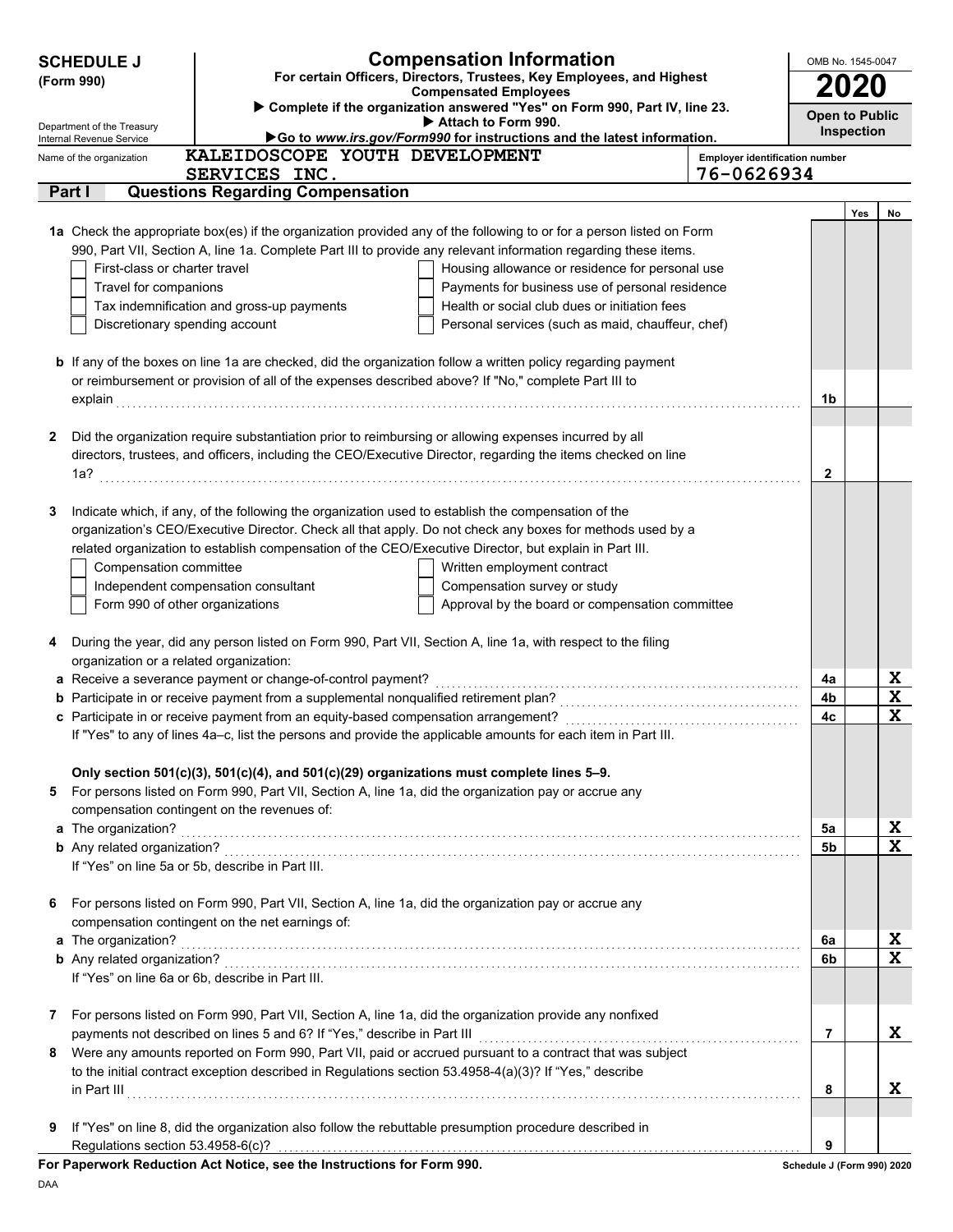76-0626934 KALEIDOSCOPE YOUTH DEVELOPMENT Schedule J (Form 990) 2020

#### Officers, Directors, Trustees, Key Employees, and Highest Compensated Employees. Use duplicate copies if additional space is needed. Part II

For each individual whose compensation must be reported on Schedule J, report compensation from the organization on row (i) and from related organizations, described in the instructions, on row (ii). Do not list any individuals that aren't listed on Form 990, Part VII.

Note: The sum of columns (B)(i)-(iii) for each listed individual must equal the total amount of Form 990, Part VII, Section A, line 1a, applicable column (D) and (E) amounts for that individual.

|                        | (B) Breakdown of W-2 and/or 1099-MISC compensation |                                        |                                           | (C) Retirement and             | (D) Nontaxable | (E) Total of columns | (F) Compensation                                           |
|------------------------|----------------------------------------------------|----------------------------------------|-------------------------------------------|--------------------------------|----------------|----------------------|------------------------------------------------------------|
| (A) Name and Title     | (i) Base<br>compensation                           | (ii) Bonus & incentive<br>compensation | (iii) Other<br>reportable<br>compensation | other deferred<br>compensation | benefits       | $(B)(i)$ – $(D)$     | in column (B) reported<br>as deferred on prior<br>Form 990 |
| MICHELLE BONTON<br>(i) | 164, 270                                           | O                                      |                                           | 0                              | 0              | 164,270              | 0                                                          |
| 1 TRANSITION LIASON    | 0                                                  | 0                                      |                                           |                                | O              | n                    | 0                                                          |
| (i)                    |                                                    |                                        |                                           |                                |                |                      |                                                            |
|                        |                                                    |                                        |                                           |                                |                |                      |                                                            |
| (i)                    |                                                    |                                        |                                           |                                |                |                      |                                                            |
|                        |                                                    |                                        |                                           |                                |                |                      |                                                            |
| (i)                    |                                                    |                                        |                                           |                                |                |                      |                                                            |
|                        |                                                    |                                        |                                           |                                |                |                      |                                                            |
| (i)                    |                                                    |                                        |                                           |                                |                |                      |                                                            |
| 5                      |                                                    |                                        |                                           |                                |                |                      |                                                            |
| (i)                    |                                                    |                                        |                                           |                                |                |                      |                                                            |
| 6                      |                                                    |                                        |                                           |                                |                |                      |                                                            |
| (i)                    |                                                    |                                        |                                           |                                |                |                      |                                                            |
| $\overline{7}$         |                                                    |                                        |                                           |                                |                |                      |                                                            |
| (i)                    |                                                    |                                        |                                           |                                |                |                      |                                                            |
| 8                      |                                                    |                                        |                                           |                                |                |                      |                                                            |
| (i)                    |                                                    |                                        |                                           |                                |                |                      |                                                            |
| 9                      |                                                    |                                        |                                           |                                |                |                      |                                                            |
| (i)                    |                                                    |                                        |                                           |                                |                |                      |                                                            |
| 10                     |                                                    |                                        |                                           |                                |                |                      |                                                            |
| (i)                    |                                                    |                                        |                                           |                                |                |                      |                                                            |
| 11                     |                                                    |                                        |                                           |                                |                |                      |                                                            |
| (i)                    |                                                    |                                        |                                           |                                |                |                      |                                                            |
| 12                     |                                                    |                                        |                                           |                                |                |                      |                                                            |
| (i)                    |                                                    |                                        |                                           |                                |                |                      |                                                            |
| 13                     |                                                    |                                        |                                           |                                |                |                      |                                                            |
| (i)                    |                                                    |                                        |                                           |                                |                |                      |                                                            |
| 14                     |                                                    |                                        |                                           |                                |                |                      |                                                            |
| (i)                    |                                                    |                                        |                                           |                                |                |                      |                                                            |
| 15                     |                                                    |                                        |                                           |                                |                |                      |                                                            |
| (i)                    |                                                    |                                        |                                           |                                |                |                      |                                                            |
| 16                     |                                                    |                                        |                                           |                                |                |                      |                                                            |

Schedule J (Form 990) 2020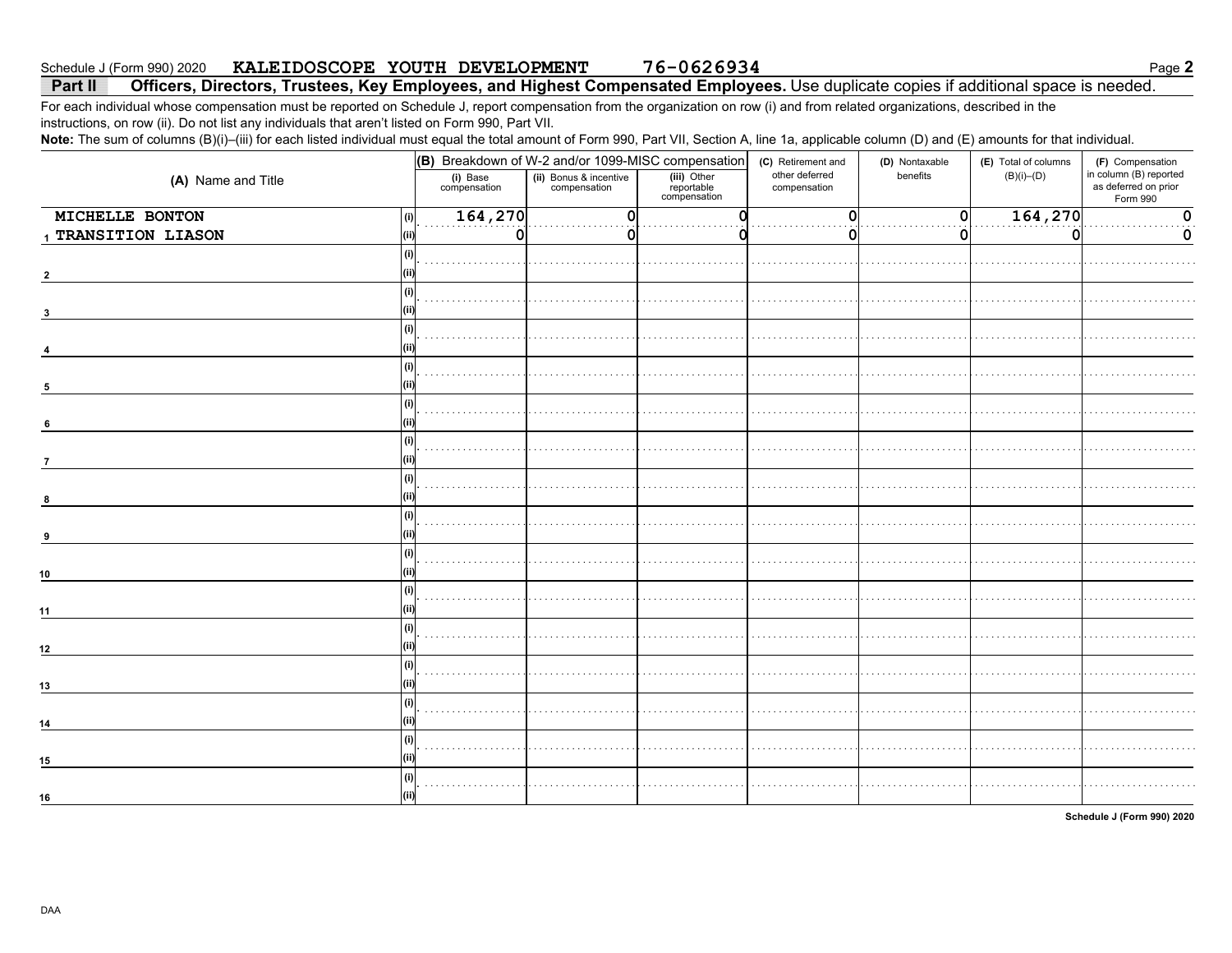|  |  | Schedule J (Form 990) 2020 KALEIDOSCOPE YOUTH DEVELOPMENT |  |  | 76-0626934 |
|--|--|-----------------------------------------------------------|--|--|------------|
|--|--|-----------------------------------------------------------|--|--|------------|

Page 3

Part III **Supplemental Information** 

Provide the information, explanation, or descriptions required for Part I, lines 1a, 1b, 3, 4a, 4b, 4c, 5a, 5b, 6a, 6b, 7, and 8, and for Part II. Also complete this part for any additional information.

Schedule J (Form 990) 2020